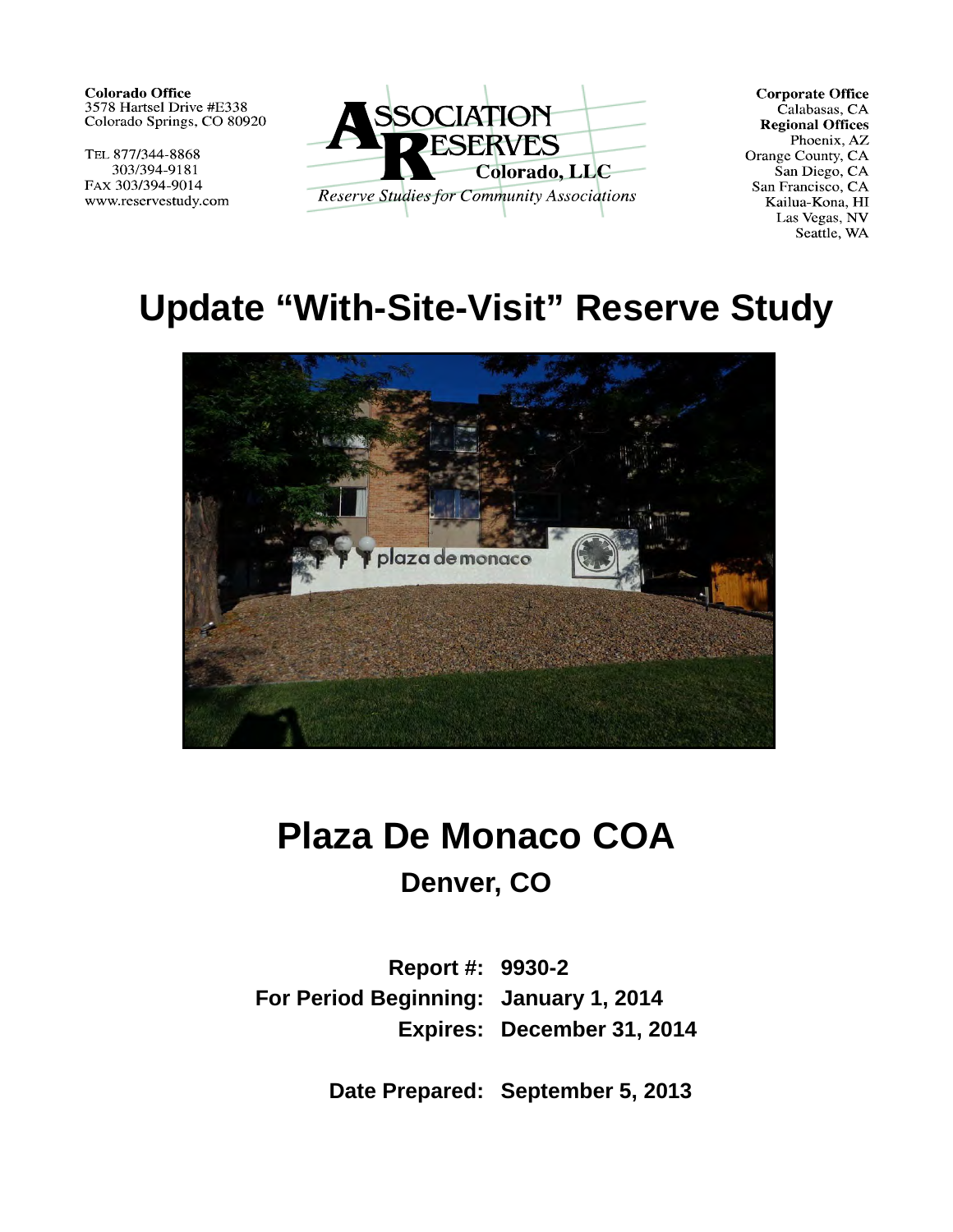## **Hello, and welcome to your Reserve Study!**

his Report is a valuable budget planning tool, for with it you control the future of your association. It contains This Report is a valuable budget planning tool, for with it you control the future of your association. It contains all the fundamental information needed to understand your current and future Reserve obligations, the most significant expenditures your association will face.

ith respect to Reserves, this Report will tell you "where you are", and "where to go from here". W

**In this Report, you will find…** 

- **1) A List of What you're Reserving For**
- **2) An Evaluation of your Reserve Fund Size and Strength**
- **3) A Recommended Multi-Year Reserve Funding Plan**

#### **More Questions?**

Visit our website at www.ReserveStudy.com or call us at:

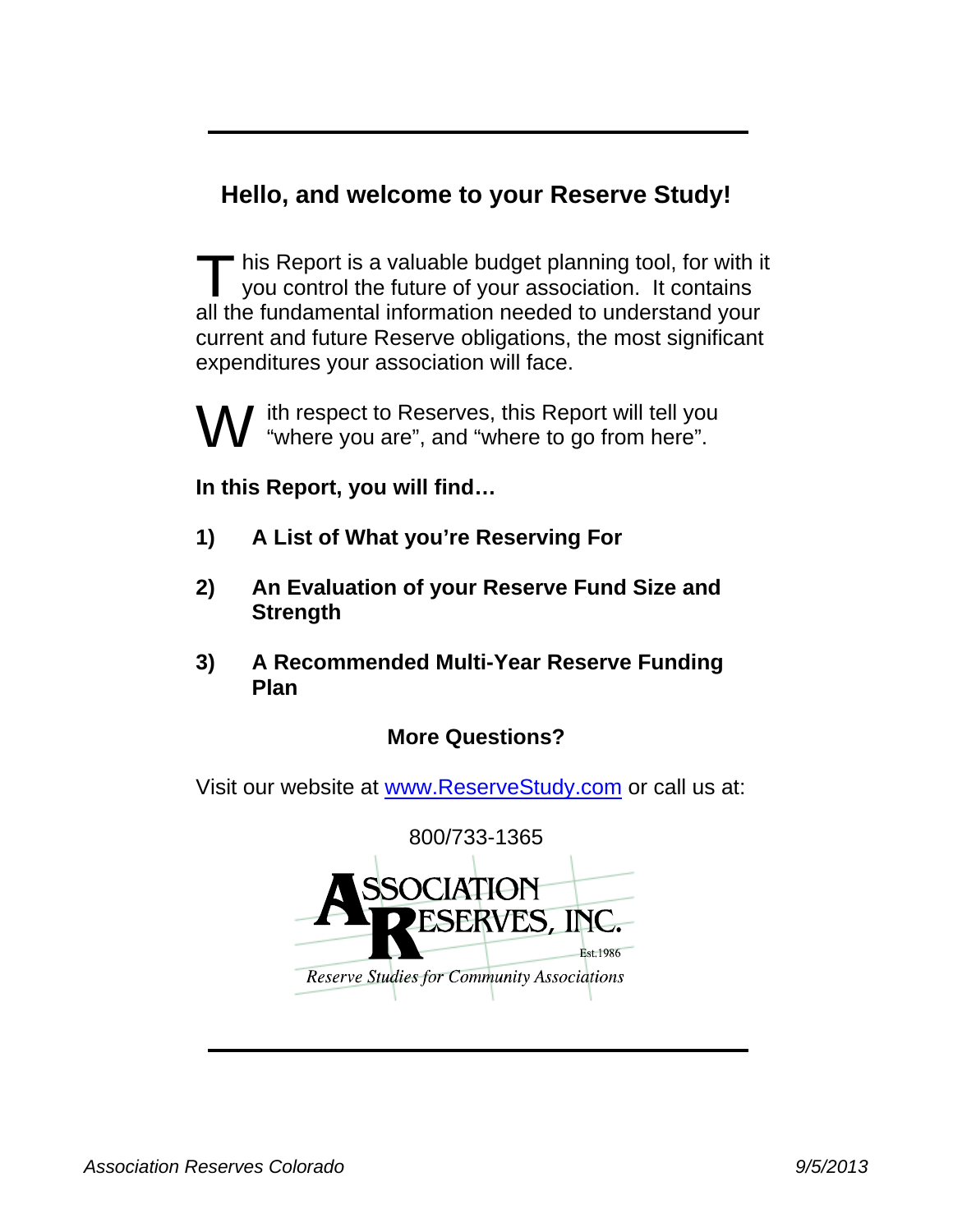# **Table of Contents**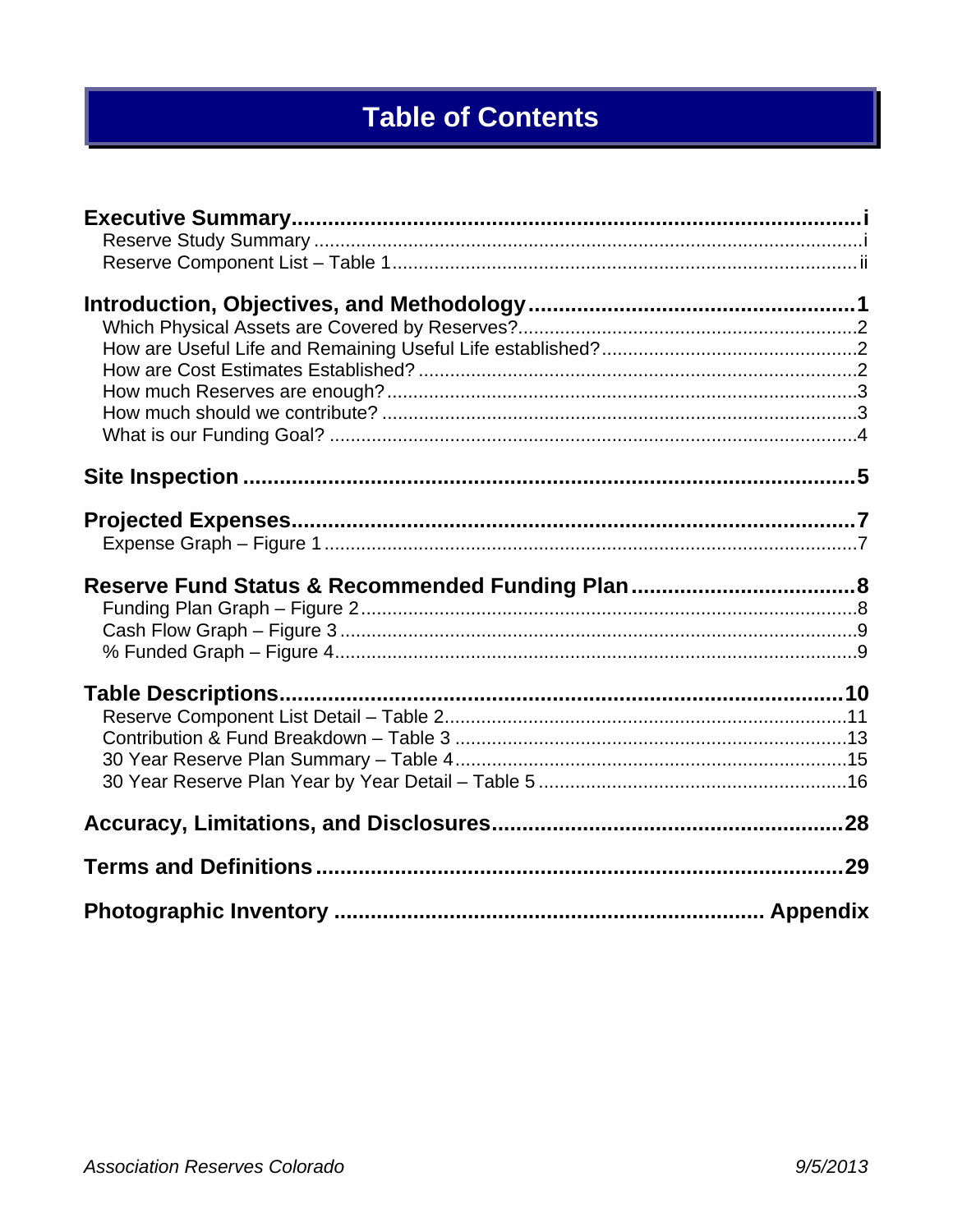## **3- Minute Executive Summary**

| <b>Association:</b>   | <b>Plaza De Monaco COA</b>                | Assoc. #: 9930-2 |
|-----------------------|-------------------------------------------|------------------|
| <b>Location:</b>      | Denver, CO                                |                  |
| # of Units:           | 214                                       |                  |
| <b>Report Period:</b> | January 1, 2014 through December 31, 2014 |                  |

#### *Results as-of 1/1/2014:*

| Recommended 2014 monthly Reserve Contribution:\$15,836 |  |
|--------------------------------------------------------|--|
| Recommended 2014 Special Assessment for Reserves:\$0   |  |
|                                                        |  |

#### *Economic Assumptions:*

| Net Annual "After Tax" Interest Earnings Accruing to Reserves 1.00% |  |
|---------------------------------------------------------------------|--|
|                                                                     |  |

- **This is an "Update With-Site-Visit" Reserve Study, based on a prior Report prepared by Association Reserves for your 2006 Fiscal Year. The information in this Reserve Study is based on our site inspection on July 16, 2013.**
- **This Reserve Study was prepared by, or under the supervision of, a credentialed Reserve Specialist (RS).**
- **Because your Reserve Fund is below 30% Funded, at 0.0% Funded, this represents a weak position. In perspective, associations in the 0- 30% funded range are likely to incur special assessments, deferred maintenance, or large increases to dues. While associations in the 70% funded range and above are less likely to have such cash flow issues. Your multi-year Funding Plan is designed to gradually bring you to the 100% level, or "Fully Funded".**
- **Based on this starting point, your anticipated future expenses, and your historical Reserve contribution rate, our recommendation is to increase your Reserve contributions.**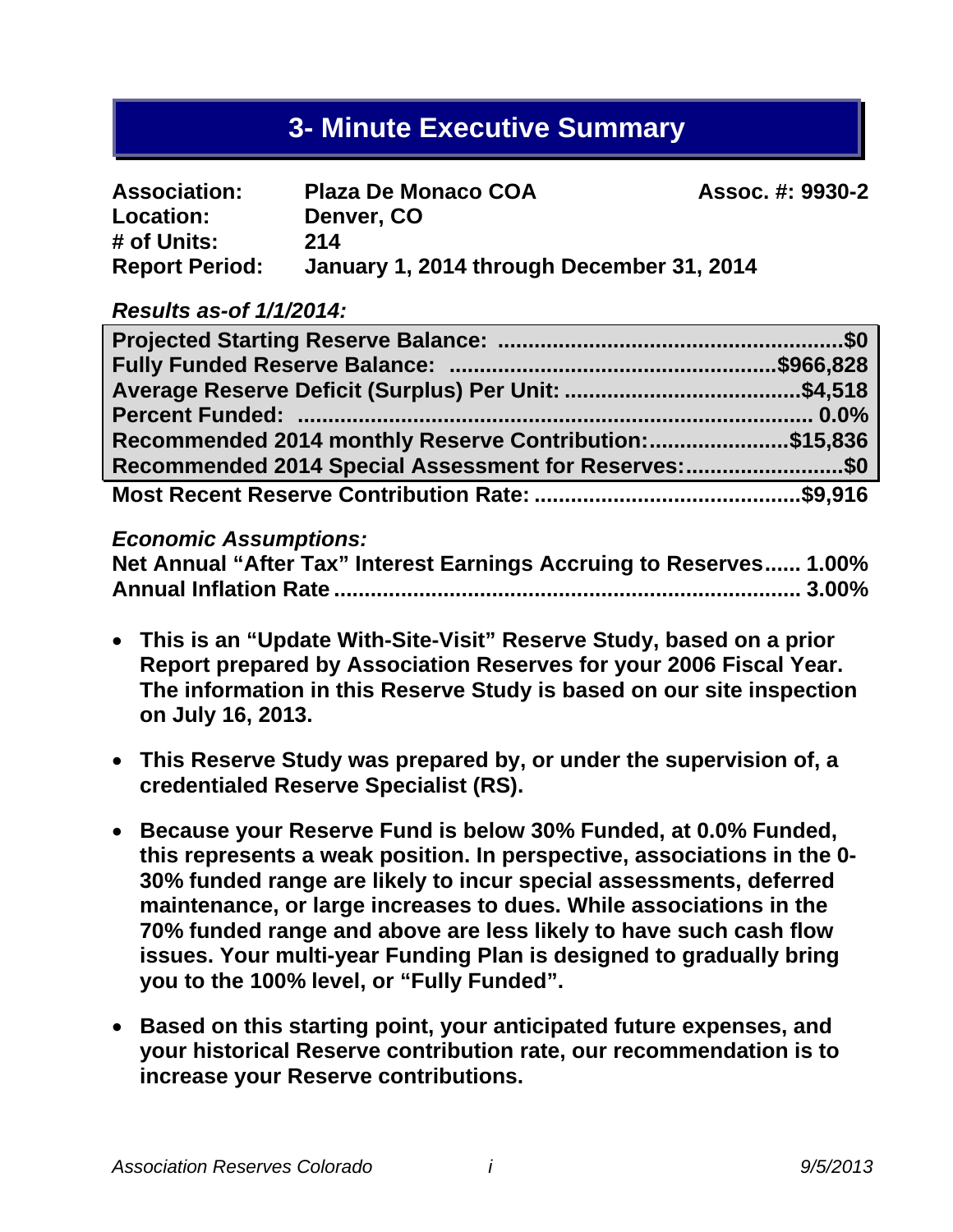| 9930- |
|-------|
|       |

|            |                                            | <b>Useful</b>           | Rem.                    | <b>Current</b> | <b>Future</b> |
|------------|--------------------------------------------|-------------------------|-------------------------|----------------|---------------|
|            |                                            | Life                    | <b>Useful</b>           | Average        | Average       |
| #          | <b>Component</b>                           | (yrs)                   | Life (yrs)              | Cost           | Cost          |
| 103        | <b>Concrete Parking - Seal</b>             | 10                      | 3                       | \$41,600       | \$45,457      |
| 103        | <b>Concrete Walks - Repair (part)</b>      | 5                       | 1                       | \$9,000        | \$9,270       |
| 108        | <b>Timber Retaining Walls - Replace</b>    | 30                      | 14                      | \$101,500      | \$153,528     |
| <b>109</b> | <b>Wood Deck - Replace</b>                 | 25                      | $\overline{\mathbf{0}}$ | \$132,300      | \$277,007     |
| 110        | <b>Tower Decks - Resurface/Reseal</b>      | 25                      | 24                      | \$208,000      | \$422,821     |
| 201        | <b>Asphalt 1 - Resurface</b>               | 25                      | 24                      | \$143,350      | \$291,401     |
| 201        | <b>Asphalt 2 - Resurface</b>               | 25                      | $\mathbf 2$             | \$146,400      | \$155,316     |
| 202        | <b>Asphalt - Crack Fill</b>                | $\overline{\mathbf{1}}$ | $\overline{\mathbf{0}}$ | \$2,000        | \$2,060       |
| 202        | <b>Asphalt - Seal/Repair</b>               | 5                       | 4                       | \$23,750       | \$26,731      |
| 303        | <b>HVAC Units - Replace</b>                | 25                      | 16                      | \$120,000      | \$192,565     |
| 306        | <b>Make-up Air Units - Replace</b>         | 20                      | 5                       | \$48,000       | \$55,645      |
| 310        | Large Boilers 1 - Refurbish                | 20                      | 18                      | \$35,000       | \$59,585      |
| 310        | Large Boilers 2 - Refurbish                | 20                      | 5                       | \$35,000       | \$40,575      |
| 310        | <b>Small Boilers 1 - Refurbish</b>         | 20                      | 17                      | \$18,000       | \$29,751      |
| 310        | <b>Small Boilers 2 - Refurbish</b>         | 20                      | 5                       | \$18,000       | \$20,867      |
| 312        | Large Pumps - Replace (part)               | 8                       | $\mathbf 2$             | \$12,500       | \$13,261      |
| 312        | <b>Small Pumps - Replace (part)</b>        | 8                       | 1                       | \$6,500        | \$6,695       |
| 312        | Valves - Replace (part)                    | 10                      | $\mathbf 2$             | \$8,000        | \$8,487       |
| 320        | <b>Pole Lights - Replace</b>               | 30                      | 5                       | \$11,900       | \$13,795      |
| 384        | <b>Cabinet Heaters - Replace</b>           | 15                      | 3                       | \$8,100        | \$8,851       |
| 408        | Pool Table - Replace                       | 30                      | 15                      | \$14,000       | \$21,812      |
| 505        | <b>Wood Fence 1 - Replace</b>              | 20                      | 1                       | \$34,000       | \$35,020      |
| 505        | <b>Wood Fence 2 - Replace</b>              | 20                      | 18                      | \$70,200       | \$119,511     |
| 506        | <b>Storage Shed - Replace</b>              | 30                      | 15                      | \$2,500        | \$3,895       |
| 601        | <b>Carpet - Replace</b>                    | 10                      | 6                       | \$48,000       | \$57,315      |
| 703        | <b>Entry System - Replace</b>              | 20                      | 18                      | \$2,500        | \$4,256       |
| 720        | <b>Security System - Replace</b>           | 20                      | 16                      | \$5,000        | \$8,024       |
| 803        | <b>Water Heaters 1 - Replace</b>           | 20                      | 10                      | \$9,400        | \$12,633      |
| 803        | <b>Water Heaters 2 - Replace</b>           | 20                      | 16                      | \$9,400        | \$15,084      |
| 803        | <b>Water Heaters 3 - Replace</b>           | 20                      | 14                      | \$18,800       | \$28,437      |
| 902        | <b>Exercise Equipment - Replace (part)</b> | 10                      | 5                       | \$7,500        | \$8,695       |
| 902        | <b>Exercise Room - Refurbish</b>           | 12                      | $\overline{\mathbf{r}}$ | \$11,400       | \$14,021      |
| 904        | Kitchenette - Refurbish                    | 20                      | 5                       | \$13,500       | \$15,650      |
| 905        | <b>Steam Room Heater - Replace</b>         | 20                      | 5                       | \$5,000        | \$5,796       |
| 906        | Sauna Room - Refurbish                     | 25                      | 5                       | \$12,950       | \$15,013      |
| 910        | <b>Club Room - Refurbish</b>               | 12                      | 7                       | \$8,800        | \$10,823      |
| 910        | <b>Game Room - Refurbish</b>               | 12                      | 7                       | \$6,750        | \$8,302       |
| 910        | <b>Offices - Refurbish</b>                 | 12                      | 7                       | \$8,000        | \$9,839       |
| 911        | <b>Furniture - Replace (part)</b>          | 10                      | 4                       | \$9,000        | \$10,130      |
| 1003       | Irrig. Controllers - Replace (part)        | 10                      | 4                       | \$1,250        | \$1,407       |
| 1005       | <b>Trees - Replace (partial)</b>           | 10                      | 6                       | \$9,000        | \$10,746      |
| 1116       | <b>Wood Surfaces - Repaint</b>             | 5                       | 3                       | \$35,200       | \$38,464      |
| 1201       | Pool/Spa - Resurface                       | 10                      | 8                       | \$20,000       | \$25,335      |
| 1203       | <b>Coping Stones - Replace</b>             | 20                      | 18                      | \$21,050       | \$35,836      |
| 1204       | Pool/Spa - Retile                          | 10                      | 8                       | \$17,550       | \$22,232      |
| 1207       | Pool/Spa Filter - Replace                  | 25                      | 22                      | \$2,700        | \$5,173       |
| 1209       | Pool/Spa Heater - Replace                  | 20                      | 18                      | \$4,700        | \$8,001       |
| 1230       | Pool Furniture - Replace (part)            | 5                       | 3                       | \$5,000        | \$5,464       |
|            |                                            |                         |                         |                |               |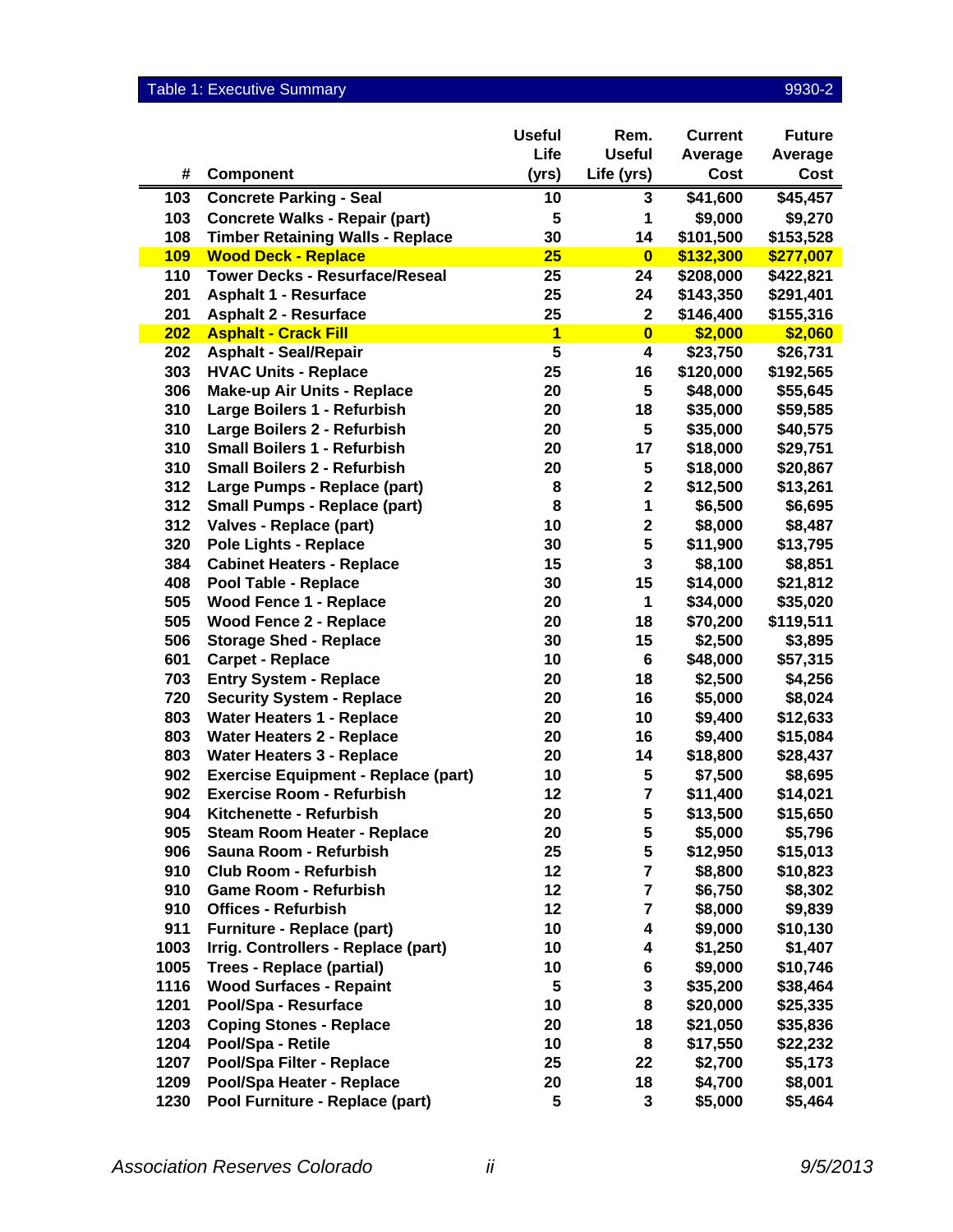|      |                                    | <b>Useful</b> | Rem.          | <b>Current</b> | <b>Future</b> |
|------|------------------------------------|---------------|---------------|----------------|---------------|
|      |                                    | Life          | <b>Useful</b> | Average        | Average       |
| #    | <b>Component</b>                   | (yrs)         | Life (yrs)    | Cost           | Cost          |
| 1309 | <b>Skylights 1 - Replace</b>       | 30            | 6             | \$10,500       | \$12,538      |
| 1309 | <b>Skylights 2 - Replace</b>       | 30            | 28            | \$10,500       | \$24,023      |
| 1312 | <b>EPDM Roof 1 - Replace</b>       | 15            | 12            | \$70,000       | \$99,803      |
| 1312 | <b>EPDM Roof 2 - Replace</b>       | 15            | 3             | \$70,000       | \$76,491      |
| 1312 | <b>EPDM Roof 3 - Replace</b>       | 15            | 12            | \$70,000       | \$99,803      |
| 1312 | <b>EPDM Roof 4 - Replace</b>       | 15            | 12            | \$70,000       | \$99,803      |
| 1312 | <b>EPDM Roof 5 - Replace</b>       | 15            | 6             | \$106,000      | \$126,570     |
| 1312 | <b>EPDM Roof 6 - Replace</b>       | 15            | 13            | \$106,000      | \$155,665     |
| 1312 | <b>EPDM Roof 7 - Replace</b>       | 15            | 7             | \$52,000       | \$63,953      |
| 1402 | Signage - Replace (part)           | 10            | 9             | \$4,500        | \$5,871       |
| 1504 | <b>Interior Lights 1 - Replace</b> | 25            | 3             | \$7,550        | \$8,250       |
| 1504 | <b>Interior Lights 2 - Replace</b> | 25            | 23            | \$2,950        | \$5,822       |
| 1801 | <b>Elevators - Modernize</b>       | 25            | 22            | \$280,000      | \$536,509     |
| 1802 | <b>Elevator Cabs - Remodel</b>     | 15            | 12            | \$14,000       | \$19,961      |
| 1803 | Fire Alarm System - Replace        | 20            | 17            | \$35,000       | \$57,850      |
| 2701 | Locker Rooms/Bathroom - Refurbish  | 15            | 12            | \$25,000       | \$35,644      |

**64 Total Funded Components** 

Note 1: a Useful Life of "N/A" means a one-time expense, not expected to repeat.

Note 2: highlighted line items are expected to require attention in the initial year

**Table 1: Executive Summary 60 August 2018 12: Executive Summary** 9930-2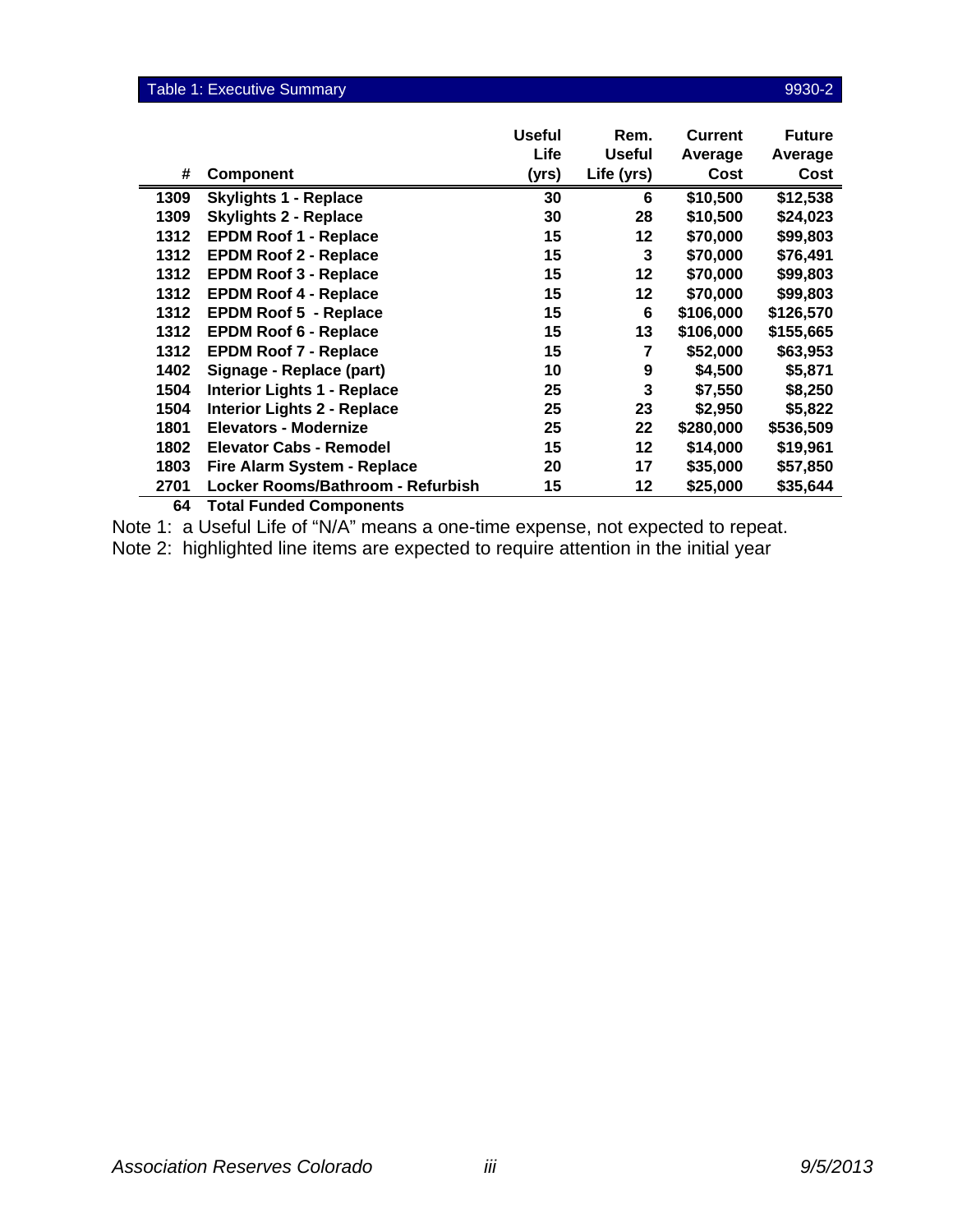#### **Introduction**

A Reserve Study is the art and science of anticipating, and preparing for, an association's major common area repair and replacement expenses. Partially art, because in this field we are making projections about the future. Partially science, because our work is a process of research and analysis along well defined methodologies.

In this Report you will find the Reserve Component List (what you are reserving for). It contains our estimates for Useful Life, Remaining Useful Life, and the current repair or replacement cost for each major component the association is obligated to maintain. Based on that List and your starting balance we computed the



association's Reserve Fund Strength (measured as "Percent Funded"), and created a recommended multi-year Reserve Funding Plan to offset future Reserve expenses.

As the physical assets age and deteriorate, it is important to accumulate financial assets to keep the two "in balance". A stable Reserve Funding Plan that offsets the irregular Reserve expenses will ensure that each owner pays their own "fair share" of ongoing common area deterioration.

#### **Methodology**

First we establish what the projected expenses are, then we determine the association's financial status and create a Funding Plan. For this "Update With-Site-Visit" Reserve Study, we started with a review of your prior Reserve Study, recent Reserve expenditures, an evaluation of how expenditures are handled (ongoing maintenance vs Reserves), and research



into any well-established association precedents. We performed an onsite inspection to evaluate your common areas, updating and adjusting your Reserve Component List as appropriate.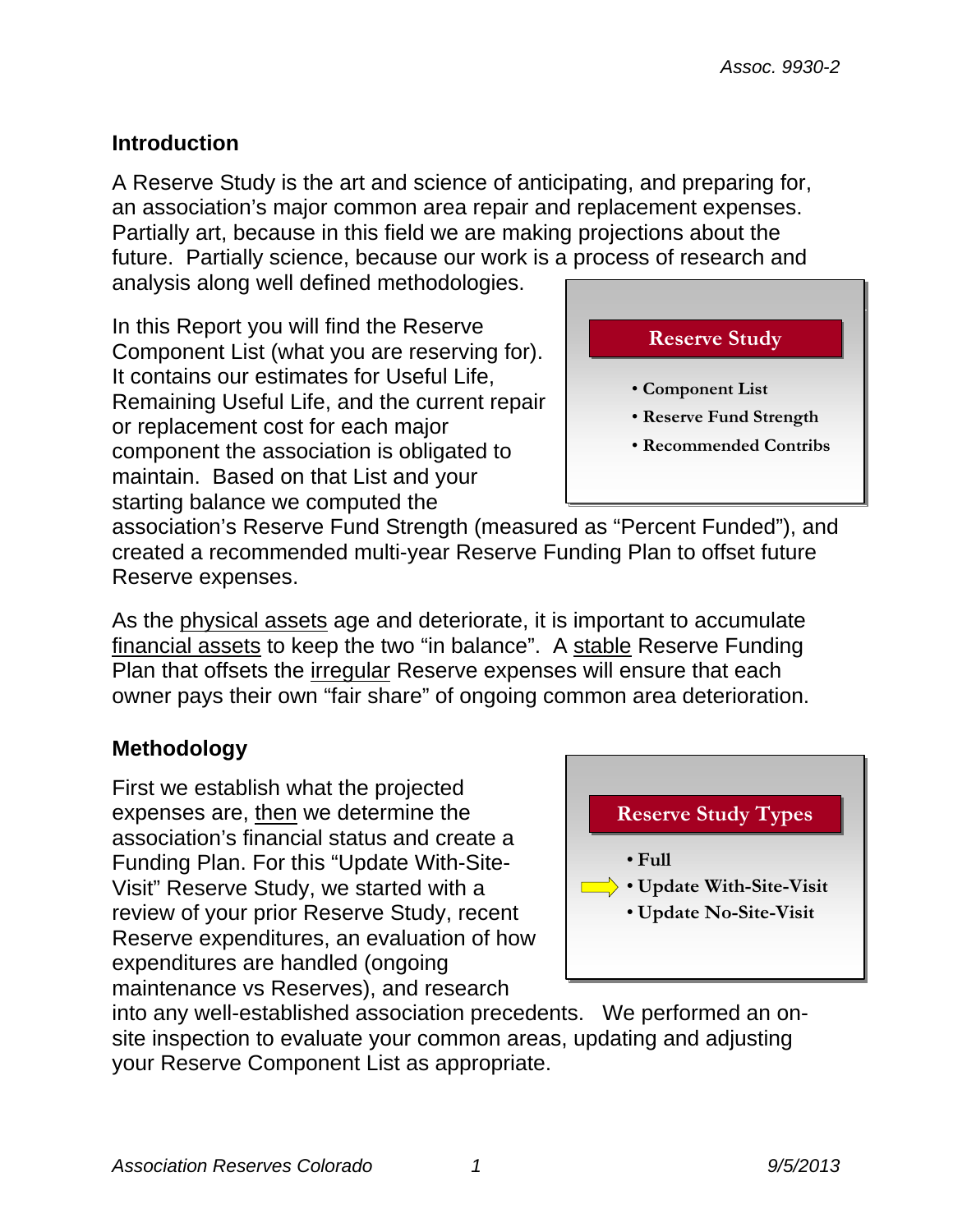#### *Which Physical Assets are Covered by Reserves?*

There is a national-standard four-part test to determine which expenses should be funded through Reserves. First, it must be a common area maintenance responsibility. Second, the component must have a limited life. Third, the limited life must be predictable (or it by definition is a "surprise" which cannot be accurately anticipated). Fourth, the component must be above a minimum threshold cost. This limits Reserve



- **Common Area Common Area**
- **Limited Useful Life Limited Useful Life**
- **Predictable Life Limit Predictable Life Limit**
- **Cost must be Significant Cost must be Significant**

Components to major, predictable expenses. Within this framework, it is inappropriate to include "lifetime" components, unpredictable expenses (such as damage due to fire, flood, or earthquake), and expenses more appropriately handled from the Operational Budget or as an insured loss.

*How are Useful Life and Remaining Useful Life established?* 

- 1) Visual Inspection (observed wear and age since last report)
- 2) Association Reserves database of experience
- 3) Client Component History
- 4) Vendor Evaluation and Recommendation

#### *How are Cost Estimates Established?*

Financial projections are based on the average of our Best Case and Worst Case estimates, which are established in this order…

- 1) Client Cost History
- 2) Comparison to Association Reserves database of work done at similar associations
- 3) Vendor Recommendations
- 4) Reliable National Industry cost estimating guidebooks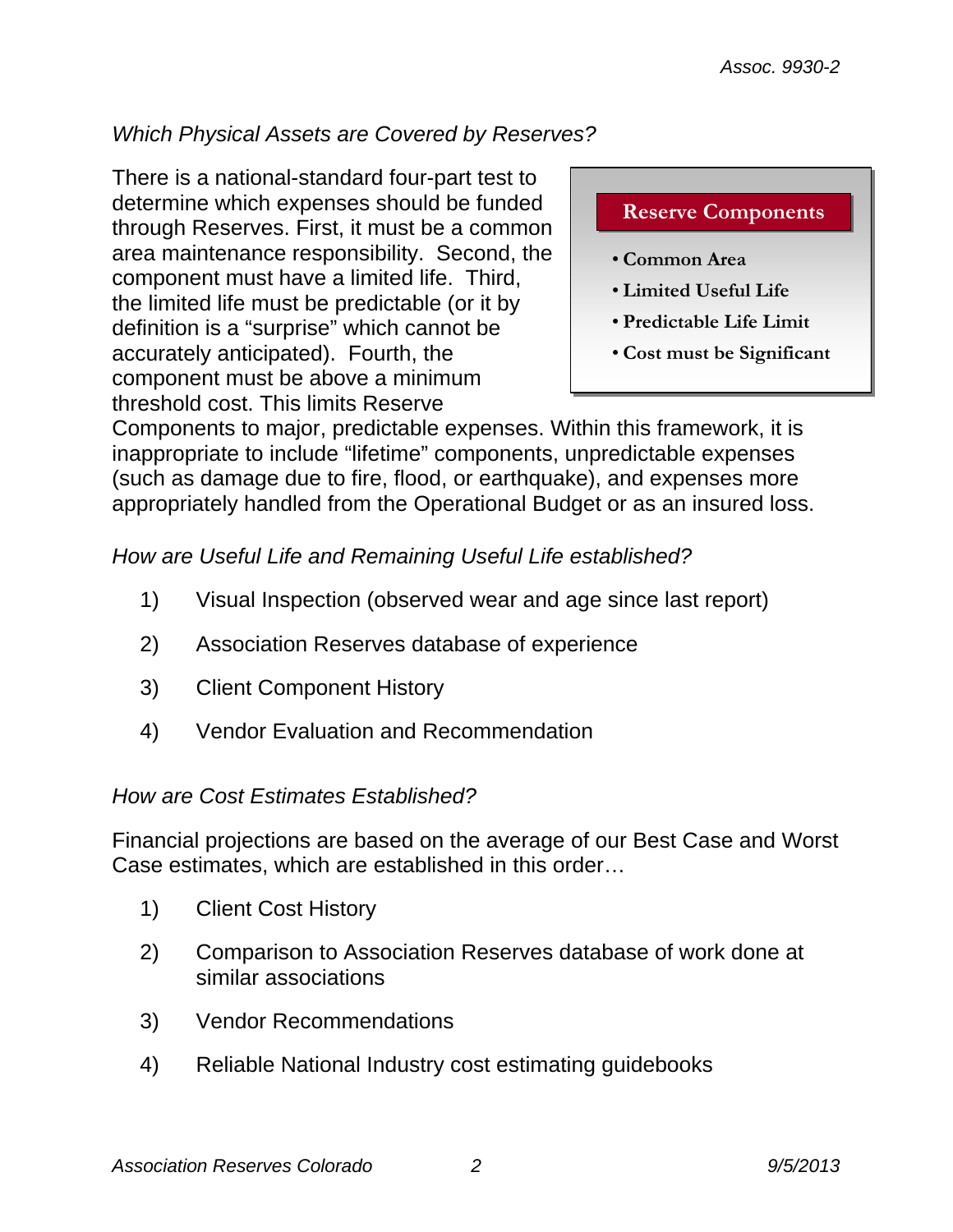#### *How much Reserves are enough?*

Your Reserve cash Balance can measure reserves, but the true measure is whether the funds are adequate. Adequacy is measured in a two-step process:

- 1) Calculate the association's Fully Funded Balance (FFB).
- 2) Compare to the Reserve Fund Balance, and express as a percentage.

The FFB grows as assets age and the Reserve needs of the association increase, but shrinks when projects are accomplished and the Reserve needs of the association decrease. The Fully Funded Balance changes each year, and is a moving but predictable target.



Special assessments and deferred maintenance are common when the Percent Funded is below 30%. While the 100% point is Ideal, a Reserve Fund in the 70% -130% range is considered "strong" because in this range cash flow problems are rare.

Measuring your Reserves by Percent Funded tells how well prepared your association is for upcoming Reserve expenses. New buyers should be very aware of this important disclosure!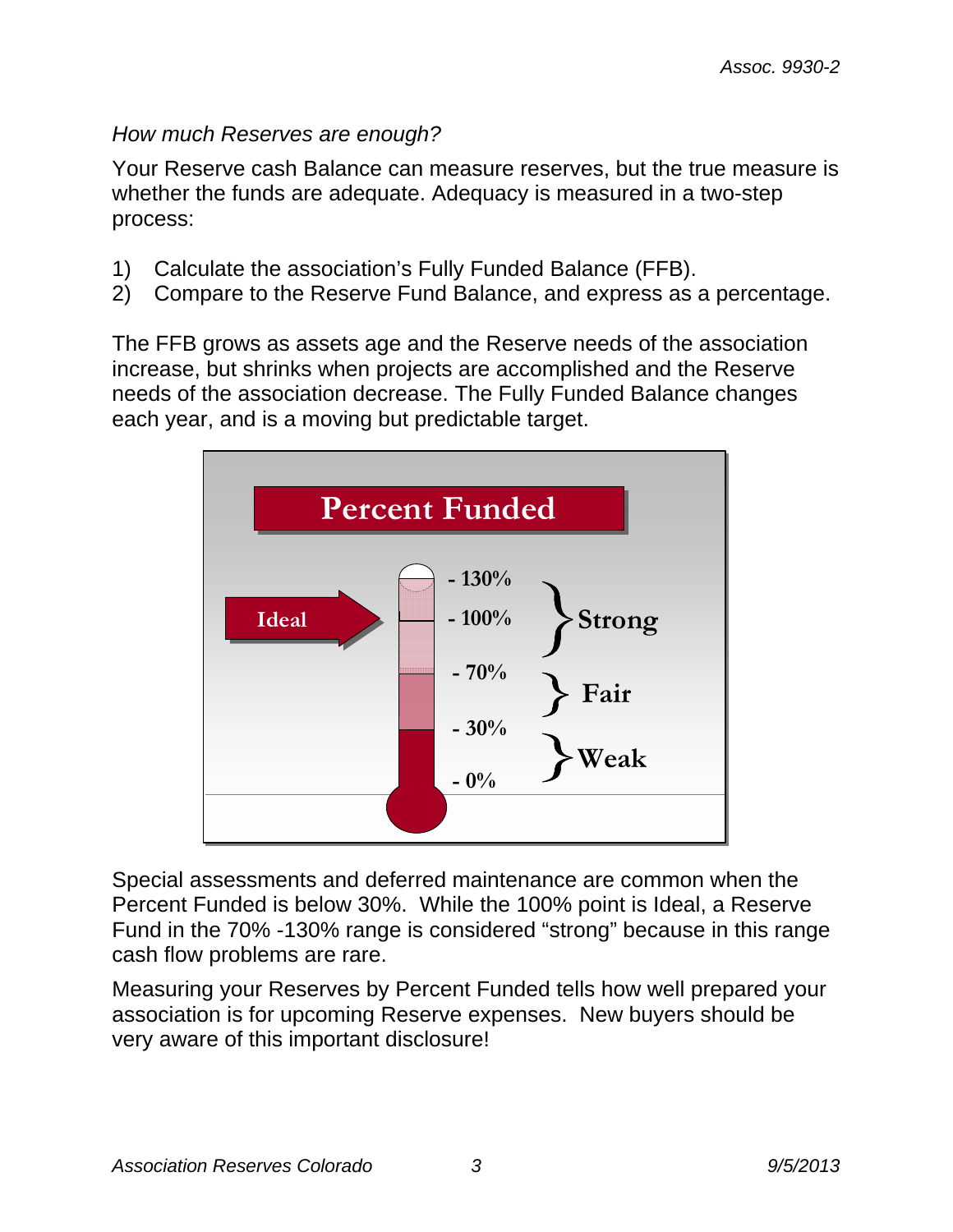#### *How much should we contribute?*

There are four Funding Principles that we balance in developing your Reserve Funding Plan. Our first objective is to design a plan that provides you with sufficient cash to perform your Reserve projects on time. A stable contribution rate is desirable because it is a hallmark of a proactive plan.

Reserve contributions that are evenly distributed over the owners, over the years, enable each owner to pay their "fair share" of the association's Reserve expenses (this means we recommend special assessments only when all other options have been exhausted). And finally, we develop a plan that is fiscally responsible and "safe" for Boardmembers to recommend to their association.

#### *What is our Recommended Funding Goal?*

Maintaining the Reserve Fund at a level equal to the physical deterioration that has occurred is called "Full Funding" the Reserves (100% Funded). As each asset ages and becomes "used up", the Reserve Fund grows proportionally. **This is simple, responsible, and our recommendation.**  As stated previously, associations in the 100% range rarely experience special assessments or deferred maintenance.

Allowing the Reserves to fall close to zero, but not below zero, is called Baseline Funding. In these associations, deterioration occurs without matching Reserve contributions. With a low Percent Funded, special assessments and deferred maintenance are common.

Threshold Funding is the title of all other objectives randomly selected between Baseline Funding and Full Funding.



**Funding Principles Funding Principles Funding Principles Funding Principles**

• **Stable Contribution Rate** • **Stable Contribution Rate**

• **Sufficient Cash** • **Sufficient Cash**

• **Evenly Distributed** • **Evenly Distributed**

• **Fiscally Responsible** • **Fiscally Responsible**

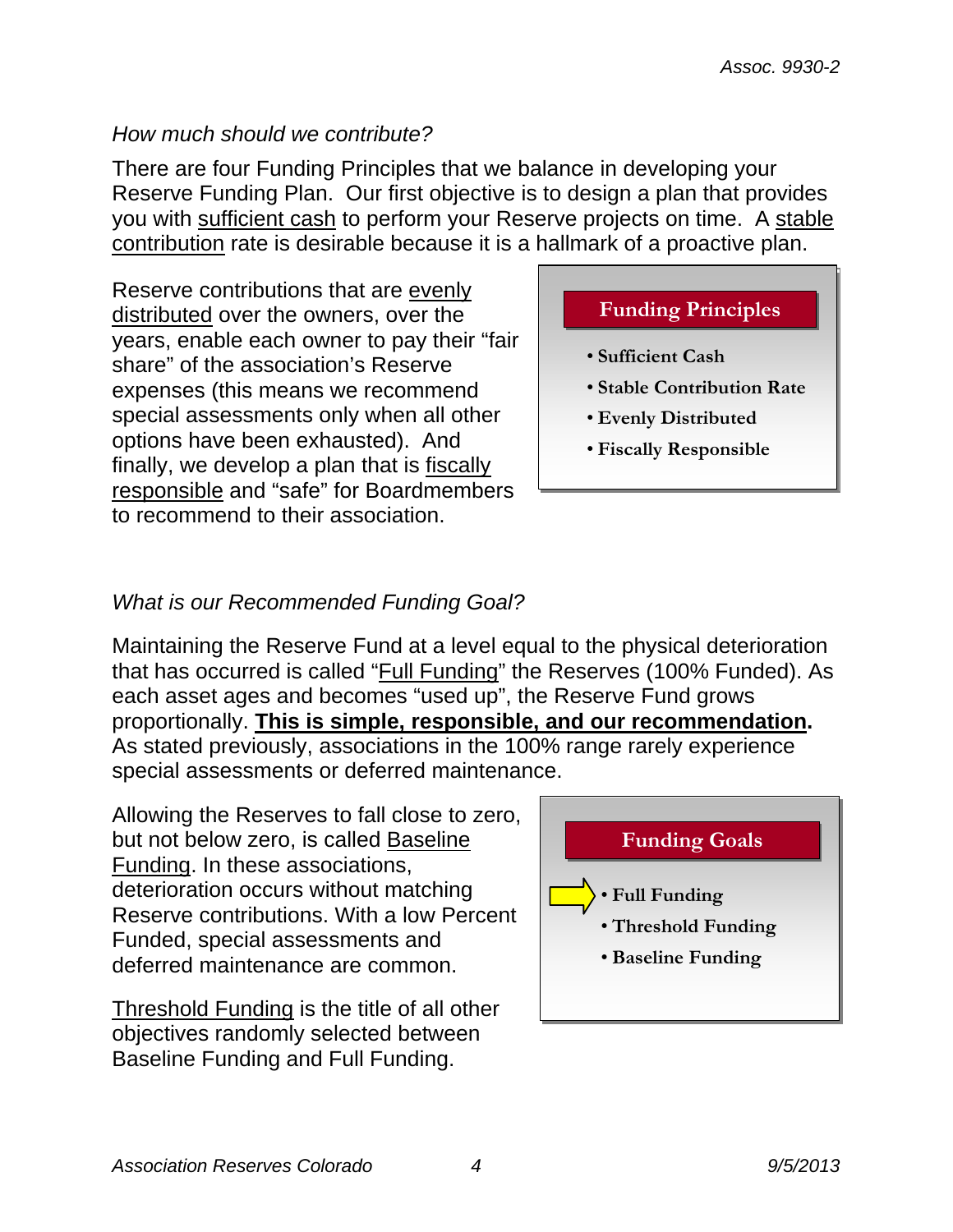#### **Site Inspection Notes**

During our site visit on July 16, 2013, we started with a brief meeting with Scott Hysler, and then started the site inspection beginning with the tower common areas. We visually inspected all the buildings, and were able to see all areas. We re-measured roofs and carpeting.

During our site inspection we were informed that several major projects are scheduled to occur in 2013. Our plan assumes the north parking asphalt project as well as the tower balcony waterproofing and repair projects will be completed as planned.

The property is in overall good condition, but dated in areas. We were informed that the wood deck areas are in need of replacement in the near future.

The valve system on the north tower boilers appears rusted and approaching the end of its life.

Many updates have been completed since the last inspection and report. These include major items such as elevators and controls, the entry system, the fire system and significant boiler and water storage replacements.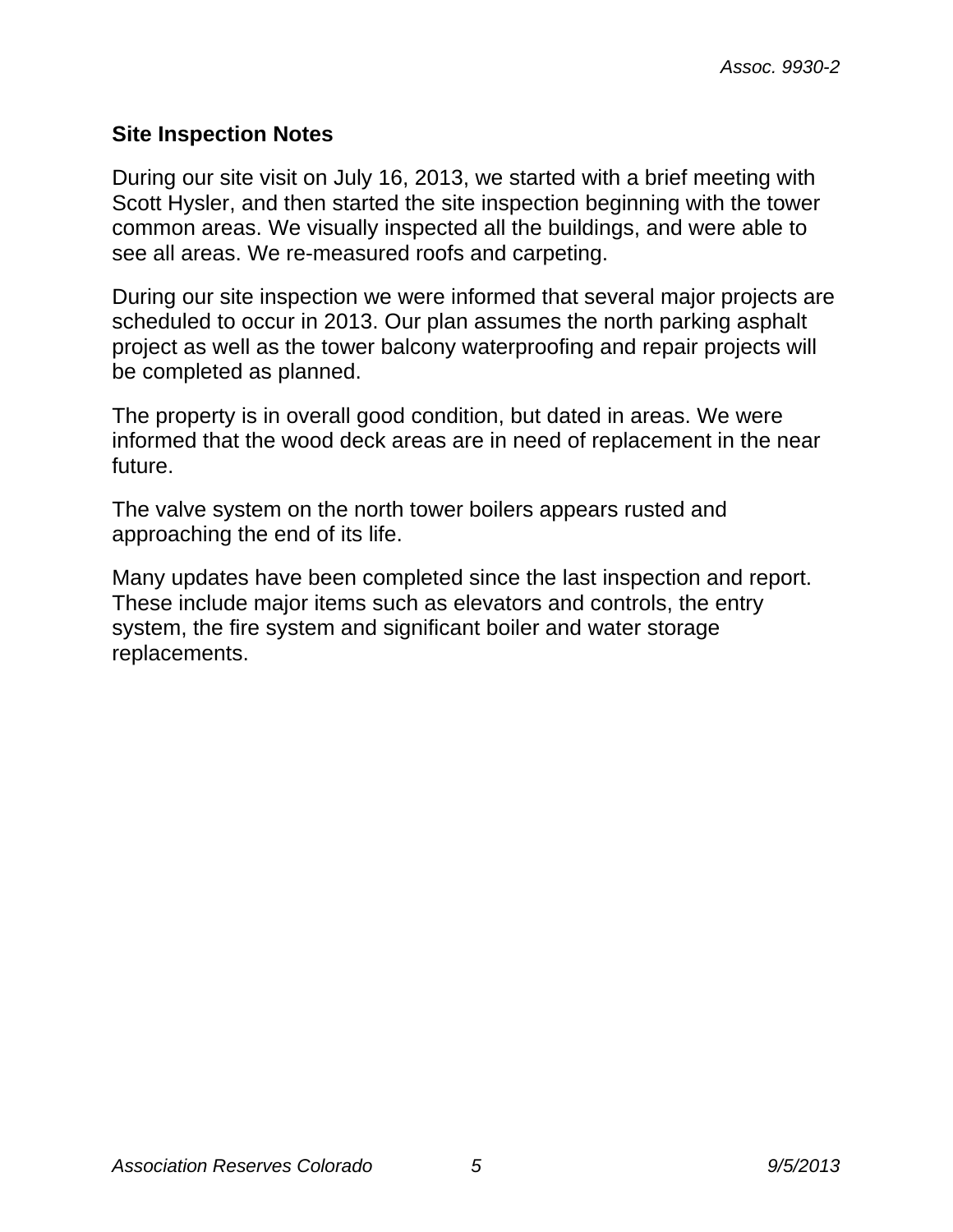





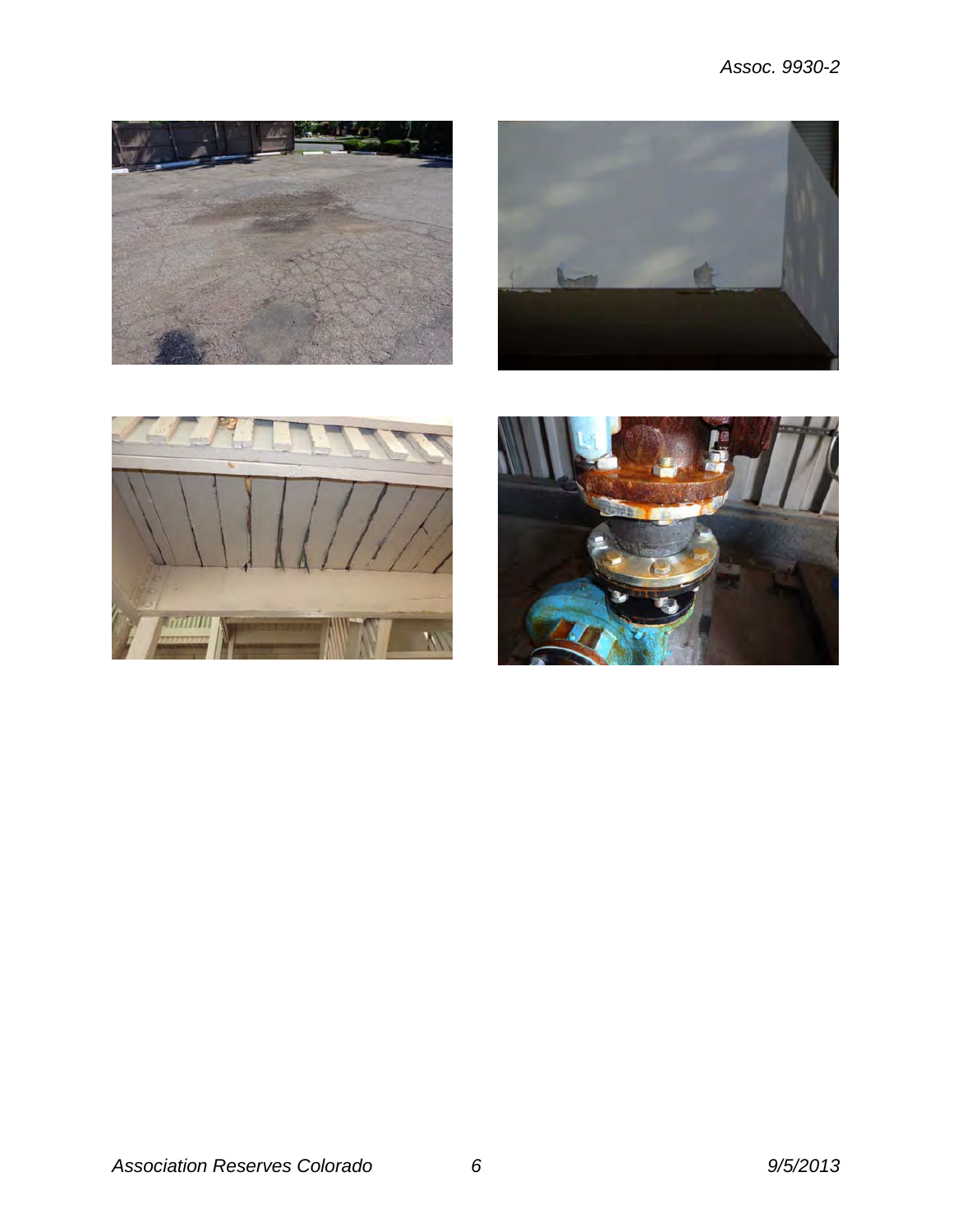### **Projected Expenses**

The figure below shows the array of the projected future expenses at your association. This figure clearly shows the near term and future expenses that your association will face. Note the periodic spikes, made up primarily of roof and mechanical replacement expenses.



A summary of this information is shown in Table 4, while details of the projects that make up this information are shown in Table 5. Since this is a projection about future events that may or may not take place as anticipated, we feel more certain about "near-term" projects than those many years away. While this Reserve Study is a one-year document, it is based on 30 years worth of looking forward into the future.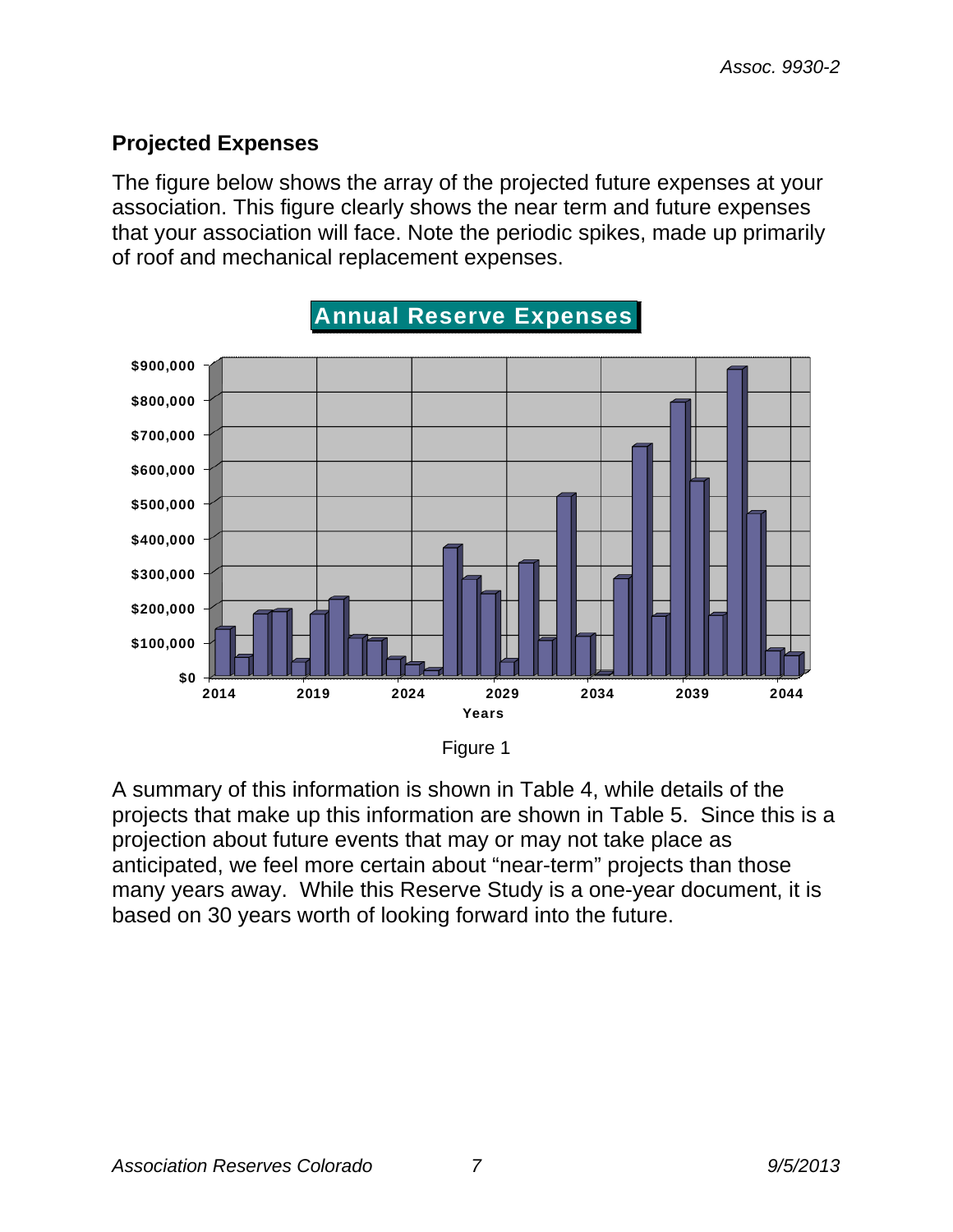#### **Reserve Fund Status**

The starting point for our financial analysis is your Reserve Fund balance, projected to be \$0 as-of the start of your Fiscal Year on January 1, 2014. This is based on your actual balance on 04/30/13 of \$100,445 and anticipated Reserve contributions and expenses projected through the end of your Fiscal Year. As of January 1, 2014, your Fully Funded Balance is computed to be \$966,828 (see Table 3). This figure represents the deteriorated value of your common area components. Comparing your Reserve Balance to your Fully Funded Balance indicates your Reserves are 0% Funded. As indicated earlier in the Executive Summary, this represents a weak status.

#### **Recommended Funding Plan**

Based on your current Percent Funded and your projected cash flow requirements, we are recommending Reserve contributions of \$15,836/month this Fiscal Year. This represents the first year of the 30 year Funding Plan shown below. This same information is shown numerically in both Table 4 and Table 5.



Figure 2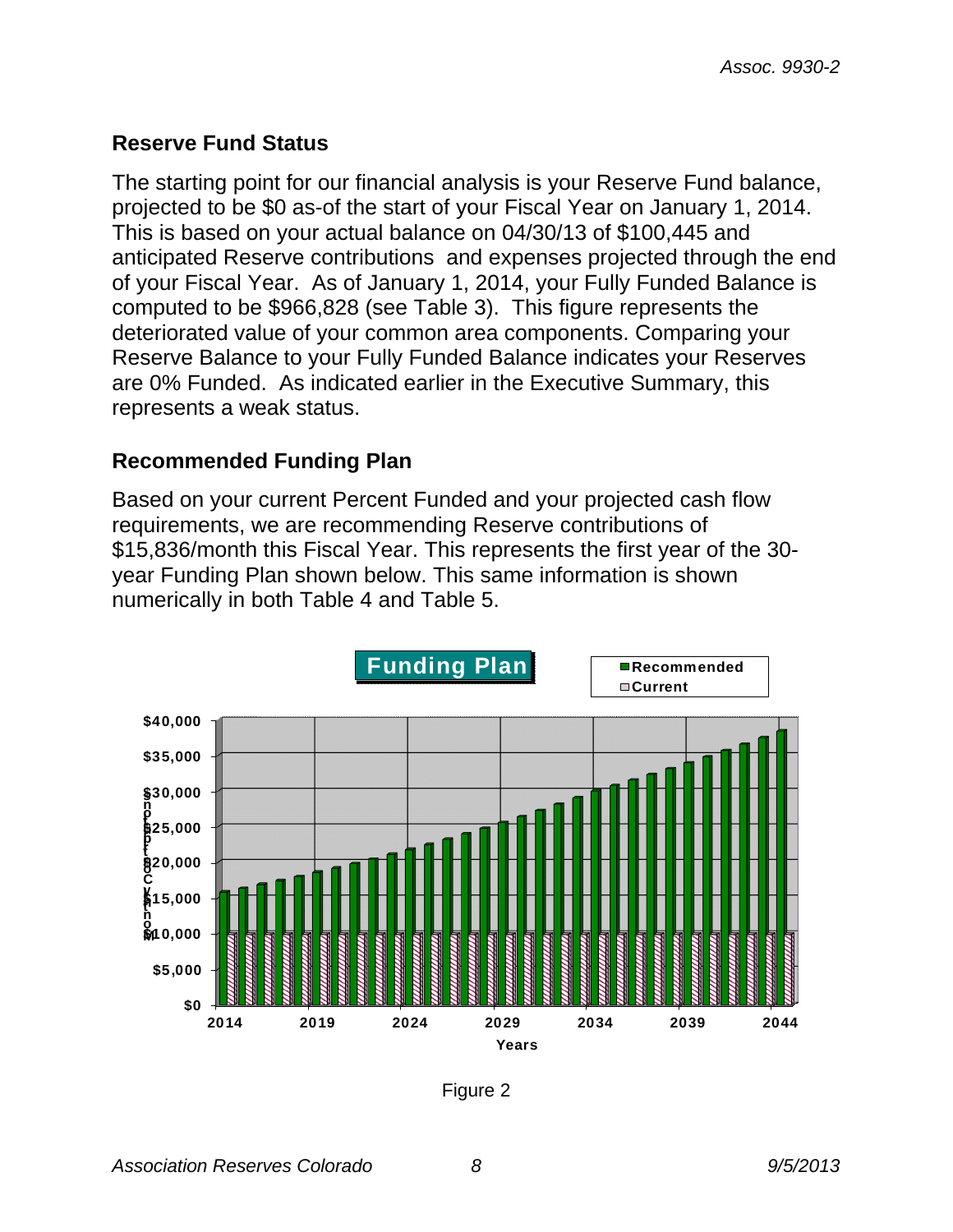The following chart shows your Reserve balance under our recommended Funding Plan and your current Funding Plan, and your always-changing Fully Funded Balance target.



In this figure it is easy to see how your Reserve Fund gradually draws closer to the Fully Funded (100%) level.



Figure 4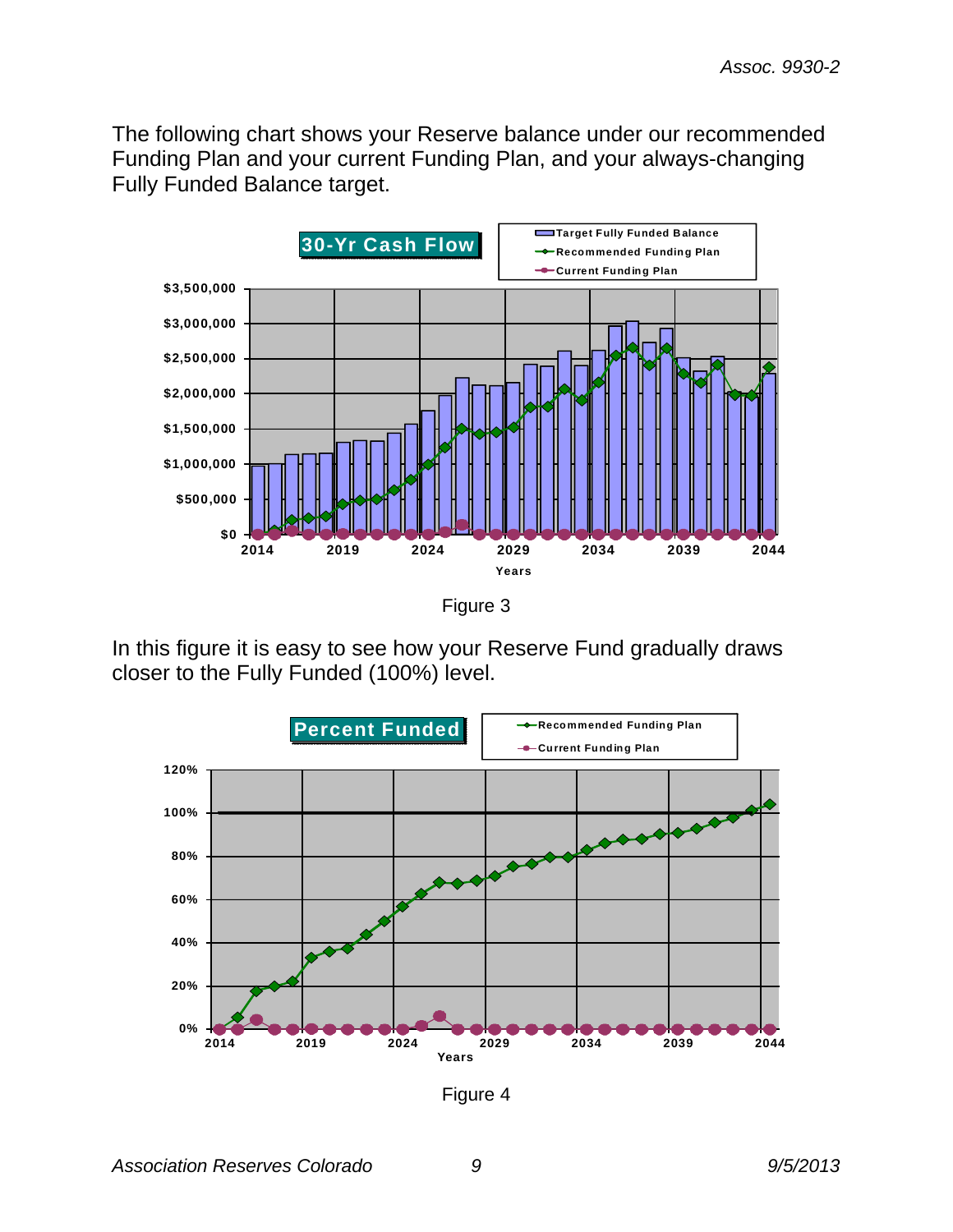#### **Table Descriptions**

The tabular information in this Report is broken down into five tables.

Table 1 summarizes your funded Reserve Components, and is part of the Executive Report summary that appeared earlier in this Report.

Table 2 provides the main component description, life, and cost factors for all components determined to be appropriate for Reserve designation. This table represents the core information from which all other tables are derived.

Table 3 is presented primarily as an accounting summary page. The results of the individual line item Fully Funded Balance computations are shown. These individual quantities are summed to arrive at the Fully Funded Balance for the association as of the start date of the Report. The figures in the Current Fund Balance column and the Monthly Reserve Contribution column show our distribution throughout the line items. If the association is underfunded, Reserve Funds are distributed first to components with a short Remaining Useful Life. If the association's Reserve Balance is above 100% Funded, funds are distributed evenly for all components. Contribution rates for each component are a proportionate distribution of the total contribution on the basis of the component's significance to the association (current cost divided by useful life). This presentation is not meant to cause clients to redistribute association funds, it simply presents one way to evenly distribute the total among all the different line items.

Table 4: This table provides a one-page 30-year summary of the cash flowing into and out of the association, compared to the Fully Funded Balance for each year.

Table 5: This table shows the cash flow detail for the next 30 years. This table makes it possible to see what components are projected to require repair or replacement each year, and the size of those individual expenses.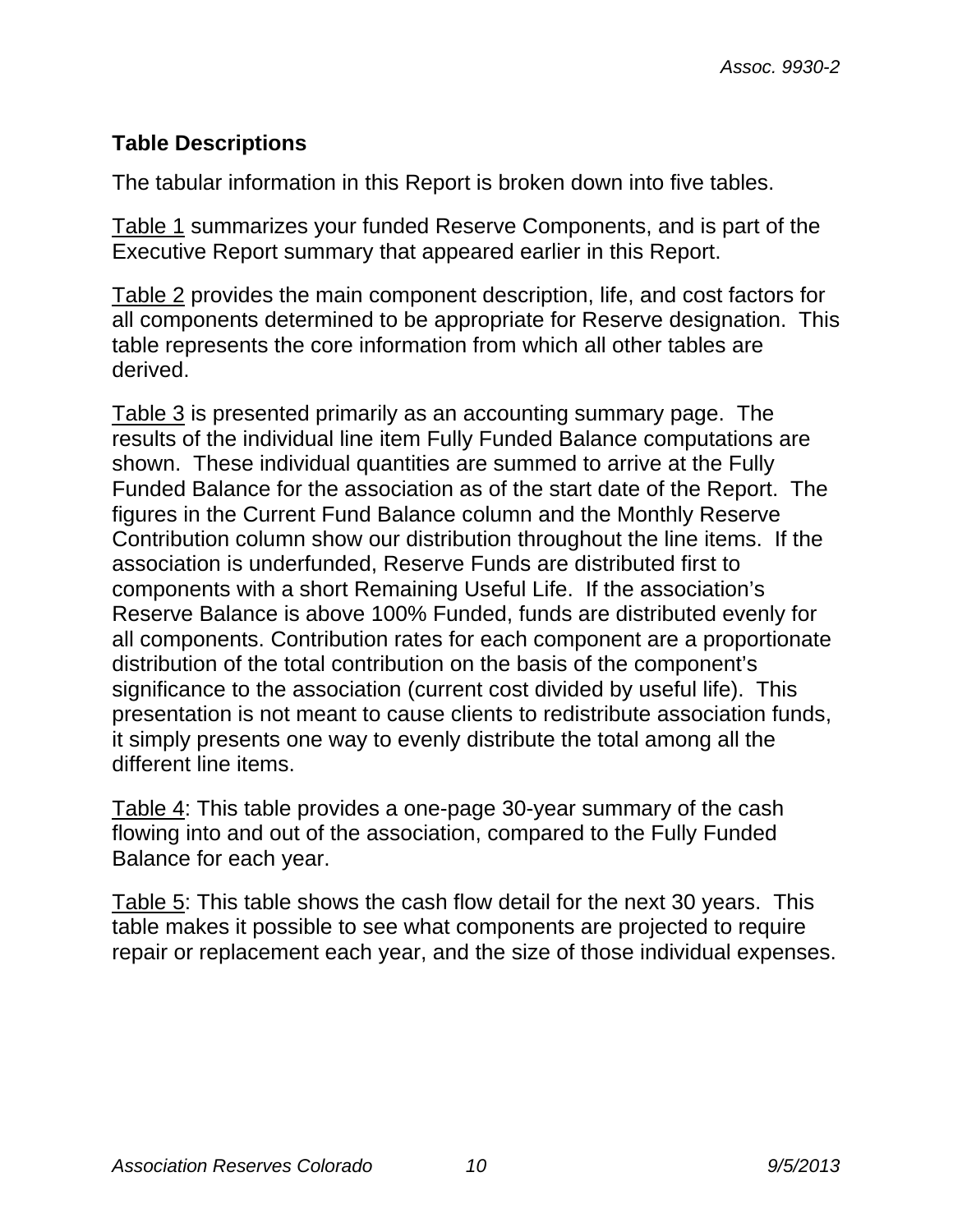#### **Table 2: Reserve Component List Detail 9930-2**

|      |                                     |                               | Rem.   |        |           | Current   |
|------|-------------------------------------|-------------------------------|--------|--------|-----------|-----------|
|      |                                     |                               | Useful | Useful | Best      | Worst     |
| #    | Component                           | Quantity                      | Life   | Life   | Cost      | Cost      |
| 103  | Concrete Parking - Seal             | Approx 20,800 GSF             | 10     | 3      | \$31,200  | \$52,000  |
| 103  | Concrete Walks - Repair (part)      | Approx 8,600 GSF              | 5      | 1      | \$8,000   | \$10,000  |
| 108  | Timber Retaining Walls - Replace    | Approx 2,900 GSF              | 30     | 14     | \$87,000  | \$116,000 |
| 109  | Wood Deck - Replace                 | Approx 6,300 GSF              | 25     | 0      | \$113,400 | \$151,200 |
| 110  | Tower Decks - Resurface/Reseal      | Approx (104) Decks            | 25     | 24     | \$187,200 | \$228,800 |
| 201  | Asphalt 1 - Resurface               | Approx 47,000 GSF             | 25     | 24     | \$136,300 | \$150,400 |
| 201  | Asphalt 2 - Resurface               | Approx 48,000 GSF             | 25     | 2      | \$139,200 | \$153,600 |
| 202  | Asphalt - Crack Fill                | Approx 95,000 GSF             | 1      | 0      | \$1,500   | \$2,500   |
| 202  | Asphalt - Seal/Repair               | Approx 95,000 GSF             | 5      | 4      | \$19,000  | \$28,500  |
| 303  | <b>HVAC Units - Replace</b>         | (2) York Cooling Units        | 25     | 16     | \$110,000 | \$130,000 |
| 306  | Make-up Air Units - Replace         | (3) Combination Units         | 20     | 5      | \$42,000  | \$54,000  |
| 310  | Large Boilers 1 - Refurbish         | (2) Gas Fired Boilers         | 20     | 18     | \$30,000  | \$40,000  |
| 310  | Large Boilers 2 - Refurbish         | (2) Gas Fired Boilers         | 20     | 5      | \$30,000  | \$40,000  |
| 310  | Small Boilers 1 - Refurbish         | (2) Gas Fired Boilers         | 20     | 17     | \$16,000  | \$20,000  |
| 310  | Small Boilers 2 - Refurbish         | (2) Gas Fired Boilers         | 20     | 5      | \$16,000  | \$20,000  |
| 312  | Large Pumps - Replace (part)        | Approx (4) Pumps              | 8      | 2      | \$10,000  | \$15,000  |
| 312  | Small Pumps - Replace (part)        | Approx (9) Pumps              | 8      | 1      | \$5,000   | \$8,000   |
| 312  | Valves - Replace (part)             | Numerous Valves               | 10     | 2      | \$6,000   | \$10,000  |
| 320  | Pole Lights - Replace               | Approx 95 Pole Lights         | 30     | 5      | \$9,500   | \$14,300  |
| 384  | Cabinet Heaters - Replace           | Approx (6) Units              | 15     | 3      | \$7,200   | \$9,000   |
| 408  | Pool Table - Replace                | (2) 8' Brunswick Tables       | 30     | 15     | \$12,000  | \$16,000  |
| 505  | Wood Fence 1 - Replace              | Approx 1,260 LF Fence         | 20     | 1      | \$30,200  | \$37,800  |
| 505  | Wood Fence 2 - Replace              | Approx 2,600 LF Fence         | 20     | 18     | \$62,400  | \$78,000  |
| 506  | Storage Shed - Replace              | (1) 8'X10' Storage Shed       | 30     | 15     | \$2,000   | \$3,000   |
| 601  | Carpet - Replace                    | Approx 1,200 GSY              | 10     | 6      | \$36,000  | \$60,000  |
| 703  | Entry System - Replace              | (1) Entry Panel               | 20     | 18     | \$2,000   | \$3,000   |
| 720  | Security System - Replace           | (1) Video System              | 20     | 16     | \$4,000   | \$6,000   |
| 803  | Water Heaters 1 - Replace           | (2) 500,000 BTU Tanks         | 20     | 10     | \$7,600   | \$11,200  |
| 803  | Water Heaters 2 - Replace           | (2) 500,000 BTU Tanks         | 20     | 16     | \$7,600   | \$11,200  |
| 803  | Water Heaters 3 - Replace           | (4) 500,000 BTU Tanks         | 20     | 14     | \$15,200  | \$22,400  |
| 902  | Exercise Equipment - Replace (part) | <b>Misc Fitness Equipment</b> | 10     | 5      | \$5,000   | \$10,000  |
| 902  | Exercise Room - Refurbish           | Approx 650 GSF                | 12     | 7      | \$9,800   | \$13,000  |
| 904  | Kitchenette - Refurbish             | (1) 12x10 Kitchenette         | 20     | 5      | \$12,000  | \$15,000  |
| 905  | Steam Room Heater - Replace         | (1) Steam Master Unit         | 20     | 5      | \$4,000   | \$6,000   |
| 906  | Sauna Room - Refurbish              | Approx 540 GSF                | 25     | 5      | \$11,900  | \$14,000  |
| 910  | Club Room - Refurbish               | Approx 650 GSF                | 12     | 7      | \$7,800   | \$9,800   |
| 910  | Game Room - Refurbish               | Approx 750 GSF                | 12     | 7      | \$6,000   | \$7,500   |
| 910  | Offices - Refurbish                 | (2) Office areas              | 12     | 7      | \$6,000   | \$10,000  |
| 911  | Furniture - Replace (part)          | Misc Common Area Furn.        | 10     | 4      | \$8,000   | \$10,000  |
| 1003 | Irrig. Controllers - Replace (part) | (2) Controllers               | 10     | 4      | \$1,000   | \$1,500   |
| 1005 | Trees - Replace (partial)           | <b>Numerous Mature Trees</b>  | 10     | 6      | \$8,000   | \$10,000  |
| 1116 | Wood Surfaces - Repaint             | Approx 44,000 GSF             | 5      | 3      | \$30,800  | \$39,600  |
| 1201 | Pool/Spa - Resurface                | (1) Pool/Spa Combination      | 10     | 8      | \$18,000  | \$22,000  |
| 1203 | Coping Stones - Replace             | Approx 350 LF                 | 20     | 18     | \$19,300  | \$22,800  |
| 1204 | Pool/Spa - Retile                   | Approx 350 LF                 | 10     | 8      | \$15,800  | \$19,300  |
| 1207 | Pool/Spa Filter - Replace           | (3) Filters                   | 25     | 22     | \$2,400   | \$3,000   |
| 1209 | Pool/Spa Heater - Replace           | 2 Raypak Heaters              | 20     | 18     | \$4,400   | \$5,000   |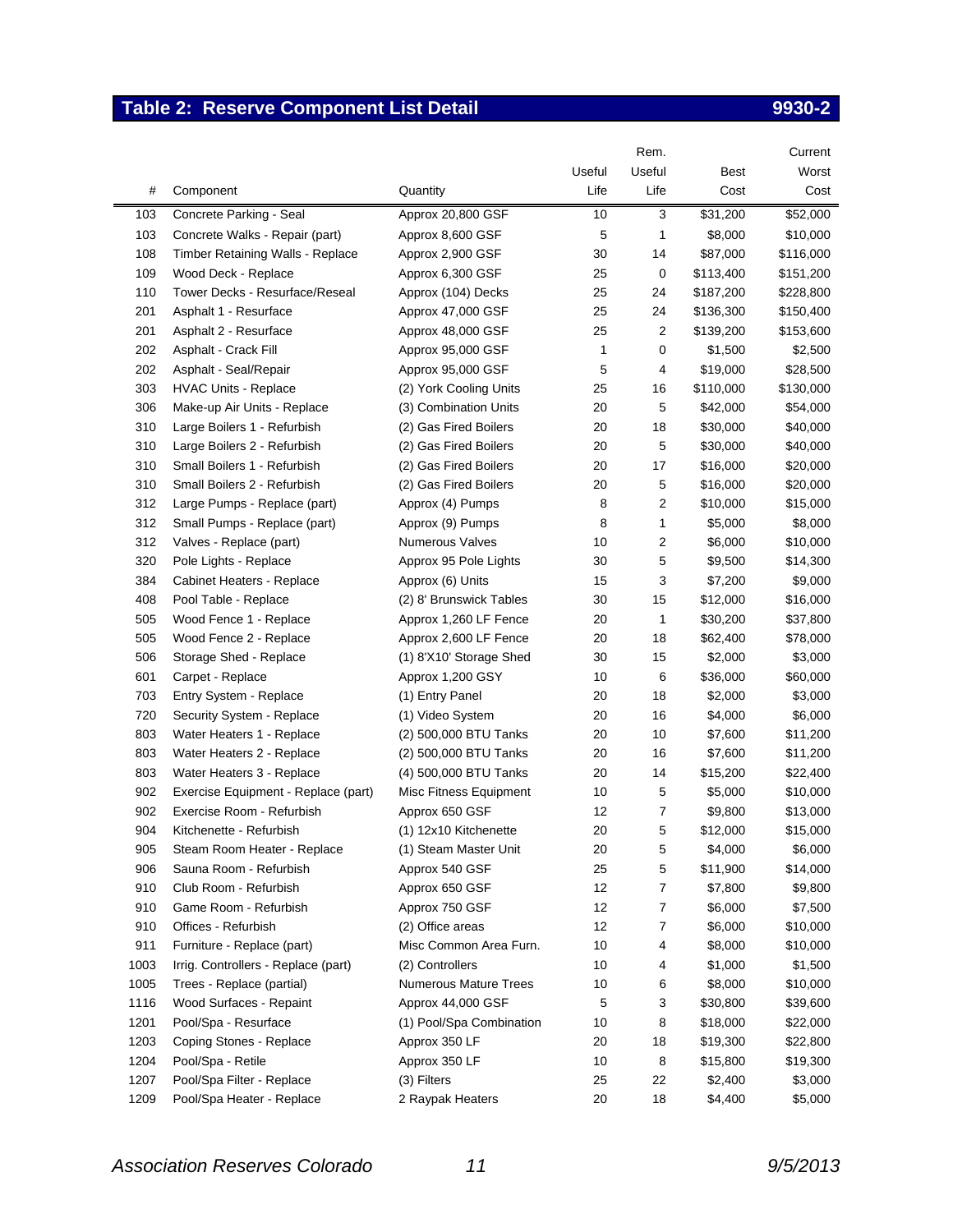### **Table 2: Reserve Component List Detail Component List Detail 9930-2**

|      |                                   |                        |        | Rem.   |             | Current   |
|------|-----------------------------------|------------------------|--------|--------|-------------|-----------|
|      |                                   |                        | Useful | Useful | <b>Best</b> | Worst     |
| #    | Component                         | Quantity               | Life   | Life   | Cost        | Cost      |
| 1230 | Pool Furniture - Replace (part)   | Approx (26) Pieces     | 5      | 3      | \$4,000     | \$6,000   |
| 1309 | Skylights 1 - Replace             | Approx (30) Skylights  | 30     | 6      | \$9,000     | \$12,000  |
| 1309 | Skylights 2 - Replace             | Approx (30) Skylights  | 30     | 28     | \$9,000     | \$12,000  |
| 1312 | EPDM Roof 1 - Replace             | Approx 6,600 GSF       | 15     | 12     | \$60,000    | \$80,000  |
| 1312 | EPDM Roof 2 - Replace             | Approx 6,600 GSF       | 15     | 3      | \$60,000    | \$80,000  |
| 1312 | EPDM Roof 3 - Replace             | Approx 6,600 GSF       | 15     | 12     | \$60,000    | \$80,000  |
| 1312 | EPDM Roof 4 - Replace             | Approx 6,600 GSF       | 15     | 12     | \$60,000    | \$80,000  |
| 1312 | EPDM Roof 5 - Replace             | Approx 10,600 GSF      | 15     | 6      | \$83,000    | \$129,000 |
| 1312 | EPDM Roof 6 - Replace             | Approx 10,600 GSF      | 15     | 13     | \$83,000    | \$129,000 |
| 1312 | EPDM Roof 7 - Replace             | Approx 5,200 GSF       | 15     | 7      | \$40,600    | \$63,400  |
| 1402 | Signage - Replace (part)          | Various Signs          | 10     | 9      | \$3,000     | \$6,000   |
| 1504 | Interior Lights 1 - Replace       | Approx (72) Fixtures   | 25     | 3      | \$6,100     | \$9,000   |
| 1504 | Interior Lights 2 - Replace       | Approx (28) Fixtures   | 25     | 23     | \$2,400     | \$3,500   |
| 1801 | Elevators - Modernize             | (4) Elevator Systems   | 25     | 22     | \$240,000   | \$320,000 |
| 1802 | Elevator Cabs - Remodel           | (4) 2500 lb Cabs       | 15     | 12     | \$12,000    | \$16,000  |
| 1803 | Fire Alarm System - Replace       | (1) Quick Start System | 20     | 17     | \$30,000    | \$40,000  |
| 2701 | Locker Rooms/Bathroom - Refurbish | Approx 400 GSF         | 15     | 12     | \$20,000    | \$30,000  |

64 Total Funded Components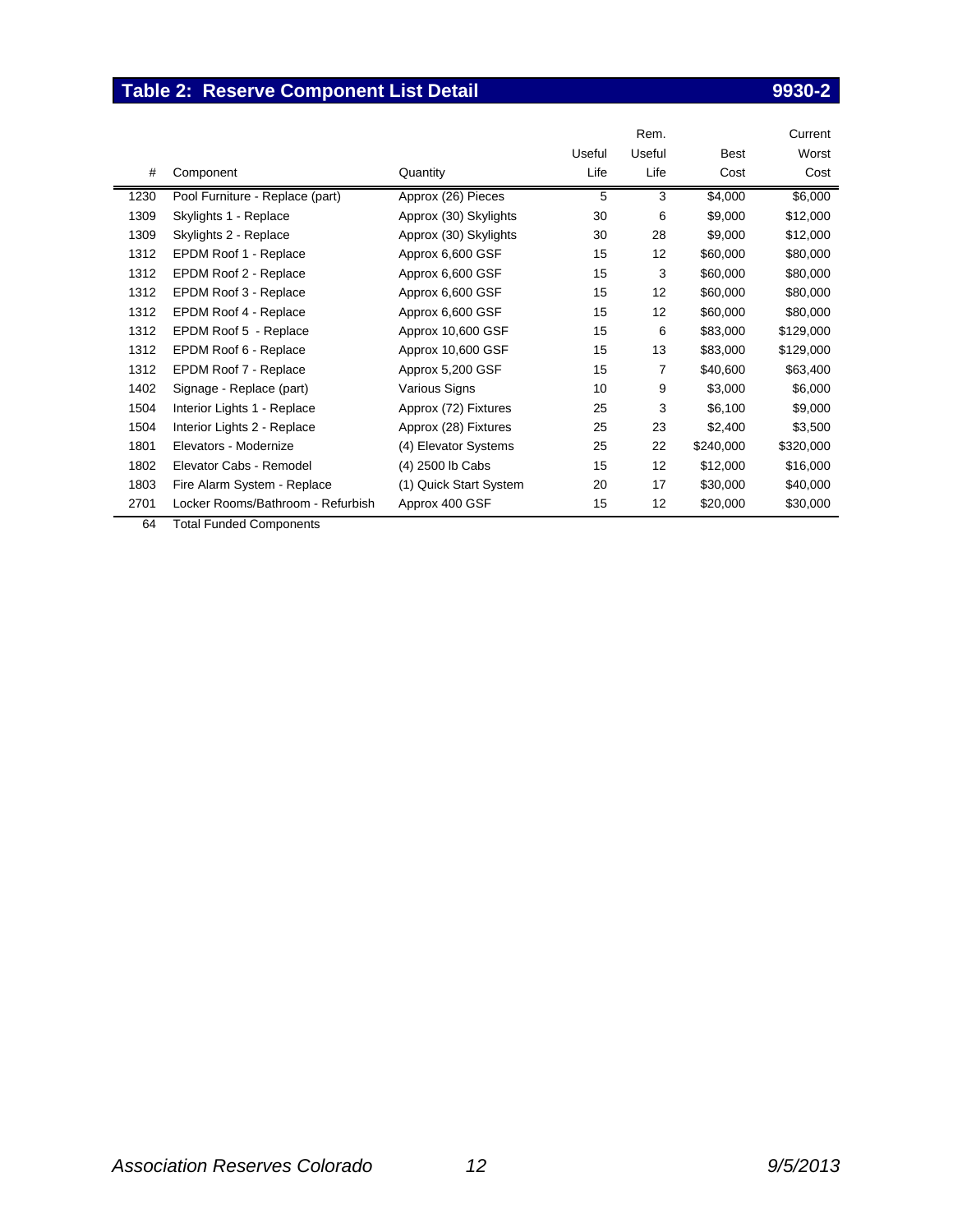#### **Table 3: Contribution and Fund Breakdown 19930-2**

|      |                                     |        | Rem.                    |            | Fully     | Current        |               |
|------|-------------------------------------|--------|-------------------------|------------|-----------|----------------|---------------|
|      |                                     | Useful | Useful                  | Current    | Funded    | Fund           | Reserve       |
| #    | Component                           | Life   | Life                    | (Avg) Cost | Balance   | <b>Balance</b> | Contributions |
| 103  | Concrete Parking - Seal             | 10     | 3                       | \$41,600   | \$29,120  | \$0.00         | \$456.44      |
| 103  | Concrete Walks - Repair (part)      | 5      | 1                       | \$9,000    | \$7,200   | \$0.00         | \$197.50      |
| 108  | Timber Retaining Walls - Replace    | 30     | 14                      | \$101,500  | \$54,133  | \$0.00         | \$371.22      |
| 109  | Wood Deck - Replace                 | 25     | 0                       | \$132,300  | \$132,300 | \$0.00         | \$580.64      |
| 110  | Tower Decks - Resurface/Reseal      | 25     | 24                      | \$208,000  | \$8,320   | \$0.00         | \$912.88      |
| 201  | Asphalt 1 - Resurface               | 25     | 24                      | \$143,350  | \$5,734   | \$0.00         | \$629.14      |
| 201  | Asphalt 2 - Resurface               | 25     | 2                       | \$146,400  | \$134,688 | \$0.00         | \$642.53      |
| 202  | Asphalt - Crack Fill                | 1      | 0                       | \$2,000    | \$2,000   | \$0.00         | \$219.44      |
| 202  | Asphalt - Seal/Repair               | 5      | 4                       | \$23,750   | \$4,750   | \$0.00         | \$521.17      |
| 303  | <b>HVAC Units - Replace</b>         | 25     | 16                      | \$120,000  | \$43,200  | \$0.00         | \$526.66      |
| 306  | Make-up Air Units - Replace         | 20     | 5                       | \$48,000   | \$36,000  | \$0.00         | \$263.33      |
| 310  | Large Boilers 1 - Refurbish         | 20     | 18                      | \$35,000   | \$3,500   | \$0.00         | \$192.01      |
| 310  | Large Boilers 2 - Refurbish         | 20     | 5                       | \$35,000   | \$26,250  | \$0.00         | \$192.01      |
| 310  | Small Boilers 1 - Refurbish         | 20     | 17                      | \$18,000   | \$2,700   | \$0.00         | \$98.75       |
| 310  | Small Boilers 2 - Refurbish         | 20     | 5                       | \$18,000   | \$13,500  | \$0.00         | \$98.75       |
| 312  | Large Pumps - Replace (part)        | 8      | 2                       | \$12,500   | \$9,375   | \$0.00         | \$171.44      |
| 312  | Small Pumps - Replace (part)        | 8      | 1                       | \$6,500    | \$5,688   | \$0.00         | \$89.15       |
| 312  | Valves - Replace (part)             | 10     | $\overline{\mathbf{c}}$ | \$8,000    | \$6,400   | \$0.00         | \$87.78       |
| 320  | Pole Lights - Replace               | 30     | 5                       | \$11,900   | \$9,917   | \$0.00         | \$43.52       |
| 384  | <b>Cabinet Heaters - Replace</b>    | 15     | 3                       | \$8,100    | \$6,480   | \$0.00         | \$59.25       |
| 408  | Pool Table - Replace                | 30     | 15                      | \$14,000   | \$7,000   | \$0.00         | \$51.20       |
| 505  | Wood Fence 1 - Replace              | 20     | 1                       | \$34,000   | \$32,300  | \$0.00         | \$186.53      |
| 505  | Wood Fence 2 - Replace              | 20     | 18                      | \$70,200   | \$7,020   | \$0.00         | \$385.12      |
| 506  | Storage Shed - Replace              | 30     | 15                      | \$2,500    | \$1,250   | \$0.00         | \$9.14        |
| 601  | Carpet - Replace                    | 10     | 6                       | \$48,000   | \$19,200  | \$0.00         | \$526.66      |
| 703  | Entry System - Replace              | 20     | 18                      | \$2,500    | \$250     | \$0.00         | \$13.72       |
| 720  | Security System - Replace           | 20     | 16                      | \$5,000    | \$1,000   | \$0.00         | \$27.43       |
| 803  | Water Heaters 1 - Replace           | 20     | 10                      | \$9,400    | \$4,700   | \$0.00         | \$51.57       |
| 803  | Water Heaters 2 - Replace           | 20     | 16                      | \$9,400    | \$1,880   | \$0.00         | \$51.57       |
| 803  | Water Heaters 3 - Replace           | 20     | 14                      | \$18,800   | \$5,640   | \$0.00         | \$103.14      |
| 902  | Exercise Equipment - Replace (part) | 10     | 5                       | \$7,500    | \$3,750   | \$0.00         | \$82.29       |
| 902  | Exercise Room - Refurbish           | 12     | 7                       | \$11,400   | \$4,750   | \$0.00         | \$104.23      |
| 904  | Kitchenette - Refurbish             | 20     | 5                       | \$13,500   | \$10,125  | \$0.00         | \$74.06       |
| 905  | Steam Room Heater - Replace         | 20     | 5                       | \$5,000    | \$3,750   | \$0.00         | \$27.43       |
| 906  | Sauna Room - Refurbish              | 25     | 5                       | \$12,950   | \$10,360  | \$0.00         | \$56.84       |
| 910  | Club Room - Refurbish               | 12     | $\overline{7}$          | \$8,800    | \$3,667   | \$0.00         | \$80.46       |
| 910  | Game Room - Refurbish               | 12     | $\boldsymbol{7}$        | \$6,750    | \$2,813   | \$0.00         | \$61.72       |
| 910  | Offices - Refurbish                 | 12     | 7                       | \$8,000    | \$3,333   | \$0.00         | \$73.15       |
| 911  | Furniture - Replace (part)          | 10     | 4                       | \$9,000    | \$5,400   | \$0.00         | \$98.75       |
| 1003 | Irrig. Controllers - Replace (part) | 10     | 4                       | \$1,250    | \$750     | \$0.00         | \$13.72       |
| 1005 | Trees - Replace (partial)           | 10     | 6                       | \$9,000    | \$3,600   | \$0.00         | \$98.75       |
| 1116 | Wood Surfaces - Repaint             | 5      | 3                       | \$35,200   | \$14,080  | \$0.00         | \$772.44      |
| 1201 | Pool/Spa - Resurface                | 10     | 8                       | \$20,000   | \$4,000   | \$0.00         | \$219.44      |
| 1203 | Coping Stones - Replace             | 20     | 18                      | \$21,050   | \$2,105   | \$0.00         | \$115.48      |
| 1204 | Pool/Spa - Retile                   | 10     | 8                       | \$17,550   | \$3,510   | \$0.00         | \$192.56      |
| 1207 | Pool/Spa Filter - Replace           | 25     | 22                      | \$2,700    | \$324     | \$0.00         | \$11.85       |
| 1209 | Pool/Spa Heater - Replace           | 20     | $18$                    | \$4,700    | \$470     | \$0.00         | \$25.78       |

Association Reserves Colorado **13** 13 9/5/2013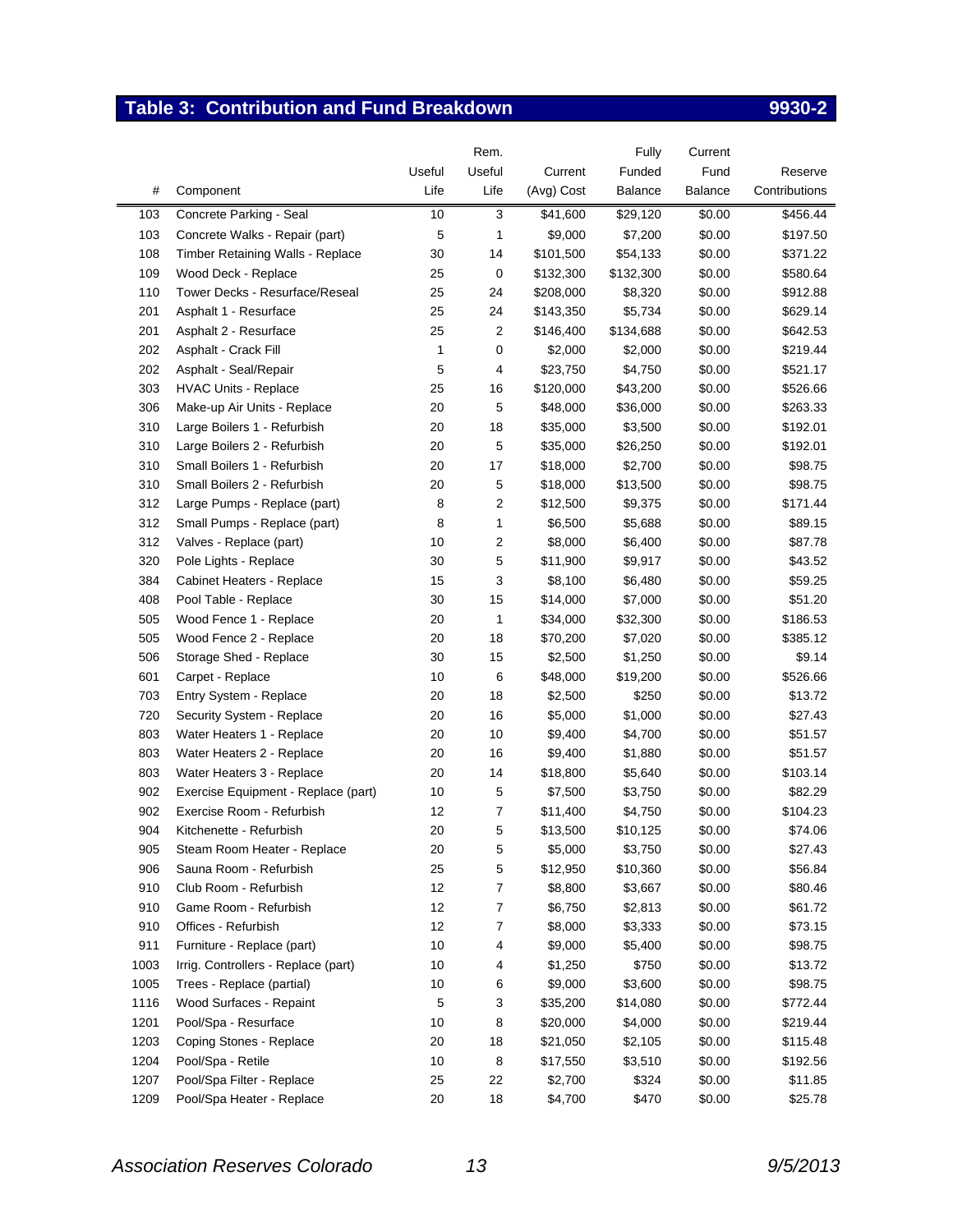#### **Table 3: Contribution and Fund Breakdown**

| 9930. |  |  |
|-------|--|--|
|       |  |  |
|       |  |  |
|       |  |  |

|      |                                   |        | Rem.   |            | Fully          | Current        |               |
|------|-----------------------------------|--------|--------|------------|----------------|----------------|---------------|
|      |                                   | Useful | Useful | Current    | Funded         | Fund           | Reserve       |
| #    | Component                         | Life   | Life   | (Avg) Cost | <b>Balance</b> | <b>Balance</b> | Contributions |
| 1230 | Pool Furniture - Replace (part)   | 5      | 3      | \$5,000    | \$2,000        | \$0.00         | \$109.72      |
| 1309 | Skylights 1 - Replace             | 30     | 6      | \$10,500   | \$8,400        | \$0.00         | \$38.40       |
| 1309 | Skylights 2 - Replace             | 30     | 28     | \$10,500   | \$700          | \$0.00         | \$38.40       |
| 1312 | EPDM Roof 1 - Replace             | 15     | 12     | \$70,000   | \$14,000       | \$0.00         | \$512.03      |
| 1312 | EPDM Roof 2 - Replace             | 15     | 3      | \$70,000   | \$56,000       | \$0.00         | \$512.03      |
| 1312 | EPDM Roof 3 - Replace             | 15     | 12     | \$70,000   | \$14,000       | \$0.00         | \$512.03      |
| 1312 | EPDM Roof 4 - Replace             | 15     | 12     | \$70,000   | \$14,000       | \$0.00         | \$512.03      |
| 1312 | EPDM Roof 5 - Replace             | 15     | 6      | \$106,000  | \$63,600       | \$0.00         | \$775.36      |
| 1312 | EPDM Roof 6 - Replace             | 15     | 13     | \$106,000  | \$14,133       | \$0.00         | \$775.36      |
| 1312 | EPDM Roof 7 - Replace             | 15     | 7      | \$52,000   | \$27,733       | \$0.00         | \$380.37      |
| 1402 | Signage - Replace (part)          | 10     | 9      | \$4,500    | \$450          | \$0.00         | \$49.37       |
| 1504 | Interior Lights 1 - Replace       | 25     | 3      | \$7,550    | \$6,644        | \$0.00         | \$33.14       |
| 1504 | Interior Lights 2 - Replace       | 25     | 23     | \$2,950    | \$236          | \$0.00         | \$12.95       |
| 1801 | Elevators - Modernize             | 25     | 22     | \$280,000  | \$33,600       | \$0.00         | \$1,228.88    |
| 1802 | Elevator Cabs - Remodel           | 15     | 12     | \$14,000   | \$2,800        | \$0.00         | \$102.41      |
| 1803 | Fire Alarm System - Replace       | 20     | 17     | \$35,000   | \$5,250        | \$0.00         | \$192.01      |
| 2701 | Locker Rooms/Bathroom - Refurbish | 15     | 12     | \$25,000   | \$5,000        | \$0.00         | \$182.87      |
| 64   | <b>Total Funded Components</b>    |        |        |            | \$966,828      | \$0            | \$15,836      |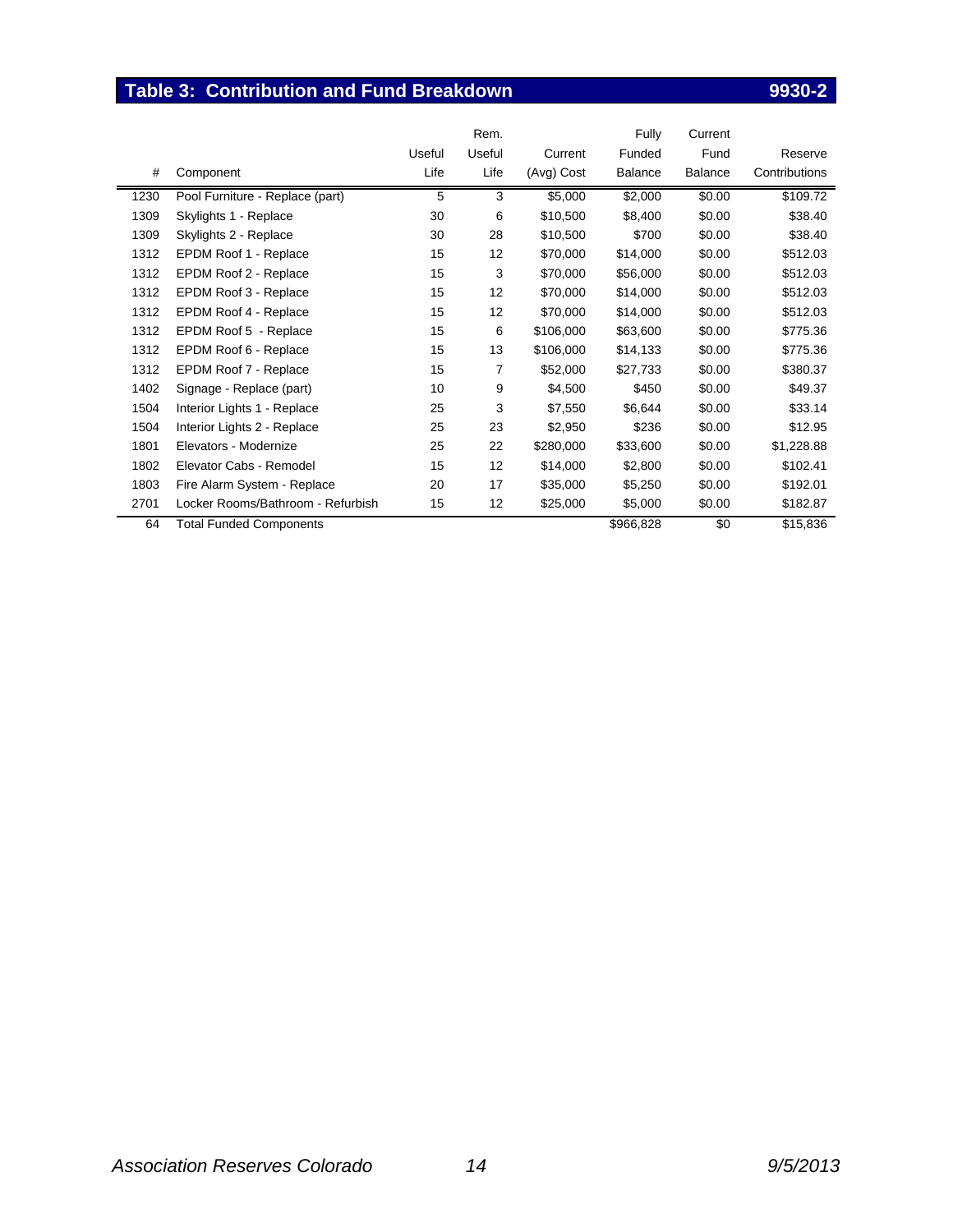#### **Table 4: 30-Year Reserve Plan Summary 8930-2**

|      |                | <b>Fiscal Year Beginning:</b> | 01/01/14 |        | Interest: | 1.0%         | Inflation: | 3.0%            |
|------|----------------|-------------------------------|----------|--------|-----------|--------------|------------|-----------------|
|      |                |                               |          |        |           |              |            |                 |
|      | Starting       | Fully                         |          |        | Annual    | Loans or     |            | Projected       |
|      | Reserve        | Funded                        | Percent  |        | Reserve   | Special      | Interest   | Reserve         |
| Year | <b>Balance</b> | <b>Balance</b>                | Funded   | Rating | Contribs. | Assmts       | Income     | <b>Expenses</b> |
| 2014 | \$0            | \$966,828                     | 0.0%     | Weak   | \$190,032 | \$0          | \$280      | \$134,300       |
| 2015 | \$56,012       | \$1,006,163                   | 5.6%     | Weak   | \$196,208 | \$0          | \$1,282    | \$53,045        |
| 2016 | \$200,457      | \$1,134,831                   | 17.7%    | Weak   | \$202,585 | \$0          | \$2,131    | \$179,186       |
| 2017 | \$225,987      | \$1,142,027                   | 19.8%    | Weak   | \$209,169 | \$0          | \$2,391    | \$185,163       |
| 2018 | \$252,384      | \$1,148,015                   | 22.0%    | Weak   | \$215,967 | \$0          | \$3,417    | \$40,518        |
| 2019 | \$431,249      | \$1,308,039                   | 33.0%    | Fair   | \$222,986 | $\sqrt[6]{}$ | \$4,556    | \$178,354       |
| 2020 | \$480,437      | \$1,335,912                   | 36.0%    | Fair   | \$230,233 | \$0          | \$4,876    | \$220,303       |
| 2021 | \$495,243      | \$1,326,585                   | 37.3%    | Fair   | \$237,715 | \$0          | \$5,620    | \$109,397       |
| 2022 | \$629,181      | \$1,436,536                   | 43.8%    | Fair   | \$245,441 | \$0          | \$7,046    | \$101,025       |
| 2023 | \$780,644      | \$1,563,894                   | 49.9%    | Fair   | \$253,418 | \$0          | \$8,874    | \$47,950        |
| 2024 | \$994,985      | \$1,755,389                   | 56.7%    | Fair   | \$261,654 | \$0          | \$11,149   | \$32,120        |
| 2025 | \$1,235,668    | \$1,974,754                   | 62.6%    | Fair   | \$270,158 | \$0          | \$13,694   | \$15,227        |
| 2026 | \$1,504,293    | \$2,224,092                   | 67.6%    | Fair   | \$278,938 | \$0          | \$14,658   | \$369,272       |
| 2027 | \$1,428,618    | \$2,122,418                   | 67.3%    | Fair   | \$288,003 | \$0          | \$14,398   | \$278,728       |
| 2028 | \$1,452,292    | \$2,117,313                   | 68.6%    | Fair   | \$297,363 | \$0          | \$14,896   | \$236,418       |
| 2029 | \$1,528,133    | \$2,162,182                   | 70.7%    | Strong | \$307,028 | \$0          | \$16,690   | \$40,507        |
| 2030 | \$1,811,344    | \$2,416,932                   | 74.9%    | Strong | \$317,006 | \$0          | \$18,158   | \$324,793       |
| 2031 | \$1,821,715    | \$2,393,459                   | 76.1%    | Strong | \$327,309 | \$0          | \$19,434   | \$101,650       |
| 2032 | \$2,066,808    | \$2,606,275                   | 79.3%    | Strong | \$337,946 | \$0          | \$19,863   | \$517,199       |
| 2033 | \$1,907,418    | \$2,404,831                   | 79.3%    | Strong | \$348,930 | \$0          | \$20,340   | \$114,329       |
| 2034 | \$2,162,359    | \$2,619,893                   | 82.5%    | Strong | \$360,270 | $\sqrt{6}$   | \$23,514   | \$3,612         |
| 2035 | \$2,542,532    | \$2,963,264                   | 85.8%    | Strong | \$369,277 | \$0          | \$25,986   | \$280,904       |
| 2036 | \$2,656,890    | \$3,039,381                   | 87.4%    | Strong | \$378,509 | \$0          | \$25,275   | \$660,481       |
| 2037 | \$2,400,192    | \$2,735,115                   | 87.8%    | Strong | \$387,971 | \$0          | \$25,201   | \$171,209       |
| 2038 | \$2,642,156    | \$2,934,216                   | 90.0%    | Strong | \$397,671 | \$0          | \$24,585   | \$787,403       |
| 2039 | \$2,277,009    | \$2,513,412                   | 90.6%    | Strong | \$407,612 | \$0          | \$22,106   | \$560,714       |
| 2040 | \$2,146,013    | \$2,322,539                   | 92.4%    | Strong | \$417,803 | \$0          | \$22,785   | \$173,606       |
| 2041 | \$2,412,996    | \$2,533,999                   | 95.2%    | Strong | \$428,248 | \$0          | \$21,958   | \$882,740       |
| 2042 | \$1,980,461    | \$2,031,012                   | 97.5%    | Strong | \$438,954 | \$0          | \$19,758   | \$466,280       |
| 2043 | \$1,972,893    | \$1,951,797                   | 101.1%   | Strong | \$449,928 | \$0          | \$21,722   | \$71,286        |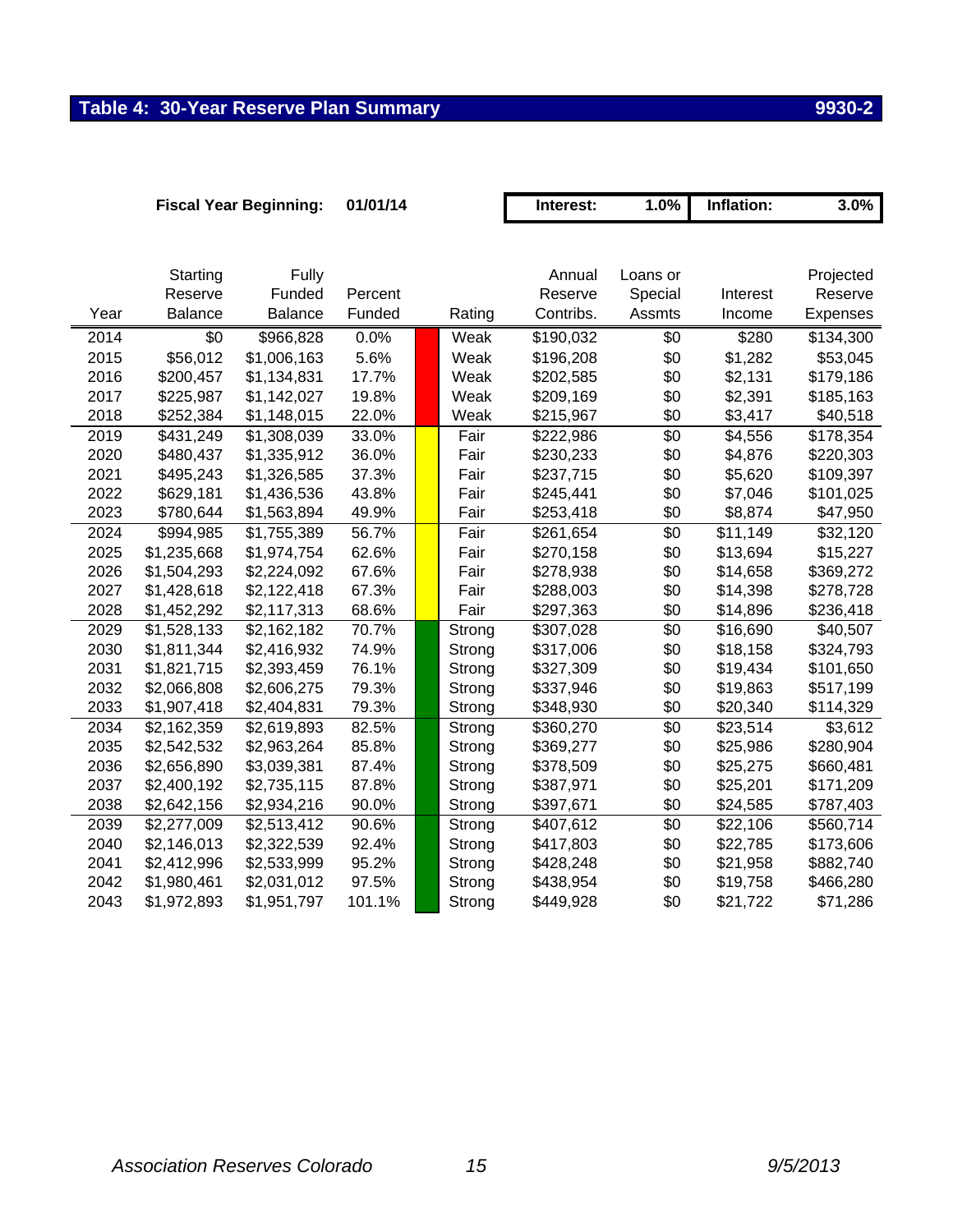| Table 5: 30-Year Income/Expense Detail (yrs 0 through 4) |  | 9930-2 |
|----------------------------------------------------------|--|--------|
|                                                          |  |        |

| 9930 |  |  |
|------|--|--|
|      |  |  |
|      |  |  |
|      |  |  |
|      |  |  |

|      | <b>Fiscal Year</b>                  | 2014      | 2015      | 2016      | 2017      | 2018      |
|------|-------------------------------------|-----------|-----------|-----------|-----------|-----------|
|      | <b>Starting Reserve Balance</b>     | \$0       | \$56,012  | \$200,457 | \$225,987 | \$252,384 |
|      | <b>Annual Reserve Contribution</b>  | \$190,032 | \$196,208 | \$202,585 | \$209,169 | \$215,967 |
|      | <b>Planned Special Assessments</b>  | \$0       | \$0       | \$0       | \$0       | \$0       |
|      | <b>Interest Earnings</b>            | \$280     | \$1,282   | \$2,131   | \$2,391   | \$3,417   |
|      | <b>Total Income</b>                 | \$190,312 | \$253,502 | \$405,173 | \$437,547 | \$471,767 |
|      |                                     |           |           |           |           |           |
| #    | Component                           |           |           |           |           |           |
| 103  | Concrete Parking - Seal             | \$0       | \$0       | \$0       | \$45,457  | \$0       |
| 103  | Concrete Walks - Repair (part)      | \$0       | \$9,270   | \$0       | \$0       | \$0       |
| 108  | Timber Retaining Walls - Replace    | \$0       | \$0       | \$0       | \$0       | \$0       |
| 109  | Wood Deck - Replace                 | \$132,300 | \$0       | \$0       | \$0       | \$0       |
| 110  | Tower Decks - Resurface/Reseal      | \$0       | \$0       | \$0       | \$0       | \$0       |
| 201  | Asphalt 1 - Resurface               | \$0       | \$0       | \$0       | \$0       | \$0       |
| 201  | Asphalt 2 - Resurface               | \$0       | \$0       | \$155,316 | \$0       | \$0       |
| 202  | Asphalt - Crack Fill                | \$2,000   | \$2,060   | \$2,122   | \$2,185   | \$2,251   |
| 202  | Asphalt - Seal/Repair               | \$0       | \$0       | \$0       | \$0       | \$26,731  |
| 303  | <b>HVAC Units - Replace</b>         | \$0       | \$0       | \$0       | \$0       | \$0       |
| 306  | Make-up Air Units - Replace         | \$0       | \$0       | \$0       | \$0       | \$0       |
| 310  | Large Boilers 1 - Refurbish         | \$0       | \$0       | \$0       | \$0       | \$0       |
| 310  | Large Boilers 2 - Refurbish         | \$0       | \$0       | \$0       | \$0       | \$0       |
| 310  | Small Boilers 1 - Refurbish         | \$0       | \$0       | \$0       | \$0       | \$0       |
| 310  | Small Boilers 2 - Refurbish         | \$0       | \$0       | \$0       | \$0       | \$0       |
| 312  | Large Pumps - Replace (part)        | \$0       | \$0       | \$13,261  | \$0       | \$0       |
| 312  | Small Pumps - Replace (part)        | \$0       | \$6,695   | \$0       | \$0       | \$0       |
| 312  | Valves - Replace (part)             | \$0       | \$0       | \$8,487   | \$0       | \$0       |
| 320  | Pole Lights - Replace               | \$0       | \$0       | \$0       | \$0       | \$0       |
| 384  | Cabinet Heaters - Replace           | \$0       | \$0       | \$0       | \$8,851   | \$0       |
| 408  | Pool Table - Replace                | \$0       | \$0       | \$0       | \$0       | \$0       |
| 505  | Wood Fence 1 - Replace              | \$0       | \$35,020  | \$0       | \$0       | \$0       |
| 505  | Wood Fence 2 - Replace              | \$0       | \$0       | \$0       | \$0       | \$0       |
| 506  | Storage Shed - Replace              | \$0       | \$0       | \$0       | \$0       | \$0       |
| 601  | Carpet - Replace                    | \$0       | \$0       | \$0       | \$0       | \$0       |
| 703  | Entry System - Replace              | \$0       | \$0       | \$0       | \$0       | \$0       |
| 720  | Security System - Replace           | \$0       | \$0       | \$0       | \$0       | \$0       |
| 803  | Water Heaters 1 - Replace           | \$0       | \$0       | \$0       | \$0       | \$0       |
| 803  | Water Heaters 2 - Replace           | \$0       | \$0       | \$0       | \$0       | \$0       |
| 803  | Water Heaters 3 - Replace           | \$0       | \$0       | \$0       | \$0       | \$0       |
| 902  | Exercise Equipment - Replace (part) | \$0       | \$0       | \$0       | \$0       | \$0       |
| 902  | Exercise Room - Refurbish           | \$0       | \$0       | \$0       | \$0       | \$0       |
| 904  | Kitchenette - Refurbish             | \$0       | \$0       | \$0       | \$0       | \$0       |
| 905  | Steam Room Heater - Replace         | \$0       | \$0       | \$0       | \$0       | \$0       |
| 906  | Sauna Room - Refurbish              | \$0       | \$0       | \$0       | \$0       | \$0       |
| 910  | Club Room - Refurbish               | \$0       | \$0       | \$0       | \$0       | \$0       |
| 910  | Game Room - Refurbish               | \$0       | \$0       | \$0       | \$0       | \$0       |
| 910  | Offices - Refurbish                 | \$0       | \$0       | \$0       | \$0       | \$0       |
| 911  | Furniture - Replace (part)          | \$0       | \$0       | \$0       | \$0       | \$10,130  |
| 1003 | Irrig. Controllers - Replace (part) | \$0       | \$0       | \$0       | \$0       | \$1,407   |
| 1005 | Trees - Replace (partial)           | \$0       | \$0       | \$0       | \$0       | \$0       |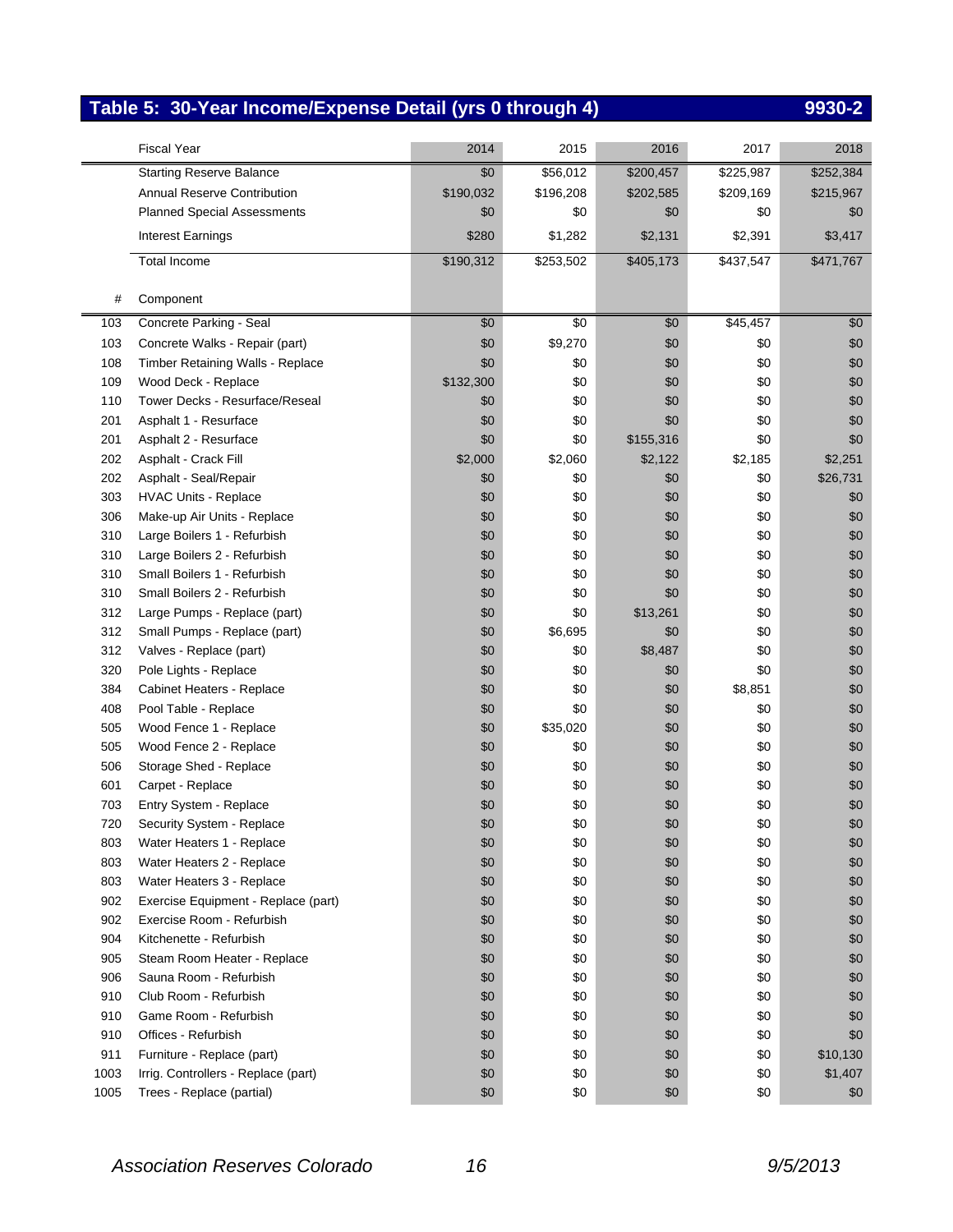### Table 5: 30-Year Income/Expense Detail (yrs 0 through 4) 9930-2

|      | <b>Fiscal Year</b>                | 2014      | 2015      | 2016      | 2017      | 2018      |
|------|-----------------------------------|-----------|-----------|-----------|-----------|-----------|
| 1116 | Wood Surfaces - Repaint           | \$0       | \$0       | \$0       | \$38,464  | \$0       |
| 1201 | Pool/Spa - Resurface              | \$0       | \$0       | \$0       | \$0       | \$0       |
| 1203 | Coping Stones - Replace           | \$0       | \$0       | \$0       | \$0       | \$0       |
| 1204 | Pool/Spa - Retile                 | \$0       | \$0       | \$0       | \$0       | \$0       |
| 1207 | Pool/Spa Filter - Replace         | \$0       | \$0       | \$0       | \$0       | \$0       |
| 1209 | Pool/Spa Heater - Replace         | \$0       | \$0       | \$0       | \$0       | \$0       |
| 1230 | Pool Furniture - Replace (part)   | \$0       | \$0       | \$0       | \$5,464   | \$0       |
| 1309 | Skylights 1 - Replace             | \$0       | \$0       | \$0       | \$0       | \$0       |
| 1309 | Skylights 2 - Replace             | \$0       | \$0       | \$0       | \$0       | \$0       |
| 1312 | EPDM Roof 1 - Replace             | \$0       | \$0       | \$0       | \$0       | \$0       |
| 1312 | EPDM Roof 2 - Replace             | \$0       | \$0       | \$0       | \$76,491  | \$0       |
| 1312 | EPDM Roof 3 - Replace             | \$0       | \$0       | \$0       | \$0       | \$0       |
| 1312 | EPDM Roof 4 - Replace             | \$0       | \$0       | \$0       | \$0       | \$0       |
| 1312 | EPDM Roof 5 - Replace             | \$0       | \$0       | \$0       | \$0       | \$0       |
| 1312 | EPDM Roof 6 - Replace             | \$0       | \$0       | \$0       | \$0       | \$0       |
| 1312 | EPDM Roof 7 - Replace             | \$0       | \$0       | \$0       | \$0       | \$0       |
| 1402 | Signage - Replace (part)          | \$0       | \$0       | \$0       | \$0       | \$0       |
| 1504 | Interior Lights 1 - Replace       | \$0       | \$0       | \$0       | \$8,250   | \$0       |
| 1504 | Interior Lights 2 - Replace       | \$0       | \$0       | \$0       | \$0       | \$0       |
| 1801 | Elevators - Modernize             | \$0       | \$0       | \$0       | \$0       | \$0       |
| 1802 | Elevator Cabs - Remodel           | \$0       | \$0       | \$0       | \$0       | \$0       |
| 1803 | Fire Alarm System - Replace       | \$0       | \$0       | \$0       | \$0       | \$0       |
| 2701 | Locker Rooms/Bathroom - Refurbish | \$0       | \$0       | \$0       | \$0       | \$0       |
|      | <b>Total Expenses</b>             | \$134,300 | \$53,045  | \$179,186 | \$185,163 | \$40,518  |
|      |                                   |           |           |           |           |           |
|      | <b>Ending Reserve Balance:</b>    | \$56,012  | \$200,457 | \$225,987 | \$252,384 | \$431,249 |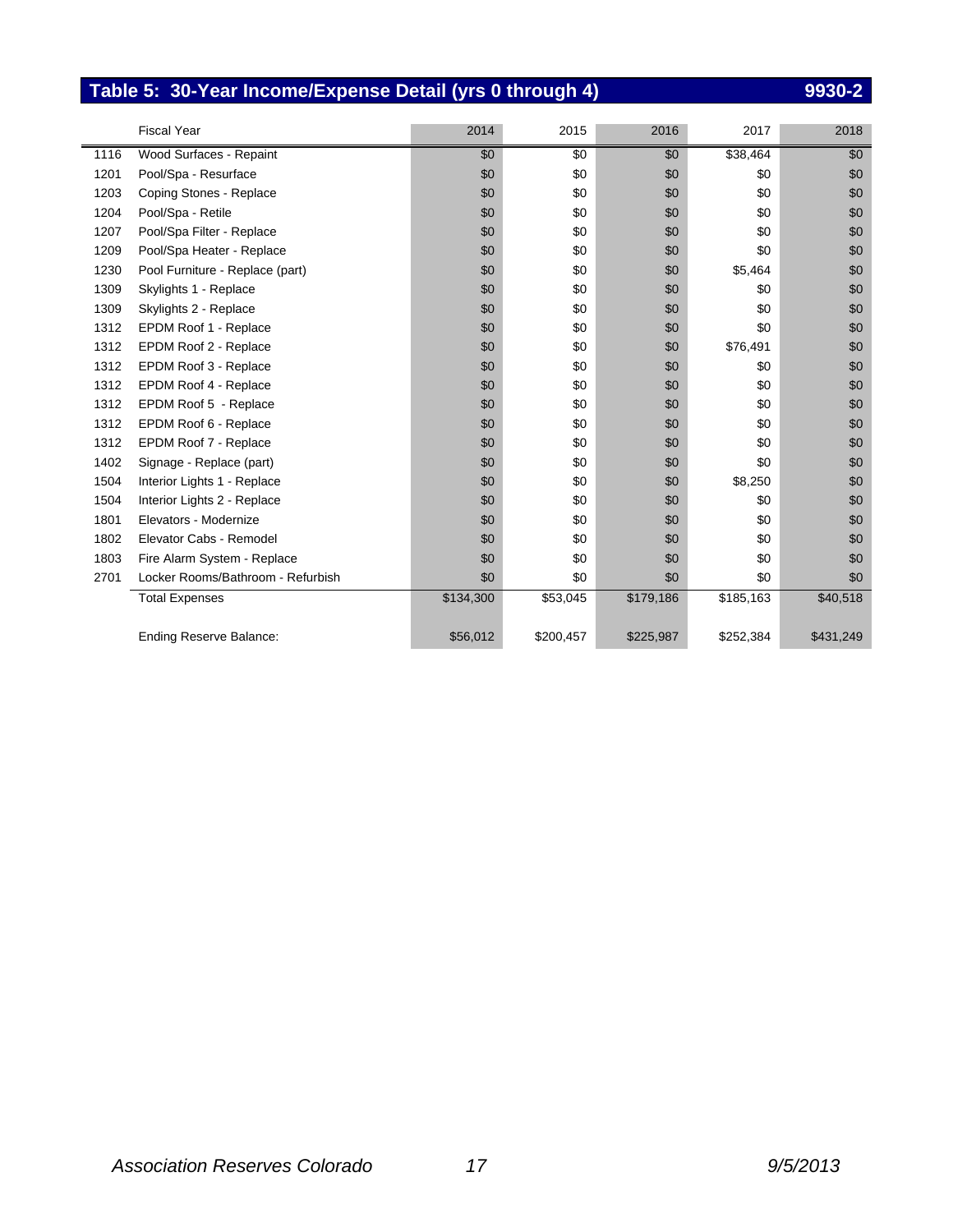|      | Table 5: 30-Year Income/Expense Detail (yrs 5 through 9) |           |           |           |           | 9930-2      |
|------|----------------------------------------------------------|-----------|-----------|-----------|-----------|-------------|
|      | <b>Fiscal Year</b>                                       | 2019      | 2020      | 2021      | 2022      | 2023        |
|      | <b>Starting Reserve Balance</b>                          | \$431,249 | \$480,437 | \$495,243 | \$629,181 | \$780,644   |
|      | <b>Annual Reserve Contribution</b>                       | \$222,986 | \$230,233 | \$237,715 | \$245,441 | \$253,418   |
|      | <b>Planned Special Assessments</b>                       | \$0       | \$0       | \$0       | \$0       | \$0         |
|      | <b>Interest Earnings</b>                                 | \$4,556   | \$4,876   | \$5,620   | \$7,046   | \$8,874     |
|      | <b>Total Income</b>                                      | \$658,791 | \$715,546 | \$738,579 | \$881,668 | \$1,042,936 |
|      |                                                          |           |           |           |           |             |
| #    | Component                                                |           |           |           |           |             |
| 103  | Concrete Parking - Seal                                  | \$0       | \$0       | \$0       | \$0       | \$0         |
| 103  | Concrete Walks - Repair (part)                           | \$0       | \$10,746  | \$0       | \$0       | \$0         |
| 108  | Timber Retaining Walls - Replace                         | \$0       | \$0       | \$0       | \$0       | \$0         |
| 109  | Wood Deck - Replace                                      | \$0       | \$0       | \$0       | \$0       | \$0         |
| 110  | <b>Tower Decks - Resurface/Reseal</b>                    | \$0       | \$0       | \$0       | \$0       | \$0         |
| 201  | Asphalt 1 - Resurface                                    | \$0       | \$0       | \$0       | \$0       | \$0         |
| 201  | Asphalt 2 - Resurface                                    | \$0       | \$0       | \$0       | \$0       | \$0         |
| 202  | Asphalt - Crack Fill                                     | \$2,319   | \$2,388   | \$2,460   | \$2,534   | \$2,610     |
| 202  | Asphalt - Seal/Repair                                    | \$0       | \$0       | \$0       | \$0       | \$30,988    |
| 303  | <b>HVAC Units - Replace</b>                              | \$0       | \$0       | \$0       | \$0       | \$0         |
| 306  | Make-up Air Units - Replace                              | \$55,645  | \$0       | \$0       | \$0       | \$0         |
| 310  | Large Boilers 1 - Refurbish                              | \$0       | \$0       | \$0       | \$0       | \$0         |
| 310  | Large Boilers 2 - Refurbish                              | \$40,575  | \$0       | \$0       | \$0       | \$0         |
| 310  | Small Boilers 1 - Refurbish                              | \$0       | \$0       | \$0       | \$0       | \$0         |
| 310  | Small Boilers 2 - Refurbish                              | \$20,867  | \$0       | \$0       | \$0       | \$0         |
| 312  | Large Pumps - Replace (part)                             | \$0       | \$0       | \$0       | \$0       | \$0         |
| 312  | Small Pumps - Replace (part)                             | \$0       | \$0       | \$0       | \$0       | \$8,481     |
| 312  | Valves - Replace (part)                                  | \$0       | \$0       | \$0       | \$0       | \$0         |
| 320  | Pole Lights - Replace                                    | \$13,795  | \$0       | \$0       | \$0       | \$0         |
| 384  | Cabinet Heaters - Replace                                | \$0       | \$0       | \$0       | \$0       | \$0         |
| 408  | Pool Table - Replace                                     | \$0       | \$0       | \$0       | \$0       | \$0         |
| 505  |                                                          | \$0       | \$0       | \$0       | \$0       | \$0         |
|      | Wood Fence 1 - Replace                                   |           |           |           |           |             |
| 505  | Wood Fence 2 - Replace                                   | \$0       | \$0       | \$0       | \$0       | \$0         |
| 506  | Storage Shed - Replace                                   | \$0       | \$0       | \$0       | \$0       | \$0         |
| 601  | Carpet - Replace                                         | \$0       | \$57,315  | \$0       | \$0       | \$0         |
| 703  | Entry System - Replace                                   | \$0       | \$0       | \$0       | \$0       | \$0         |
| 720  | Security System - Replace                                | \$0       | \$0       | \$0       | \$0       | \$0         |
| 803  | Water Heaters 1 - Replace                                | \$0       | \$0       | \$0       | \$0       | \$0         |
| 803  | Water Heaters 2 - Replace                                | \$0       | \$0       | \$0       | \$0       | \$0         |
| 803  | Water Heaters 3 - Replace                                | \$0       | \$0       | \$0       | \$0       | \$0         |
| 902  | Exercise Equipment - Replace (part)                      | \$8,695   | \$0       | \$0       | \$0       | \$0         |
| 902  | Exercise Room - Refurbish                                | \$0       | \$0       | \$14,021  | \$0       | \$0         |
| 904  | Kitchenette - Refurbish                                  | \$15,650  | \$0       | \$0       | \$0       | \$0         |
| 905  | Steam Room Heater - Replace                              | \$5,796   | \$0       | \$0       | \$0       | \$0         |
| 906  | Sauna Room - Refurbish                                   | \$15,013  | \$0       | \$0       | \$0       | \$0         |
| 910  | Club Room - Refurbish                                    | \$0       | \$0       | \$10,823  | \$0       | \$0         |
| 910  | Game Room - Refurbish                                    | \$0       | \$0       | \$8,302   | \$0       | \$0         |
| 910  | Offices - Refurbish                                      | \$0       | \$0       | \$9,839   | \$0       | \$0         |
| 911  | Furniture - Replace (part)                               | \$0       | \$0       | \$0       | \$0       | \$0         |
| 1003 | Irrig. Controllers - Replace (part)                      | \$0       | \$0       | \$0       | \$0       | \$0         |
| 1005 | Trees - Replace (partial)                                | \$0       | \$10,746  | \$0       | \$0       | \$0         |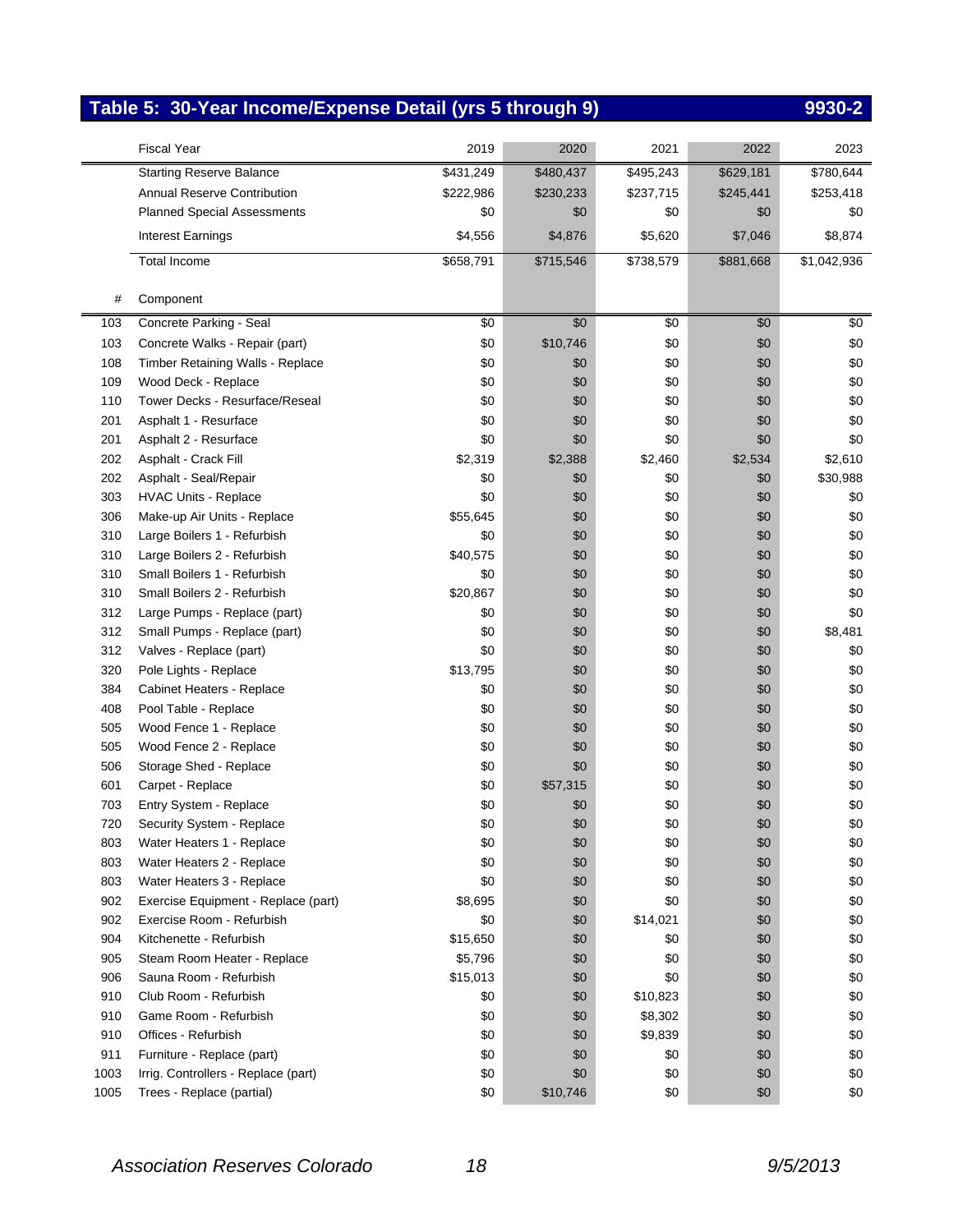| Table 5:  30-Year Income/Expense Detail (yrs 5 through 9) |  | 9930-2 |
|-----------------------------------------------------------|--|--------|
|                                                           |  |        |

|      | <b>Fiscal Year</b>                | 2019      | 2020      | 2021      | 2022      | 2023      |
|------|-----------------------------------|-----------|-----------|-----------|-----------|-----------|
| 1116 | Wood Surfaces - Repaint           | \$0       | \$0       | \$0       | \$44,590  | \$0       |
| 1201 | Pool/Spa - Resurface              | \$0       | \$0       | \$0       | \$25,335  | \$0       |
| 1203 | Coping Stones - Replace           | \$0       | \$0       | \$0       | \$0       | \$0       |
| 1204 | Pool/Spa - Retile                 | \$0       | \$0       | \$0       | \$22,232  | \$0       |
| 1207 | Pool/Spa Filter - Replace         | \$0       | \$0       | \$0       | \$0       | \$0       |
| 1209 | Pool/Spa Heater - Replace         | \$0       | \$0       | \$0       | \$0       | \$0       |
| 1230 | Pool Furniture - Replace (part)   | \$0       | \$0       | \$0       | \$6,334   | \$0       |
| 1309 | Skylights 1 - Replace             | \$0       | \$12,538  | \$0       | \$0       | \$0       |
| 1309 | Skylights 2 - Replace             | \$0       | \$0       | \$0       | \$0       | \$0       |
| 1312 | EPDM Roof 1 - Replace             | \$0       | \$0       | \$0       | \$0       | \$0       |
| 1312 | EPDM Roof 2 - Replace             | \$0       | \$0       | \$0       | \$0       | \$0       |
| 1312 | EPDM Roof 3 - Replace             | \$0       | \$0       | \$0       | \$0       | \$0       |
| 1312 | EPDM Roof 4 - Replace             | \$0       | \$0       | \$0       | \$0       | \$0       |
| 1312 | EPDM Roof 5 - Replace             | \$0       | \$126,570 | \$0       | \$0       | \$0       |
| 1312 | EPDM Roof 6 - Replace             | \$0       | \$0       | \$0       | \$0       | \$0       |
| 1312 | EPDM Roof 7 - Replace             | \$0       | \$0       | \$63,953  | \$0       | \$0       |
| 1402 | Signage - Replace (part)          | \$0       | \$0       | \$0       | \$0       | \$5,871   |
| 1504 | Interior Lights 1 - Replace       | \$0       | \$0       | \$0       | \$0       | \$0       |
| 1504 | Interior Lights 2 - Replace       | \$0       | \$0       | \$0       | \$0       | \$0       |
| 1801 | Elevators - Modernize             | \$0       | \$0       | \$0       | \$0       | \$0       |
| 1802 | Elevator Cabs - Remodel           | \$0       | \$0       | \$0       | \$0       | \$0       |
| 1803 | Fire Alarm System - Replace       | \$0       | \$0       | \$0       | \$0       | \$0       |
| 2701 | Locker Rooms/Bathroom - Refurbish | \$0       | \$0       | \$0       | \$0       | \$0       |
|      | <b>Total Expenses</b>             | \$178,354 | \$220,303 | \$109,397 | \$101,025 | \$47,950  |
|      | Ending Reserve Balance:           | \$480,437 | \$495,243 | \$629,181 | \$780,644 | \$994,985 |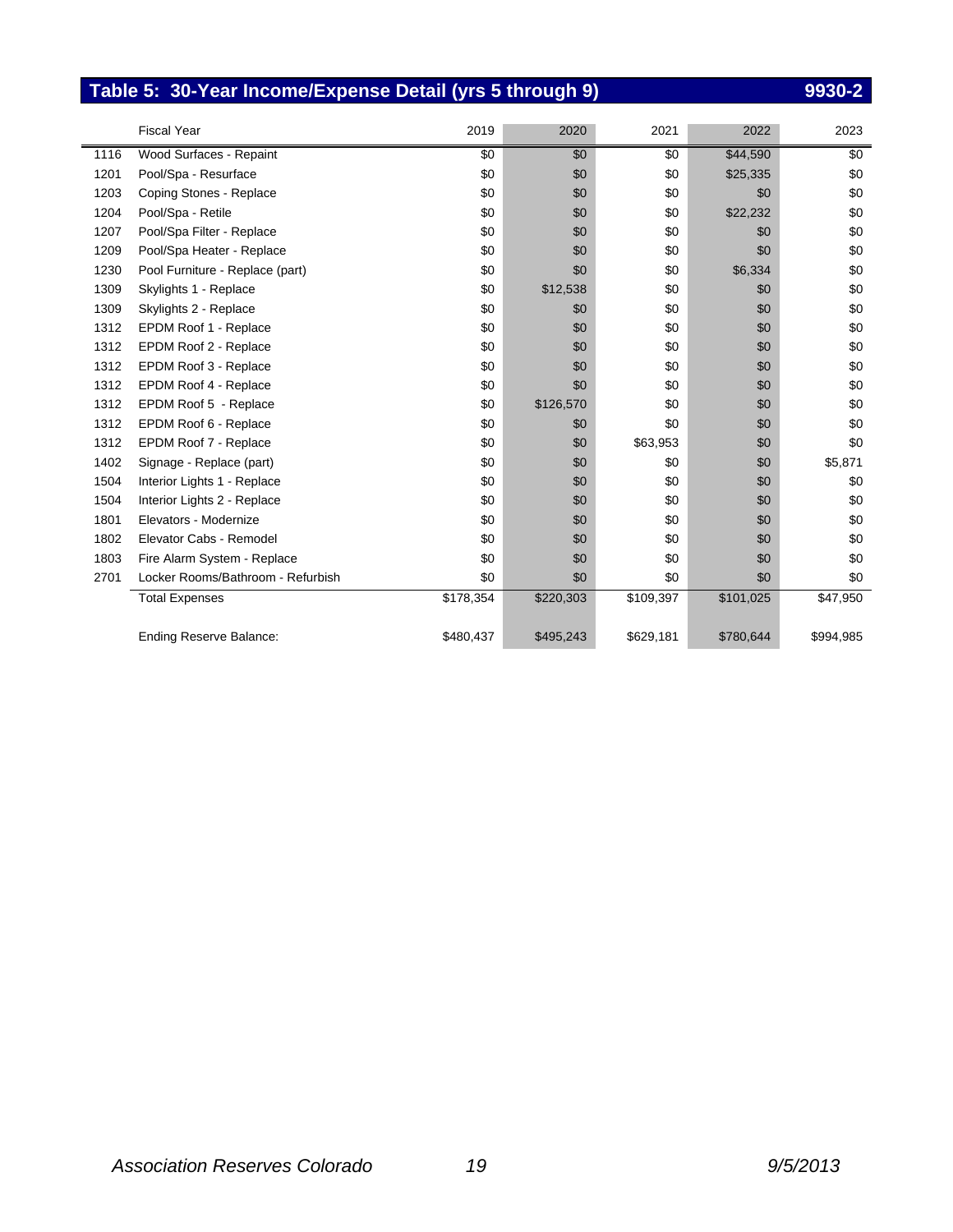### Table 5: 30-Year Income/Expense Detail (yrs 10 through 14) 9930-2

|      | <b>Fiscal Year</b>                      | 2024        | 2025        | 2026        | 2027        | 2028        |
|------|-----------------------------------------|-------------|-------------|-------------|-------------|-------------|
|      | <b>Starting Reserve Balance</b>         | \$994,985   | \$1,235,668 | \$1,504,293 | \$1,428,618 | \$1,452,292 |
|      | <b>Annual Reserve Contribution</b>      | \$261,654   | \$270,158   | \$278,938   | \$288,003   | \$297,363   |
|      | <b>Planned Special Assessments</b>      | \$0         | \$0         | \$0         | \$0         | \$0         |
|      | <b>Interest Earnings</b>                | \$11,149    | \$13,694    | \$14,658    | \$14,398    | \$14,896    |
|      | <b>Total Income</b>                     | \$1,267,788 | \$1,519,520 | \$1,797,890 | \$1,731,019 | \$1,764,551 |
|      |                                         |             |             |             |             |             |
| #    | Component                               |             |             |             |             |             |
| 103  | Concrete Parking - Seal                 | \$0         | \$0         | \$0         | \$61,091    | \$0         |
| 103  | Concrete Walks - Repair (part)          | \$0         | \$12,458    | \$0         | \$0         | \$0         |
| 108  | <b>Timber Retaining Walls - Replace</b> | \$0         | \$0         | \$0         | \$0         | \$153,528   |
| 109  | Wood Deck - Replace                     | \$0         | \$0         | \$0         | \$0         | \$0         |
| 110  | Tower Decks - Resurface/Reseal          | \$0         | \$0         | \$0         | \$0         | \$0         |
| 201  | Asphalt 1 - Resurface                   | \$0         | \$0         | \$0         | \$0         | \$0         |
| 201  | Asphalt 2 - Resurface                   | \$0         | \$0         | \$0         | \$0         | \$0         |
| 202  | Asphalt - Crack Fill                    | \$2,688     | \$2,768     | \$2,852     | \$2,937     | \$3,025     |
| 202  | Asphalt - Seal/Repair                   | \$0         | \$0         | \$0         | \$0         | \$35,924    |
| 303  | <b>HVAC Units - Replace</b>             | \$0         | \$0         | \$0         | \$0         | \$0         |
| 306  | Make-up Air Units - Replace             | \$0         | \$0         | \$0         | \$0         | \$0         |
| 310  | Large Boilers 1 - Refurbish             | \$0         | \$0         | \$0         | \$0         | \$0         |
| 310  | Large Boilers 2 - Refurbish             | \$0         | \$0         | \$0         | \$0         | \$0         |
| 310  | Small Boilers 1 - Refurbish             | \$0         | \$0         | \$0         | \$0         | \$0         |
| 310  | Small Boilers 2 - Refurbish             | \$0         | \$0         | \$0         | \$0         | \$0         |
| 312  | Large Pumps - Replace (part)            | \$16,799    | \$0         | \$0         | \$0         | \$0         |
| 312  | Small Pumps - Replace (part)            | \$0         | \$0         | \$0         | \$0         | \$0         |
| 312  | Valves - Replace (part)                 | \$0         | \$0         | \$11,406    | \$0         | \$0         |
| 320  | Pole Lights - Replace                   | \$0         | \$0         | \$0         | \$0         | \$0         |
| 384  | Cabinet Heaters - Replace               | \$0         | \$0         | \$0         | \$0         | \$0         |
| 408  | Pool Table - Replace                    | \$0         | \$0         | \$0         | \$0         | \$0         |
| 505  | Wood Fence 1 - Replace                  | \$0         | \$0         | \$0         | \$0         | \$0         |
| 505  | Wood Fence 2 - Replace                  | \$0         | \$0         | \$0         | \$0         | \$0         |
| 506  | Storage Shed - Replace                  | \$0         | \$0         | \$0         | \$0         | \$0         |
| 601  | Carpet - Replace                        | \$0         | \$0         | \$0         | \$0         | \$0         |
| 703  | Entry System - Replace                  | \$0         | \$0         | \$0         | \$0         | \$0         |
| 720  | Security System - Replace               | \$0         | \$0         | \$0         | \$0         | \$0         |
| 803  | Water Heaters 1 - Replace               | \$12,633    | \$0         | \$0         | \$0         | \$0         |
| 803  | Water Heaters 2 - Replace               | \$0         | \$0         | \$0         | \$0         | \$0         |
| 803  | Water Heaters 3 - Replace               | \$0         | \$0         | \$0         | \$0         | \$28,437    |
| 902  | Exercise Equipment - Replace (part)     | \$0         | \$0         | \$0         | \$0         | \$0         |
| 902  | Exercise Room - Refurbish               | \$0         | \$0         | \$0         | \$0         | \$0         |
| 904  | Kitchenette - Refurbish                 | \$0         | \$0         | \$0         | \$0         | \$0         |
| 905  | Steam Room Heater - Replace             | \$0         | \$0         | \$0         | \$0         | \$0         |
| 906  | Sauna Room - Refurbish                  | \$0         | \$0         | \$0         | \$0         | \$0         |
| 910  | Club Room - Refurbish                   | \$0         | \$0         | \$0         | \$0         | \$0         |
| 910  | Game Room - Refurbish                   | \$0         | \$0         | \$0         | \$0         | \$0         |
| 910  | Offices - Refurbish                     | \$0         | \$0         | \$0         | \$0         | \$0         |
| 911  | Furniture - Replace (part)              | \$0         | \$0         | \$0         | \$0         | \$13,613    |
| 1003 | Irrig. Controllers - Replace (part)     | \$0         | \$0         | \$0         | \$0         | \$1,891     |
|      |                                         |             |             |             |             |             |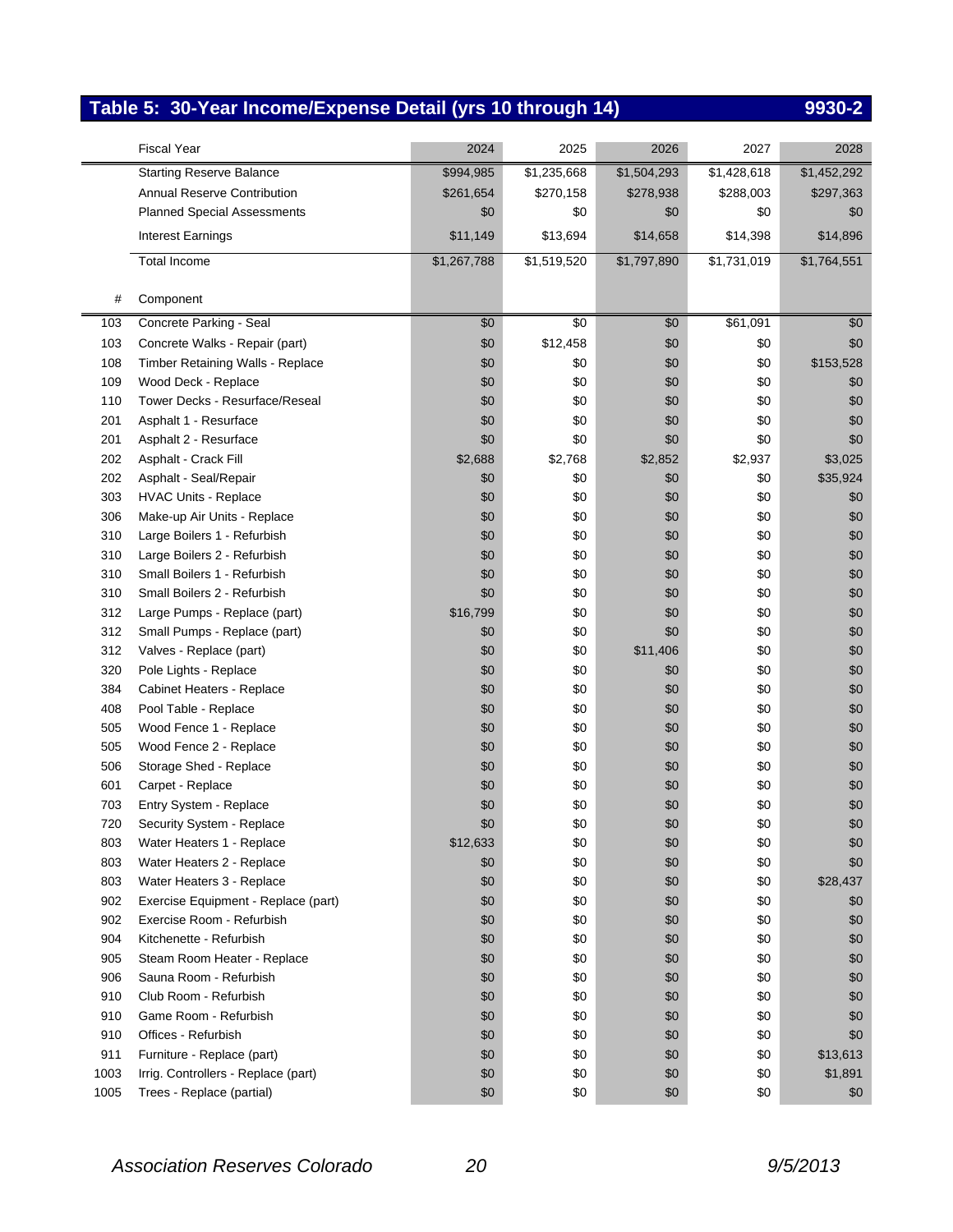### **Table 5: 30-Year Income/Expense Detail (yrs 10 through 14) 9930-2**

|      | <b>Fiscal Year</b>                | 2024        | 2025        | 2026        | 2027        | 2028        |
|------|-----------------------------------|-------------|-------------|-------------|-------------|-------------|
| 1116 | Wood Surfaces - Repaint           | \$0         | \$0         | \$0         | \$51,692    | \$0         |
| 1201 | Pool/Spa - Resurface              | \$0         | \$0         | \$0         | \$0         | \$0         |
| 1203 | Coping Stones - Replace           | \$0         | \$0         | \$0         | \$0         | \$0         |
| 1204 | Pool/Spa - Retile                 | \$0         | \$0         | \$0         | \$0         | \$0         |
| 1207 | Pool/Spa Filter - Replace         | \$0         | \$0         | \$0         | \$0         | \$0         |
| 1209 | Pool/Spa Heater - Replace         | \$0         | \$0         | \$0         | \$0         | \$0         |
| 1230 | Pool Furniture - Replace (part)   | \$0         | \$0         | \$0         | \$7,343     | \$0         |
| 1309 | Skylights 1 - Replace             | \$0         | \$0         | \$0         | \$0         | \$0         |
| 1309 | Skylights 2 - Replace             | \$0         | \$0         | \$0         | \$0         | \$0         |
| 1312 | EPDM Roof 1 - Replace             | \$0         | \$0         | \$99,803    | \$0         | \$0         |
| 1312 | EPDM Roof 2 - Replace             | \$0         | \$0         | \$0         | \$0         | \$0         |
| 1312 | EPDM Roof 3 - Replace             | \$0         | \$0         | \$99,803    | \$0         | \$0         |
| 1312 | EPDM Roof 4 - Replace             | \$0         | \$0         | \$99,803    | \$0         | \$0         |
| 1312 | EPDM Roof 5 - Replace             | \$0         | \$0         | \$0         | \$0         | \$0         |
| 1312 | EPDM Roof 6 - Replace             | \$0         | \$0         | \$0         | \$155,665   | \$0         |
| 1312 | EPDM Roof 7 - Replace             | \$0         | \$0         | \$0         | \$0         | \$0         |
| 1402 | Signage - Replace (part)          | \$0         | \$0         | \$0         | \$0         | \$0         |
| 1504 | Interior Lights 1 - Replace       | \$0         | \$0         | \$0         | \$0         | \$0         |
| 1504 | Interior Lights 2 - Replace       | \$0         | \$0         | \$0         | \$0         | \$0         |
| 1801 | Elevators - Modernize             | \$0         | \$0         | \$0         | \$0         | \$0         |
| 1802 | Elevator Cabs - Remodel           | \$0         | \$0         | \$19,961    | \$0         | \$0         |
| 1803 | Fire Alarm System - Replace       | \$0         | \$0         | \$0         | \$0         | \$0         |
| 2701 | Locker Rooms/Bathroom - Refurbish | \$0         | \$0         | \$35,644    | \$0         | \$0         |
|      | <b>Total Expenses</b>             | \$32,120    | \$15,227    | \$369,272   | \$278,728   | \$236,418   |
|      |                                   |             |             |             |             |             |
|      | <b>Ending Reserve Balance:</b>    | \$1,235,668 | \$1,504,293 | \$1,428,618 | \$1,452,292 | \$1,528,133 |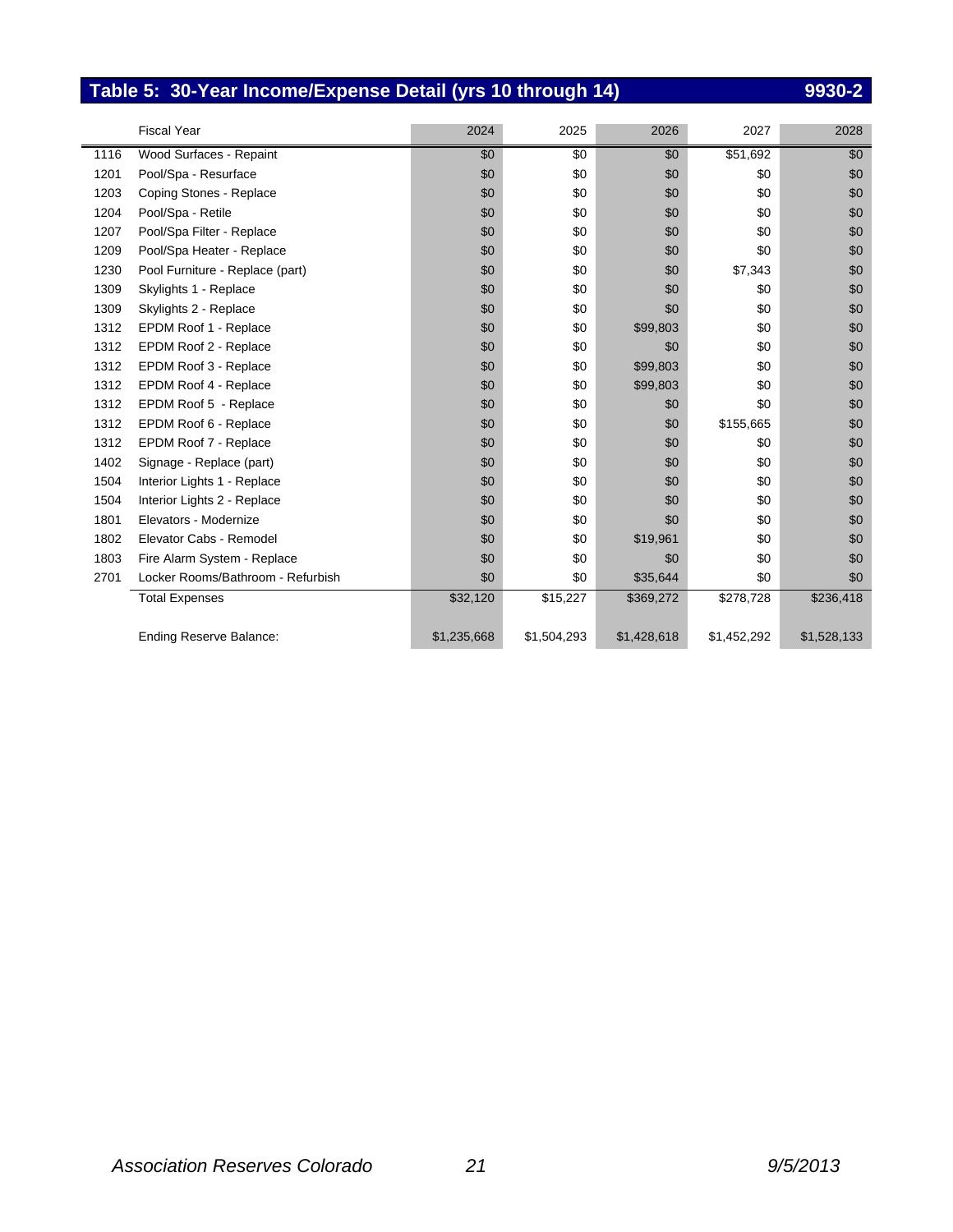|      | Table 5: 30-Year Income/Expense Detail (yrs 15 through 19) |             |             |             |             | 9930-2      |
|------|------------------------------------------------------------|-------------|-------------|-------------|-------------|-------------|
|      | <b>Fiscal Year</b>                                         | 2029        | 2030        | 2031        | 2032        | 2033        |
|      |                                                            |             |             |             |             |             |
|      | <b>Starting Reserve Balance</b>                            | \$1,528,133 | \$1,811,344 | \$1,821,715 | \$2,066,808 | \$1,907,418 |
|      | <b>Annual Reserve Contribution</b>                         | \$307,028   | \$317,006   | \$327,309   | \$337,946   | \$348,930   |
|      | <b>Planned Special Assessments</b>                         | \$0         | \$0         | \$0         | \$0         | \$0         |
|      | <b>Interest Earnings</b>                                   | \$16,690    | \$18,158    | \$19,434    | \$19,863    | \$20,340    |
|      | <b>Total Income</b>                                        | \$1,851,851 | \$2,146,508 | \$2,168,458 | \$2,424,617 | \$2,276,688 |
| #    | Component                                                  |             |             |             |             |             |
| 103  | Concrete Parking - Seal                                    | \$0         | \$0         | \$0         | \$0         | \$0         |
| 103  | Concrete Walks - Repair (part)                             | \$0         | \$14,442    | \$0         | \$0         | \$0         |
| 108  | Timber Retaining Walls - Replace                           | \$0         | \$0         | \$0         | \$0         | \$0         |
| 109  | Wood Deck - Replace                                        | \$0         | \$0         | \$0         | \$0         | \$0         |
| 110  | Tower Decks - Resurface/Reseal                             | \$0         | \$0         | \$0         | \$0         | \$0         |
| 201  | Asphalt 1 - Resurface                                      | \$0         | \$0         | \$0         | \$0         | \$0         |
| 201  | Asphalt 2 - Resurface                                      | \$0         | \$0         | \$0         | \$0         | \$0         |
| 202  | Asphalt - Crack Fill                                       | \$3,116     | \$3,209     | \$3,306     | \$3,405     | \$3,507     |
| 202  | Asphalt - Seal/Repair                                      | \$0         | \$0         | \$0         | \$0         | \$41,646    |
| 303  | <b>HVAC Units - Replace</b>                                | \$0         | \$192,565   | \$0         | \$0         | \$0         |
| 306  | Make-up Air Units - Replace                                | \$0         | \$0         | \$0         | \$0         | \$0         |
| 310  | Large Boilers 1 - Refurbish                                | \$0         | \$0         | \$0         | \$59,585    | \$0         |
| 310  | Large Boilers 2 - Refurbish                                | \$0         | \$0         | \$0         | \$0         | \$0         |
| 310  | Small Boilers 1 - Refurbish                                | \$0         | \$0         | \$29,751    | \$0         | \$0         |
| 310  | Small Boilers 2 - Refurbish                                | \$0         | \$0         | \$0         | \$0         | \$0         |
| 312  | Large Pumps - Replace (part)                               | \$0         | \$0         | \$0         | \$21,280    | \$0         |
| 312  | Small Pumps - Replace (part)                               | \$0         | \$0         | \$10,744    | \$0         | \$0         |
| 312  | Valves - Replace (part)                                    | \$0         | \$0         | \$0         | \$0         | \$0         |
| 320  | Pole Lights - Replace                                      | \$0         | \$0         | \$0         | \$0         | \$0         |
| 384  | Cabinet Heaters - Replace                                  | \$0         | \$0         | \$0         | \$13,790    | \$0         |
| 408  | Pool Table - Replace                                       | \$21,812    | \$0         | \$0         | \$0         | \$0         |
| 505  | Wood Fence 1 - Replace                                     | \$0         | \$0         | \$0         | \$0         | \$0         |
| 505  | Wood Fence 2 - Replace                                     | \$0         | \$0         | \$0         | \$119,511   | \$0         |
| 506  | Storage Shed - Replace                                     | \$3,895     | \$0         | \$0         | \$0         | \$0         |
| 601  | Carpet - Replace                                           | \$0         | \$77,026    | \$0         | \$0         | \$0         |
| 703  | Entry System - Replace                                     | \$0         | \$0         | \$0         | \$4,256     | \$0         |
| 720  | Security System - Replace                                  | \$0         | \$8,024     | \$0         | \$0         | \$0         |
| 803  | Water Heaters 1 - Replace                                  | \$0         | \$0         | \$0         | \$0         | \$0         |
| 803  | Water Heaters 2 - Replace                                  | \$0         | \$15,084    | \$0         | \$0         | \$0         |
| 803  | Water Heaters 3 - Replace                                  | \$0         | \$0         | \$0         | \$0         | \$0         |
| 902  | Exercise Equipment - Replace (part)                        | \$11,685    | \$0         | \$0         | \$0         | \$0         |
| 902  | Exercise Room - Refurbish                                  | \$0         | \$0         | \$0         | \$0         | \$19,990    |
| 904  | Kitchenette - Refurbish                                    | \$0         | \$0         | \$0         | \$0         | \$0         |
| 905  | Steam Room Heater - Replace                                | \$0         | \$0         | \$0         | \$0         | \$0         |
| 906  | Sauna Room - Refurbish                                     | \$0         | \$0         | \$0         | \$0         | \$0         |
| 910  | Club Room - Refurbish                                      | \$0         | \$0         | \$0         | \$0         | \$15,431    |
| 910  | Game Room - Refurbish                                      | \$0         | \$0         | \$0         | \$0         | \$11,836    |
| 910  | Offices - Refurbish                                        | \$0         | \$0         | \$0         | \$0         | \$14,028    |
| 911  | Furniture - Replace (part)                                 | \$0         | \$0         | \$0         | \$0         | \$0         |
| 1003 | Irrig. Controllers - Replace (part)                        | \$0         | \$0         | \$0         | \$0         | \$0         |
| 1005 | Trees - Replace (partial)                                  | \$0         | \$14,442    | \$0         | \$0         | \$0         |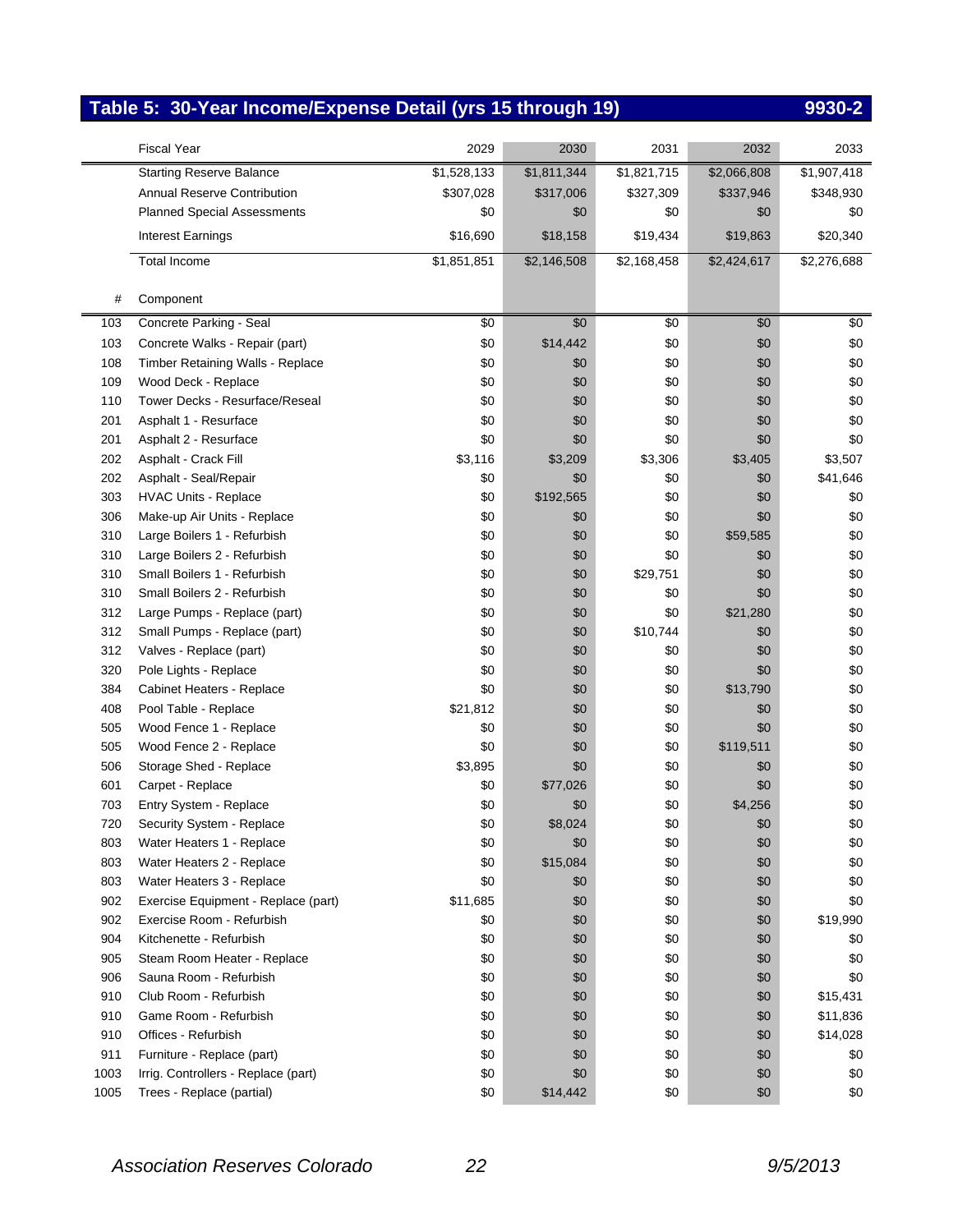|      | Table 5: 30-Year Income/Expense Detail (yrs 15 through 19) |             |             |             |             | 9930-2      |
|------|------------------------------------------------------------|-------------|-------------|-------------|-------------|-------------|
|      | <b>Fiscal Year</b>                                         | 2029        | 2030        | 2031        | 2032        | 2033        |
| 1116 | Wood Surfaces - Repaint                                    | \$0         | \$0         | \$0         | \$59,926    | \$0         |
| 1201 | Pool/Spa - Resurface                                       | \$0         | \$0         | \$0         | \$34,049    | \$0         |
| 1203 | Coping Stones - Replace                                    | \$0         | \$0         | \$0         | \$35,836    | \$0         |
| 1204 | Pool/Spa - Retile                                          | \$0         | \$0         | \$0         | \$29,878    | \$0         |
| 1207 | Pool/Spa Filter - Replace                                  | \$0         | \$0         | \$0         | \$0         | \$0         |
| 1209 | Pool/Spa Heater - Replace                                  | \$0         | \$0         | \$0         | \$8,001     | \$0         |
| 1230 | Pool Furniture - Replace (part)                            | \$0         | \$0         | \$0         | \$8,512     | \$0         |
| 1309 | Skylights 1 - Replace                                      | \$0         | \$0         | \$0         | \$0         | \$0         |
| 1309 | Skylights 2 - Replace                                      | \$0         | \$0         | \$0         | \$0         | \$0         |
| 1312 | EPDM Roof 1 - Replace                                      | \$0         | \$0         | \$0         | \$0         | \$0         |
| 1312 | EPDM Roof 2 - Replace                                      | \$0         | \$0         | \$0         | \$119,170   | \$0         |
| 1312 | EPDM Roof 3 - Replace                                      | \$0         | \$0         | \$0         | \$0         | \$0         |
| 1312 | EPDM Roof 4 - Replace                                      | \$0         | \$0         | \$0         | \$0         | \$0         |
| 1312 | EPDM Roof 5 - Replace                                      | \$0         | \$0         | \$0         | \$0         | \$0         |
| 1312 | EPDM Roof 6 - Replace                                      | \$0         | \$0         | \$0         | \$0         | \$0         |
| 1312 | EPDM Roof 7 - Replace                                      | \$0         | \$0         | \$0         | \$0         | \$0         |
| 1402 | Signage - Replace (part)                                   | \$0         | \$0         | \$0         | \$0         | \$7,891     |
| 1504 | Interior Lights 1 - Replace                                | \$0         | \$0         | \$0         | \$0         | \$0         |
| 1504 | Interior Lights 2 - Replace                                | \$0         | \$0         | \$0         | \$0         | \$0         |
| 1801 | Elevators - Modernize                                      | \$0         | \$0         | \$0         | \$0         | \$0         |
| 1802 | Elevator Cabs - Remodel                                    | \$0         | \$0         | \$0         | \$0         | \$0         |
| 1803 | Fire Alarm System - Replace                                | \$0         | \$0         | \$57,850    | \$0         | \$0         |
| 2701 | Locker Rooms/Bathroom - Refurbish                          | \$0         | \$0         | \$0         | \$0         | \$0         |
|      | <b>Total Expenses</b>                                      | \$40,507    | \$324,793   | \$101,650   | \$517,199   | \$114,329   |
|      | <b>Ending Reserve Balance:</b>                             | \$1,811,344 | \$1,821,715 | \$2,066,808 | \$1,907,418 | \$2,162,359 |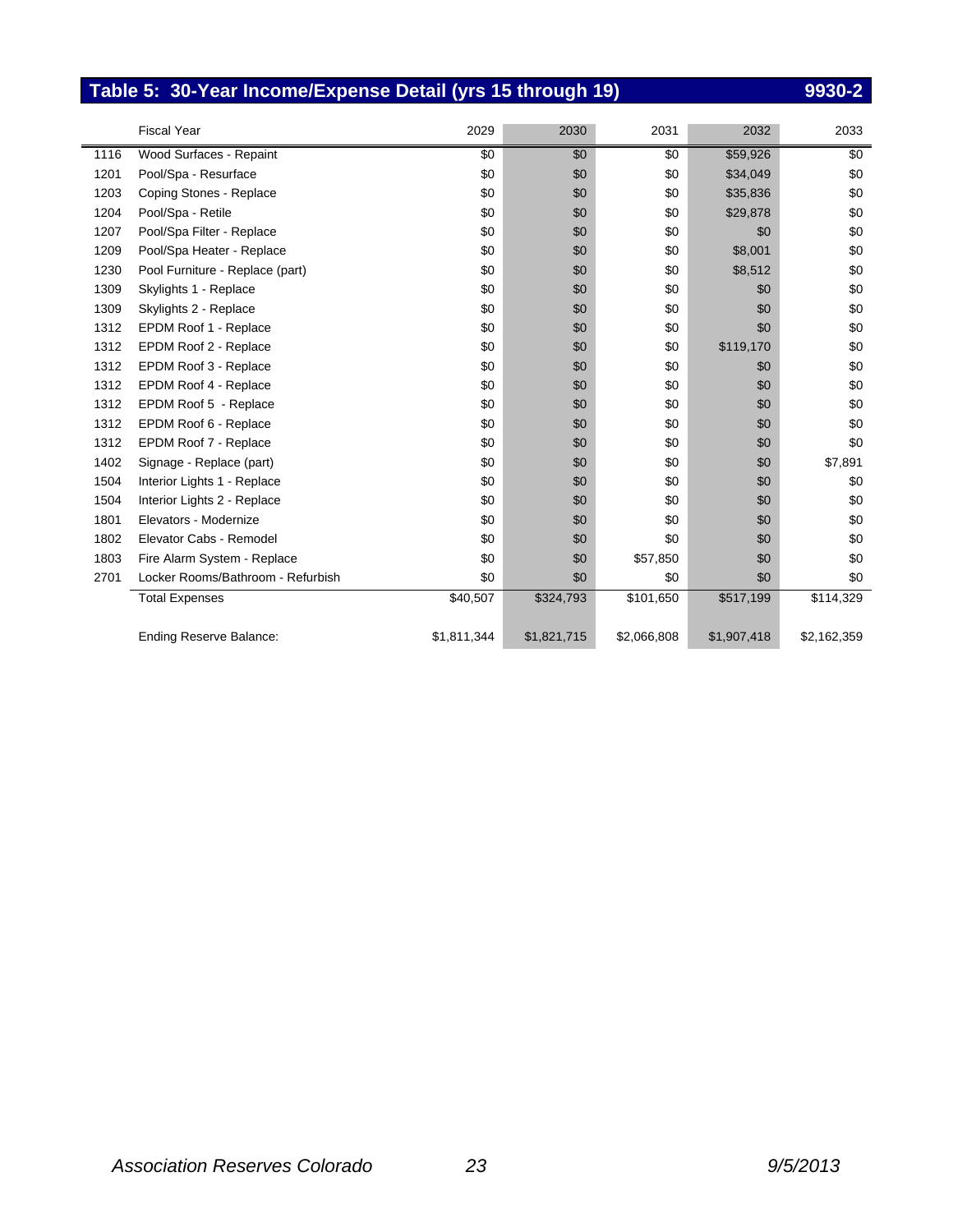### Table 5: 30-Year Income/Expense Detail (yrs 20 through 24) 9930-2

|      | <b>Fiscal Year</b>                  | 2034        | 2035        | 2036        | 2037        | 2038        |
|------|-------------------------------------|-------------|-------------|-------------|-------------|-------------|
|      | <b>Starting Reserve Balance</b>     | \$2,162,359 | \$2,542,532 | \$2,656,890 | \$2,400,192 | \$2,642,156 |
|      | <b>Annual Reserve Contribution</b>  | \$360,270   | \$369,277   | \$378,509   | \$387,971   | \$397,671   |
|      | <b>Planned Special Assessments</b>  | \$0         | \$0         | \$0         | \$0         | \$0         |
|      | <b>Interest Earnings</b>            | \$23,514    | \$25,986    | \$25,275    | \$25,201    | \$24,585    |
|      | <b>Total Income</b>                 | \$2,546,144 | \$2,937,794 | \$3,060,673 | \$2,813,364 | \$3,064,412 |
|      |                                     |             |             |             |             |             |
| #    | Component                           |             |             |             |             |             |
| 103  | Concrete Parking - Seal             | \$0         | \$0         | \$0         | \$82,101    | \$0         |
| 103  | Concrete Walks - Repair (part)      | \$0         | \$16,743    | \$0         | \$0         | \$0         |
| 108  | Timber Retaining Walls - Replace    | \$0         | \$0         | \$0         | \$0         | \$0         |
| 109  | Wood Deck - Replace                 | \$0         | \$0         | \$0         | \$0         | \$0         |
| 110  | Tower Decks - Resurface/Reseal      | \$0         | \$0         | \$0         | \$0         | \$422,821   |
| 201  | Asphalt 1 - Resurface               | \$0         | \$0         | \$0         | \$0         | \$291,401   |
| 201  | Asphalt 2 - Resurface               | \$0         | \$0         | \$0         | \$0         | \$0         |
| 202  | Asphalt - Crack Fill                | \$3,612     | \$3,721     | \$3,832     | \$3,947     | \$4,066     |
| 202  | Asphalt - Seal/Repair               | \$0         | \$0         | \$0         | \$0         | \$48,279    |
| 303  | <b>HVAC Units - Replace</b>         | \$0         | \$0         | \$0         | \$0         | \$0         |
| 306  | Make-up Air Units - Replace         | \$0         | \$0         | \$0         | \$0         | \$0         |
| 310  | Large Boilers 1 - Refurbish         | \$0         | \$0         | \$0         | \$0         | \$0         |
| 310  | Large Boilers 2 - Refurbish         | \$0         | \$0         | \$0         | \$0         | \$0         |
| 310  | Small Boilers 1 - Refurbish         | \$0         | \$0         | \$0         | \$0         | \$0         |
| 310  | Small Boilers 2 - Refurbish         | \$0         | \$0         | \$0         | \$0         | \$0         |
| 312  | Large Pumps - Replace (part)        | \$0         | \$0         | \$0         | \$0         | \$0         |
| 312  | Small Pumps - Replace (part)        | \$0         | \$0         | \$0         | \$0         | \$0         |
| 312  | Valves - Replace (part)             | \$0         | \$0         | \$15,329    | \$0         | \$0         |
| 320  | Pole Lights - Replace               | \$0         | \$0         | \$0         | \$0         | \$0         |
| 384  | Cabinet Heaters - Replace           | \$0         | \$0         | \$0         | \$0         | \$0         |
| 408  | Pool Table - Replace                | \$0         | \$0         | \$0         | \$0         | \$0         |
| 505  | Wood Fence 1 - Replace              | \$0         | \$63,250    | \$0         | \$0         | \$0         |
| 505  | Wood Fence 2 - Replace              | \$0         | \$0         | \$0         | \$0         | \$0         |
| 506  | Storage Shed - Replace              | \$0         | \$0         | \$0         | \$0         | \$0         |
| 601  | Carpet - Replace                    | \$0         | \$0         | \$0         | \$0         | \$0         |
| 703  | Entry System - Replace              | \$0         | \$0         | \$0         | \$0         | \$0         |
| 720  | Security System - Replace           | \$0         | \$0         | \$0         | \$0         | \$0         |
| 803  | Water Heaters 1 - Replace           | \$0         | \$0         | \$0         | \$0         | \$0         |
| 803  | Water Heaters 2 - Replace           | \$0         | \$0         | \$0         | \$0         | \$0         |
| 803  | Water Heaters 3 - Replace           | \$0         | \$0         | \$0         | \$0         | \$0         |
| 902  | Exercise Equipment - Replace (part) | \$0         | \$0         | \$0         | \$0         | \$0         |
| 902  | Exercise Room - Refurbish           | \$0         | \$0         | \$0         | \$0         | \$0         |
| 904  | Kitchenette - Refurbish             | \$0         | \$0         | \$0         | \$0         | \$0         |
| 905  | Steam Room Heater - Replace         | \$0         | \$0         | \$0         | \$0         | \$0         |
| 906  | Sauna Room - Refurbish              | \$0         | \$0         | \$0         | \$0         | \$0         |
| 910  | Club Room - Refurbish               | \$0         | \$0         | \$0         | \$0         | \$0         |
| 910  | Game Room - Refurbish               | \$0         | \$0         | \$0         | \$0         | \$0         |
| 910  | Offices - Refurbish                 | \$0         | \$0         | \$0         | \$0         | \$0         |
| 911  | Furniture - Replace (part)          | \$0         | \$0         | \$0         | \$0         | \$18,295    |
| 1003 | Irrig. Controllers - Replace (part) | \$0         | \$0         | \$0         | \$0         | \$2,541     |
| 1005 | Trees - Replace (partial)           | \$0         | \$0         | \$0         | \$0         | \$0         |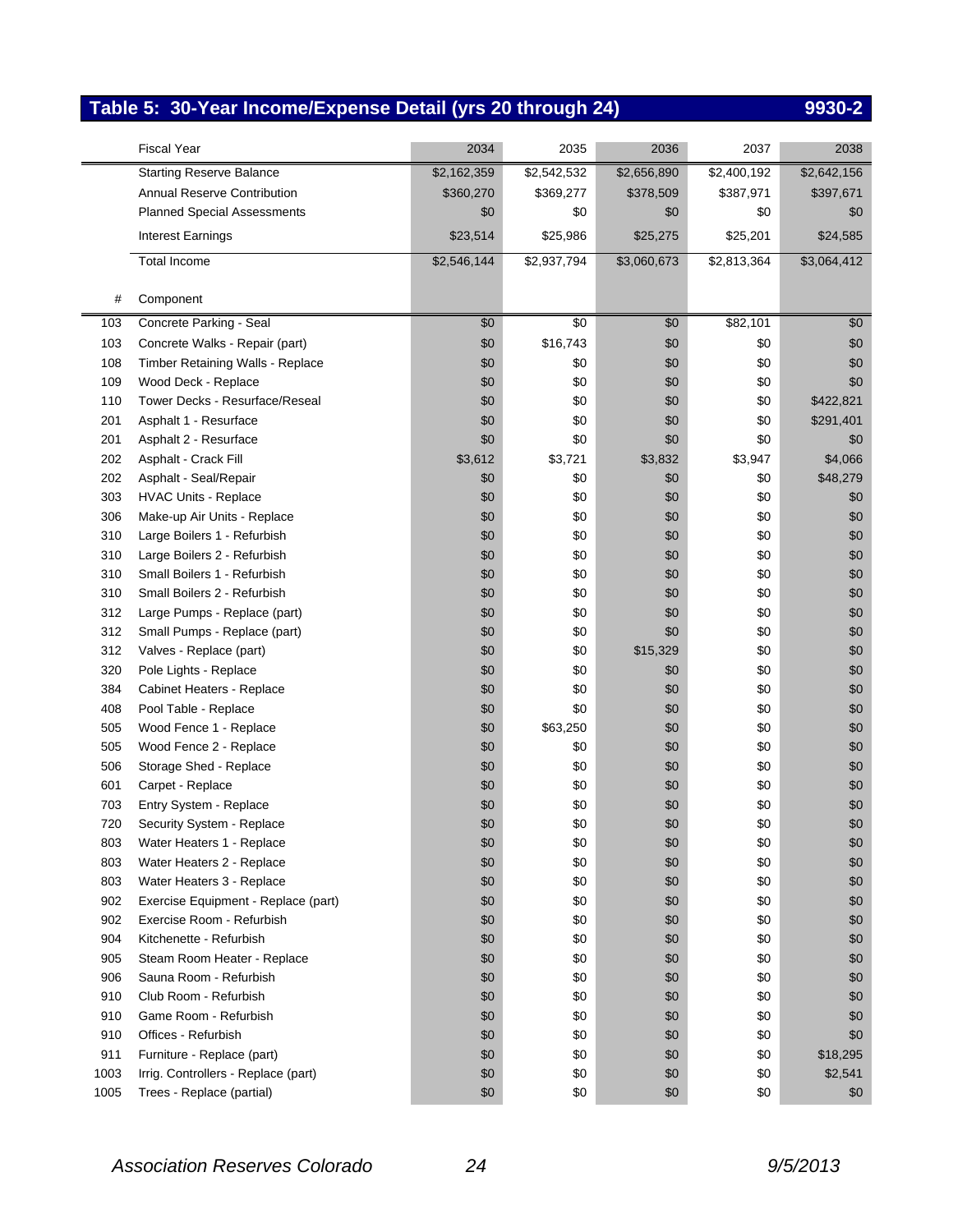### Table 5: 30-Year Income/Expense Detail (yrs 20 through 24) 9930-2

|      | <b>Fiscal Year</b>                | 2034        | 2035        | 2036        | 2037                  | 2038        |
|------|-----------------------------------|-------------|-------------|-------------|-----------------------|-------------|
| 1116 | Wood Surfaces - Repaint           | \$0         | \$0         | \$0         | \$69,470              | \$0         |
| 1201 | Pool/Spa - Resurface              | \$0         | \$0         | \$0         | \$0                   | \$0         |
| 1203 | Coping Stones - Replace           | \$0         | \$0         | \$0         | \$0                   | \$0         |
| 1204 | Pool/Spa - Retile                 | \$0         | \$0         | \$0         | \$0                   | \$0         |
| 1207 | Pool/Spa Filter - Replace         | \$0         | \$0         | \$5,173     | \$0                   | \$0         |
| 1209 | Pool/Spa Heater - Replace         | \$0         | \$0         | \$0         | \$0                   | \$0         |
| 1230 | Pool Furniture - Replace (part)   | \$0         | \$0         | \$0         | \$9,868               | \$0         |
| 1309 | Skylights 1 - Replace             | \$0         | \$0         | \$0         | \$0                   | \$0         |
| 1309 | Skylights 2 - Replace             | \$0         | \$0         | \$0         | \$0                   | \$0         |
| 1312 | EPDM Roof 1 - Replace             | \$0         | \$0         | \$0         | \$0                   | \$0         |
| 1312 | EPDM Roof 2 - Replace             | \$0         | \$0         | \$0         | \$0                   | \$0         |
| 1312 | EPDM Roof 3 - Replace             | \$0         | \$0         | \$0         | \$0                   | \$0         |
| 1312 | EPDM Roof 4 - Replace             | \$0         | \$0         | \$0         | \$0                   | \$0         |
| 1312 | EPDM Roof 5 - Replace             | \$0         | \$197,191   | \$0         | \$0                   | \$0         |
| 1312 | EPDM Roof 6 - Replace             | \$0         | \$0         | \$0         | \$0                   | \$0         |
| 1312 | EPDM Roof 7 - Replace             | \$0         | \$0         | \$99,637    | \$0                   | \$0         |
| 1402 | Signage - Replace (part)          | \$0         | \$0         | \$0         | \$0                   | \$0         |
| 1504 | Interior Lights 1 - Replace       | \$0         | \$0         | \$0         | \$0                   | \$0         |
| 1504 | Interior Lights 2 - Replace       | \$0         | \$0         | \$0         | \$5,822               | \$0         |
| 1801 | Elevators - Modernize             | \$0         | \$0         | \$536,509   | \$0                   | \$0         |
| 1802 | Elevator Cabs - Remodel           | \$0         | \$0         | \$0         | \$0                   | \$0         |
| 1803 | Fire Alarm System - Replace       | \$0         | \$0         | \$0         | \$0                   | \$0         |
| 2701 | Locker Rooms/Bathroom - Refurbish | \$0         | \$0         | \$0         | \$0                   | \$0         |
|      | <b>Total Expenses</b>             | \$3,612     | \$280,904   | \$660,481   | $\overline{$}171,209$ | \$787,403   |
|      | <b>Ending Reserve Balance:</b>    | \$2,542,532 | \$2,656,890 | \$2,400,192 | \$2,642,156           | \$2,277,009 |
|      |                                   |             |             |             |                       |             |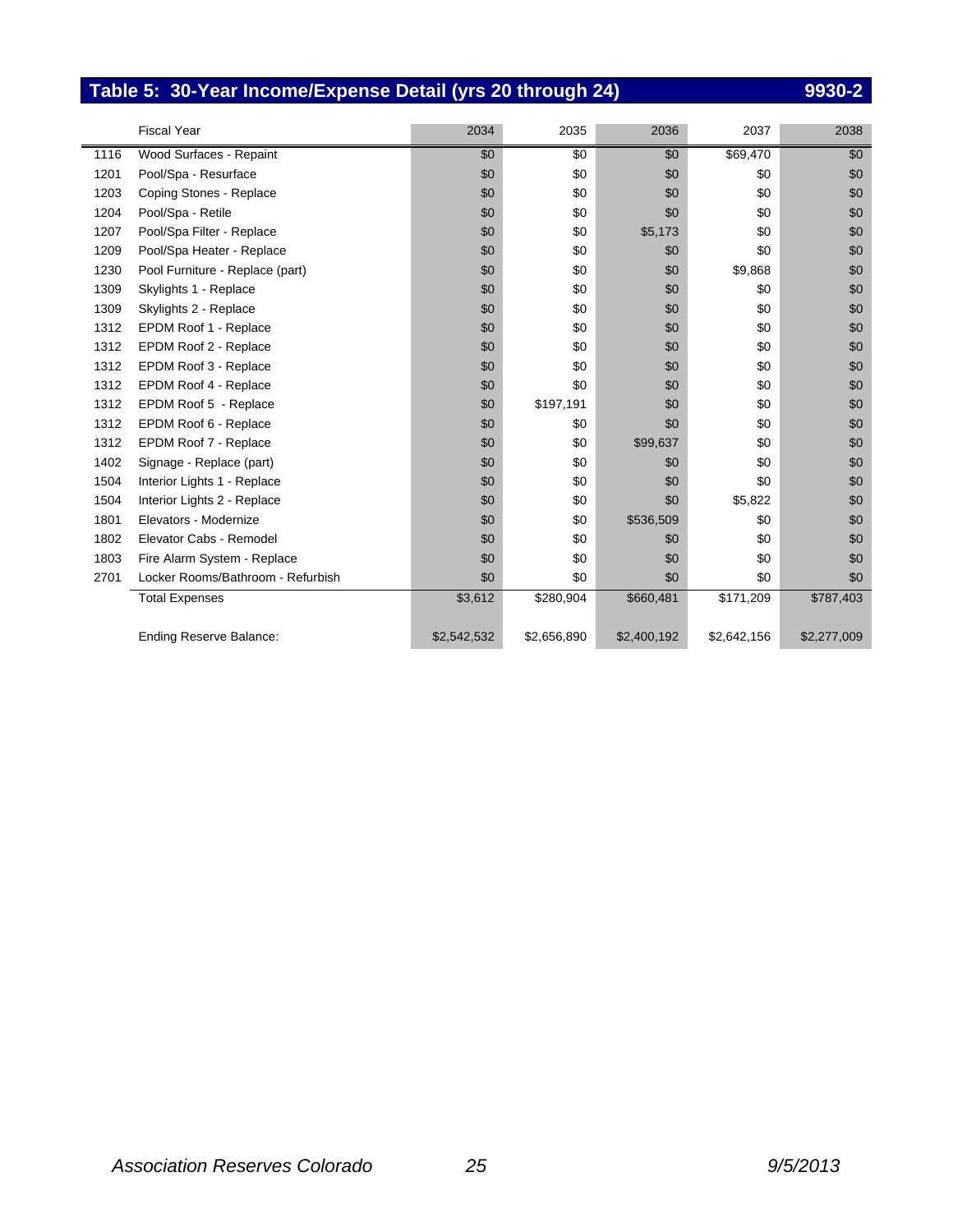| Table 5: 30-Year Income/Expense Detail (yrs 25 through 29) |                                     |             |             |             |             | 9930-2      |
|------------------------------------------------------------|-------------------------------------|-------------|-------------|-------------|-------------|-------------|
|                                                            | <b>Fiscal Year</b>                  | 2039        | 2040        | 2041        | 2042        | 2043        |
|                                                            | <b>Starting Reserve Balance</b>     | \$2,277,009 | \$2,146,013 | \$2,412,996 | \$1,980,461 | \$1,972,893 |
|                                                            | <b>Annual Reserve Contribution</b>  | \$407,612   | \$417,803   | \$428,248   | \$438,954   | \$449,928   |
|                                                            | <b>Planned Special Assessments</b>  | \$0         | \$0         | \$0         | \$0         | \$0         |
|                                                            |                                     |             |             |             |             |             |
|                                                            | <b>Interest Earnings</b>            | \$22,106    | \$22,785    | \$21,958    | \$19,758    | \$21,722    |
|                                                            | Total Income                        | \$2,706,727 | \$2,586,601 | \$2,863,201 | \$2,439,173 | \$2,444,543 |
| #                                                          | Component                           |             |             |             |             |             |
| 103                                                        | Concrete Parking - Seal             | \$0         | \$0         | \$0         | \$0         | \$0         |
| 103                                                        | Concrete Walks - Repair (part)      | \$0         | \$19,409    | \$0         | \$0         | \$0         |
| 108                                                        | Timber Retaining Walls - Replace    | \$0         | \$0         | \$0         | \$0         | \$0         |
| 109                                                        | Wood Deck - Replace                 | \$277,007   | \$0         | \$0         | \$0         | \$0         |
| 110                                                        | Tower Decks - Resurface/Reseal      | \$0         | \$0         | \$0         | \$0         | \$0         |
| 201                                                        | Asphalt 1 - Resurface               | \$0         | \$0         | \$0         | \$0         | \$0         |
| 201                                                        | Asphalt 2 - Resurface               | \$0         | \$0         | \$325,197   | \$0         | \$0         |
| 202                                                        | Asphalt - Crack Fill                | \$4,188     | \$4,313     | \$4,443     | \$4,576     | \$4,713     |
| 202                                                        | Asphalt - Seal/Repair               | \$0         | \$0         | \$0         | \$0         | \$55,968    |
| 303                                                        | <b>HVAC Units - Replace</b>         | \$0         | \$0         | \$0         | \$0         | \$0         |
| 306                                                        | Make-up Air Units - Replace         | \$100,501   | \$0         | \$0         | \$0         | \$0         |
| 310                                                        | Large Boilers 1 - Refurbish         | \$0         | \$0         | \$0         | \$0         | \$0         |
| 310                                                        | Large Boilers 2 - Refurbish         | \$73,282    | \$0         | \$0         | \$0         | \$0         |
| 310                                                        | Small Boilers 1 - Refurbish         | \$0         | \$0         | \$0         | \$0         | \$0         |
| 310                                                        | Small Boilers 2 - Refurbish         | \$37,688    | \$0         | \$0         | \$0         | \$0         |
| 312                                                        | Large Pumps - Replace (part)        | \$0         | \$26,957    | \$0         | \$0         | \$0         |
| 312                                                        | Small Pumps - Replace (part)        | \$13,610    | \$0         | \$0         | \$0         | \$0         |
| 312                                                        | Valves - Replace (part)             | \$0         | \$0         | \$0         | \$0         | \$0         |
| 320                                                        | Pole Lights - Replace               | \$0         | \$0         | \$0         | \$0         | \$0         |
| 384                                                        | Cabinet Heaters - Replace           | \$0         | \$0         | \$0         | \$0         | \$0         |
| 408                                                        | Pool Table - Replace                | \$0         | \$0         | \$0         | \$0         | \$0         |
| 505                                                        | Wood Fence 1 - Replace              | \$0         | \$0         | \$0         | \$0         | \$0         |
| 505                                                        | Wood Fence 2 - Replace              | \$0         | \$0         | \$0         | \$0         | \$0         |
| 506                                                        | Storage Shed - Replace              | \$0         | \$0         | \$0         | \$0         | \$0         |
| 601                                                        | Carpet - Replace                    | \$0         | \$103,516   | \$0         | \$0         | \$0         |
| 703                                                        | Entry System - Replace              | \$0         | \$0         | \$0         | \$0         | \$0         |
| 720                                                        | Security System - Replace           | \$0         | \$0         | \$0         | \$0         | \$0         |
| 803                                                        | Water Heaters 1 - Replace           | \$0         | \$0         | \$0         | \$0         | \$0         |
| 803                                                        | Water Heaters 2 - Replace           | \$0         | \$0         | \$0         | \$0         | \$0         |
| 803                                                        | Water Heaters 3 - Replace           | \$0         | \$0         | \$0         | \$0         | \$0         |
| 902                                                        | Exercise Equipment - Replace (part) | \$15,703    | \$0         | \$0         | \$0         | \$0         |
| 902                                                        | Exercise Room - Refurbish           | \$0         | \$0         | \$0         | \$0         | \$0         |
| 904                                                        | Kitchenette - Refurbish             | \$28,266    | \$0         | \$0         | \$0         | \$0         |
| 905                                                        | Steam Room Heater - Replace         | \$10,469    | \$0         | \$0         | \$0         | \$0         |
| 906                                                        | Sauna Room - Refurbish              | \$0         | \$0         | \$0         | \$0         | \$0         |
| 910                                                        | Club Room - Refurbish               | \$0         | \$0         | \$0         | \$0         | \$0         |
| 910                                                        | Game Room - Refurbish               | \$0         | \$0         | \$0         | \$0         | \$0         |
| 910                                                        | Offices - Refurbish                 | \$0         | \$0         | \$0         | \$0         | \$0         |
| 911                                                        | Furniture - Replace (part)          | \$0         | \$0         | \$0         | \$0         | \$0         |
| 1003                                                       | Irrig. Controllers - Replace (part) | \$0         | \$0         | \$0         | \$0         | \$0         |
| 1005                                                       | Trees - Replace (partial)           | \$0         | \$19,409    | \$0         | \$0         | \$0         |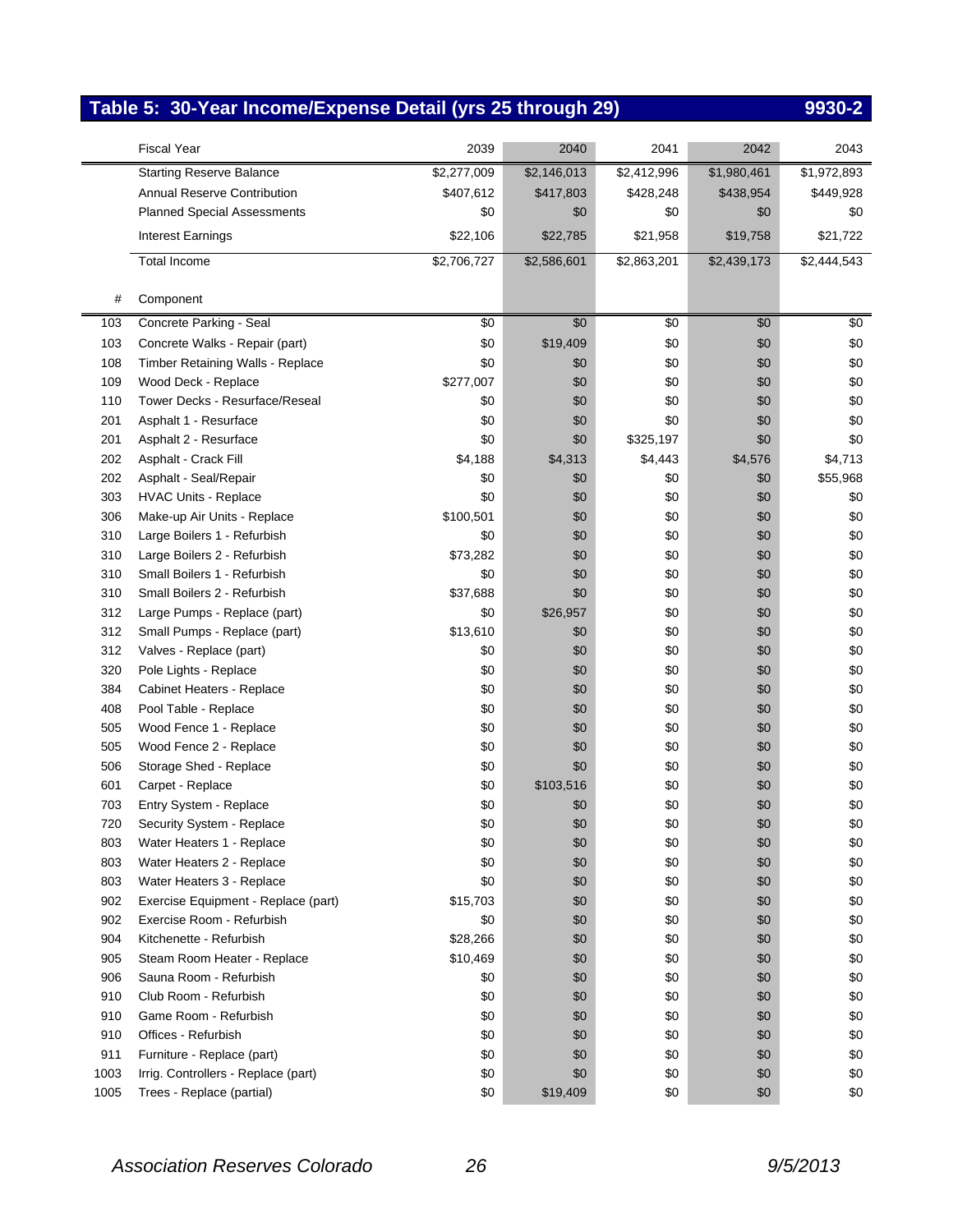| Table 5: 30-Year Income/Expense Detail (yrs 25 through 29) |                                   |             |             |             |             | 9930-2      |
|------------------------------------------------------------|-----------------------------------|-------------|-------------|-------------|-------------|-------------|
|                                                            |                                   |             |             |             |             |             |
|                                                            | <b>Fiscal Year</b>                | 2039        | 2040        | 2041        | 2042        | 2043        |
| 1116                                                       | Wood Surfaces - Repaint           | \$0         | \$0         | \$0         | \$80,535    | \$0         |
| 1201                                                       | Pool/Spa - Resurface              | \$0         | \$0         | \$0         | \$45,759    | \$0         |
| 1203                                                       | Coping Stones - Replace           | \$0         | \$0         | \$0         | \$0         | \$0         |
| 1204                                                       | Pool/Spa - Retile                 | \$0         | \$0         | \$0         | \$40,153    | \$0         |
| 1207                                                       | Pool/Spa Filter - Replace         | \$0         | \$0         | \$0         | \$0         | \$0         |
| 1209                                                       | Pool/Spa Heater - Replace         | \$0         | \$0         | \$0         | \$0         | \$0         |
| 1230                                                       | Pool Furniture - Replace (part)   | \$0         | \$0         | \$0         | \$11,440    | \$0         |
| 1309                                                       | Skylights 1 - Replace             | \$0         | \$0         | \$0         | \$0         | \$0         |
| 1309                                                       | Skylights 2 - Replace             | \$0         | \$0         | \$0         | \$24,023    | \$0         |
| 1312                                                       | EPDM Roof 1 - Replace             | \$0         | \$0         | \$155,490   | \$0         | \$0         |
| 1312                                                       | EPDM Roof 2 - Replace             | \$0         | \$0         | \$0         | \$0         | \$0         |
| 1312                                                       | EPDM Roof 3 - Replace             | \$0         | \$0         | \$155,490   | \$0         | \$0         |
| 1312                                                       | EPDM Roof 4 - Replace             | \$0         | \$0         | \$155,490   | \$0         | \$0         |
| 1312                                                       | EPDM Roof 5 - Replace             | \$0         | \$0         | \$0         | \$0         | \$0         |
| 1312                                                       | EPDM Roof 6 - Replace             | \$0         | \$0         | \$0         | \$242,520   | \$0         |
| 1312                                                       | EPDM Roof 7 - Replace             | \$0         | \$0         | \$0         | \$0         | \$0         |
| 1402                                                       | Signage - Replace (part)          | \$0         | \$0         | \$0         | \$0         | \$10,605    |
| 1504                                                       | Interior Lights 1 - Replace       | \$0         | \$0         | \$0         | \$17,274    | \$0         |
| 1504                                                       | Interior Lights 2 - Replace       | \$0         | \$0         | \$0         | \$0         | \$0         |
| 1801                                                       | Elevators - Modernize             | \$0         | \$0         | \$0         | \$0         | \$0         |
| 1802                                                       | Elevator Cabs - Remodel           | \$0         | \$0         | \$31,098    | \$0         | \$0         |
| 1803                                                       | Fire Alarm System - Replace       | \$0         | \$0         | \$0         | \$0         | \$0         |
| 2701                                                       | Locker Rooms/Bathroom - Refurbish | \$0         | \$0         | \$55,532    | \$0         | \$0         |
|                                                            | <b>Total Expenses</b>             | \$560,714   | \$173,606   | \$882,740   | \$466,280   | \$71,286    |
|                                                            |                                   |             |             |             |             |             |
|                                                            | Ending Reserve Balance:           | \$2,146,013 | \$2,412,996 | \$1,980,461 | \$1,972,893 | \$2,373,257 |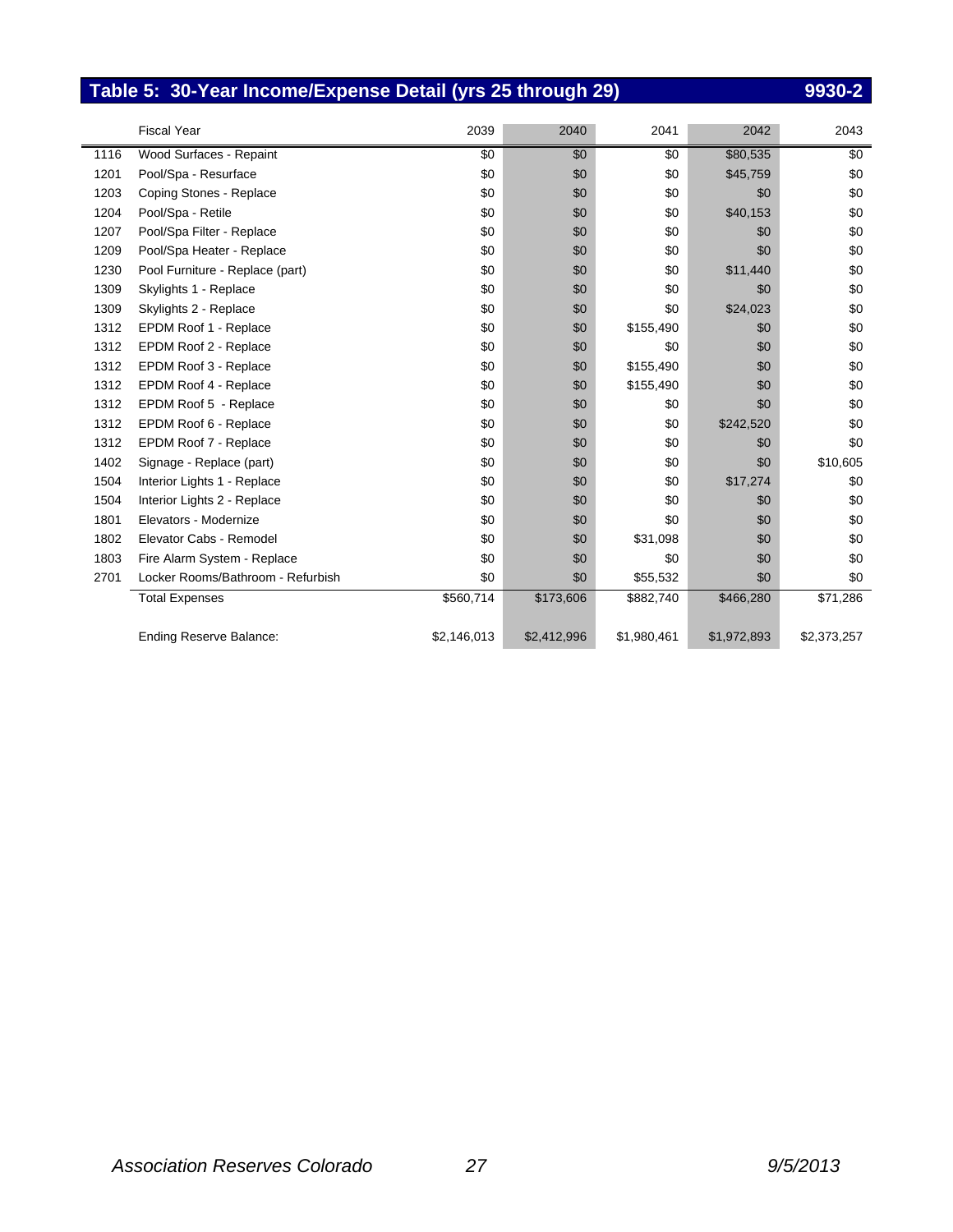# **Accuracy, Limitations, and Disclosures**

Because we have no control over future events, we cannot claim that all the events we anticipate will occur as planned. We expect that inflationary trends will continue, and we expect that financial institutions will provide interest earnings on funds on-deposit. We believe that reasonable estimates for these figures are much more accurate than ignoring these economic realities. The things we can control are measurements, which we attempt to establish within 5% accuracy. Your starting Reserve Balance and current Reserve interest earnings are also numbers that can be identified with a high degree of certainty. These figures have been provided to us, and were not confirmed by our independent research. Our projections assume a stable economic environment and lack of natural disasters.

Because both the physical status and financial status of the association change each year, this Reserve Study is by nature a "one-year" document. This information can and should be adjusted annually as part of the Reserve Study Update process so that more accurate estimates can be reflected in the Reserve plan. Reality often differs from even the best assumptions due to changing economic factors, physical factors, or ownership expectations. Because many years of financial preparation help the preparation for large expenses, this Report shows expenses for the next 30 years. We fully expect a number of adjustments will be necessary through the interim years to both the cost and timing of distant expense projections. It is our recommendation and that of the American Institute of Certified Public Accountants (AICPA) that your Reserve Study be updated annually.

Association Reserves, Inc., and its employees have no ownership, management, or other business relationships with the client other than this Reserve Study engagement. Carmine R. DeLisio, RS, company president, is a Colorado licensed General Contractor (Licensed #15126), and credentialed Reserve Specialist (#184). All work done by Association Reserves - Colorado is performed under his Responsible Charge. There are no material issues to our knowledge that have not been disclosed to the client that would cause a distortion of the association's situation.

We have relied upon the client to provide the current (or projected) Reserve Balance, the estimated net-after-tax current rate of interest earnings, and to indicate if those earnings accrue to the Reserve Fund. In addition, we have considered the association's representation of current and historical Reserve projects reliable, and we have considered the representations made by its vendors and suppliers to also be accurate and reliable.

Component quantities indicated in this Report were developed by Association Reserves unless otherwise noted in our "Site Inspection Notes" comments. No destructive or intrusive testing was performed, nor should the site inspection be assumed to be anything other than for budget purposes.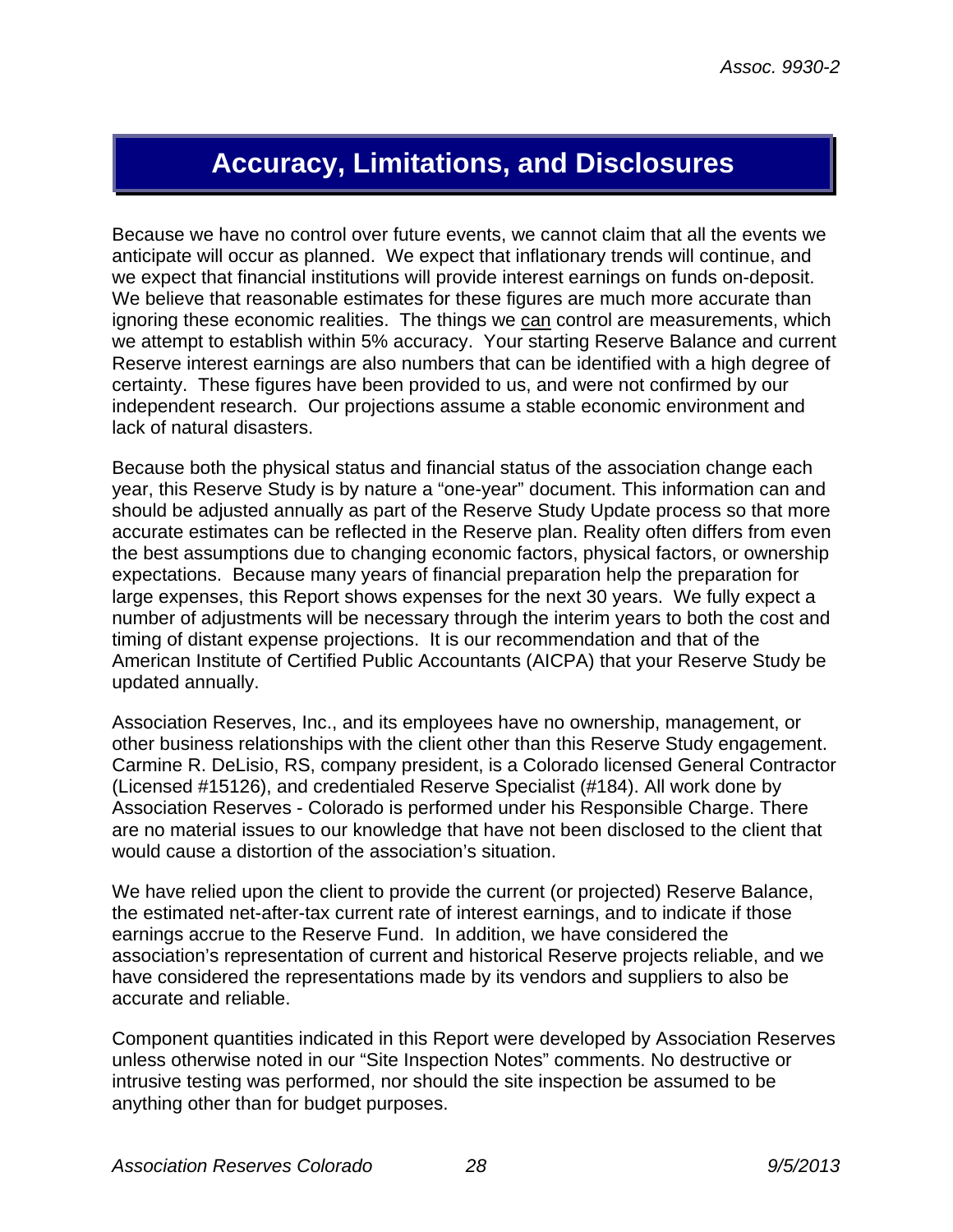## **Terms and Definitions**

- **BTU** British Thermal Unit (a standard unit of energy)
- **DIA** Diameter
- **GSF Gross Square Feet (area)**
- **GSY** Gross Square Yards (area)
- **HP** Horsepower
- **LF** Linear Feet (length)
- **Effective Age**: The difference between Useful Life and Remaining Useful Life. Note that this is not necessarily equivalent to the chronological age of the component.
- **Fully Funded Balance (FFB)**: The Reserve Balance that is in direct proportion to the fraction of life "used up" of the current Repair or Replacement cost. This benchmark balance represents the value of the deterioration of the Reserve Components. This number is calculated for each component, then summed together for an association total.

FFB = (Current Cost X Effective Age) / Useful Life

- **Inflation**: Cost factors are adjusted for inflation at the rate defined in the Executive Summary and compounded annually. These increasing costs can be seen as you follow the recurring cycles of a component on Table 5.
- **Interest:** Interest earnings on Reserve Funds are calculated using the average balance for the year (taking into account income and expenses through the year) and compounded monthly using the rate defined in the Executive Summary. Annual interest earning assumption appears in the Executive Summary, page ii.
- **Percent Funded**: The ratio, at a particular point in time (typically the beginning of the Fiscal Year), of the actual (or projected) Reserve Balance to the Fully Funded Balance, expressed as a percentage.
- **Remaining Useful Life**: The estimated time, in years, that a common area component can be expected to continue to serve its intended function.
- **Useful Life**: The estimated time, in years, that a common area component can be expected to serve its intended function.